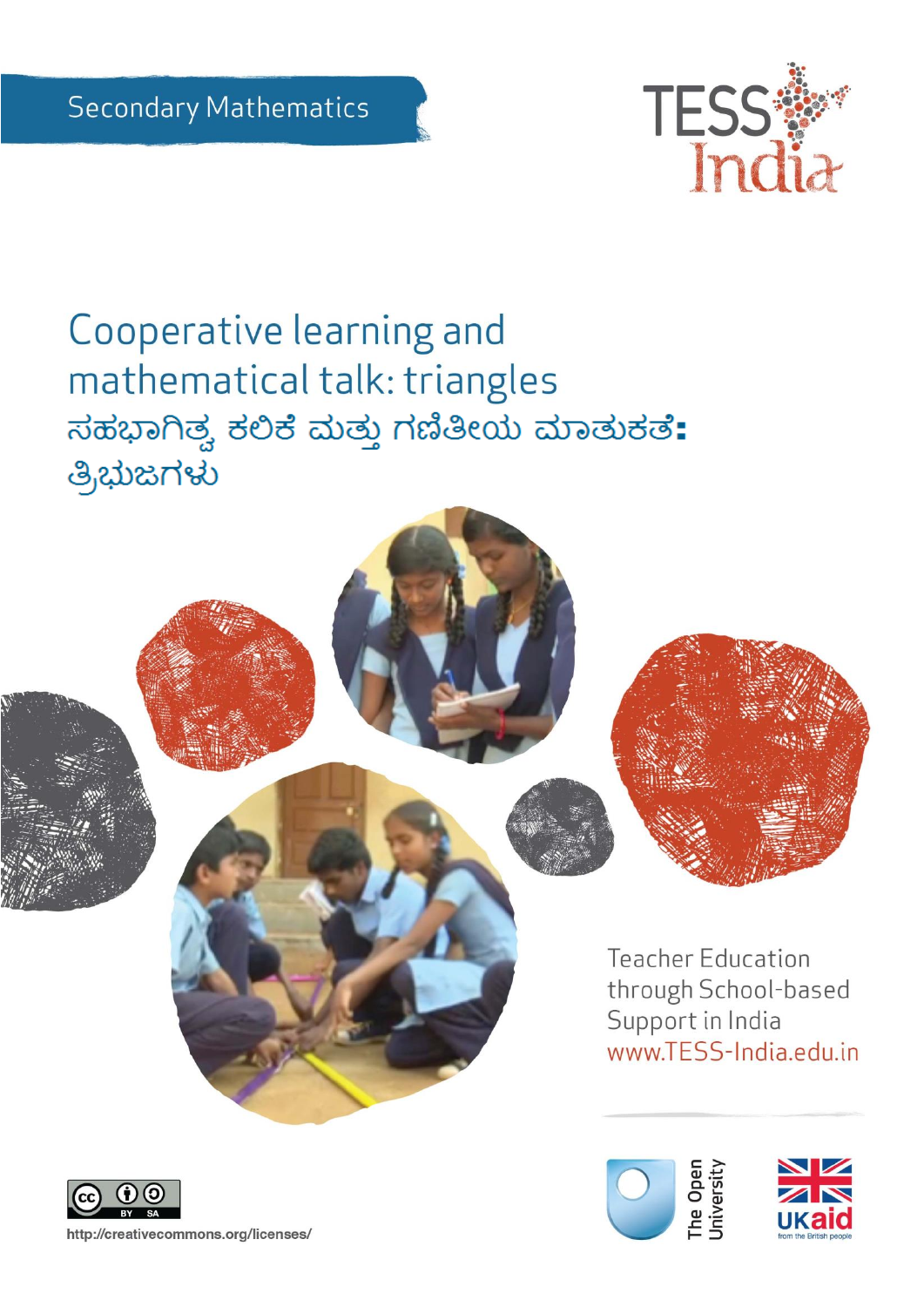ಭಾರತದಲ್ಲಿನ ಪ್ರಾಥಮಿಕ ಮತ್ತು ಪ್ರೌಢಶಾಲಾ ಶಿಕ್ಷಕರ ತರಗತಿಯ ಪದ್ಧತಿಗಳನ್ನು ಉತ್ತಮಪಡಿಸಲು TESS-ಭಾರತ (ಶಾಲಾ ಆಧಾರಿತ ಬೆಂಬಲದೊಂದಿಗೆ ಶ್ರಿಕ್ಷಕರ ಶ್ರಿಕ್ಷಣ)ವು ಗುರಿಯನ್ನು ಹೊಂದಿದೆ. ಇದು ಮುಕ್ತ ಶೈಕ್ಷಣಿಕ ಸಂಪನ್ಮೂಲಗಳ (OER) ಮೂಲಕ ವಿದ್ಯಾರ್ಥಿ ಕೇಂದ್ರಿತ ಮತ್ತು ವಿದ್ಯಾರ್ಥಿಗಳ ಪಾಲ್ಗೊಳ್ಳುವಿಕೆಯ ವಿಧಾನಗಳನ್ನು ಬೆಳೆಸಿಕೊಳ್ಳಲು ಶ್ರಿಕ್ಷಕರಿಗೆ ಬೆಂಬಲ ನೀಡುವ ಉದ್ದೇಶವನ್ನು ಹೊಂದಿದೆ. ಶ್ರಿಕ್ಷಕರಿಗೆ ಶಾಲಾ ಪಠ್ಯಪುಸ್ತಕದ ಜೊತೆಗೆ TESS-ಭಾರತ OERಗಳು ಒಂದು ಒಡನಾಡಿಯನ್ನು ಒದಗಿಸುತ್ತವೆ. ಶಿಕ್ಷಕರು ಅವರ ವಿದ್ಯಾರ್ಥಿಗಳೊಂದಿಗೆ ತರಗತಿಯಲ್ಲಿ ಪ್ರಯತ್ನಿಸಲು ಚಟುವಟಿಕೆಗಳನ್ನು ಒದಗಿಸುತ್ತವೆ, ಇದರ ಜೊತೆಗೆ ಬೇರೆ ಶ್ರಿಕ್ಷಕರು ಅವರ ವಿದ್ಯಾರ್ಥಿಗಳೊಂದಿಗೆ ತರಗತಿಯಲ್ಲ ಪ್ರಯತ್ನಿಸಲು ಚಟುವಟಿಕೆಗಳನ್ನು ಒದಗಿಸುತ್ತವೆ, ಇದರ ಜೊತೆಗೆ ಬೇರೆ ಶ್ರಿಕ್ಷಕರು ಒಂದು ವಿಷಯವನ್ನು ಹೇಗೆ ಬೋಧಿಸಿದರು ಎಂಬುದನ್ನು ಪ್ರಕರಣ ಅಧ್ಯಯನಗಳ ಮೂಲಕ ಮತ್ತು ಅವರು ತಮ್ಮ ಪಾಠಯೋಜನೆಗಳು ತಯಾರಿಸಲು ಹಾಗೂ ವಿಷಯ ಜ್ಞಾನವನ್ನು ಬೆಳೆಸಿಕೊಳ್ಳಲು ಸಂಪನ್ಮೂಲಗಳ ಸಂಪರ್ಕದೊಂದಿಗೆ ಹೇಗೆ ಬೆಂಬಲ ಪಡೆದರು ಎಂಬುದನ್ನು ತೋರಿಸುತದೆ.

ಭಾರತದ ಪಠ್ಯಕ್ರಮ ಮತ್ತು ಸಂದರ್ಭಗಳನ್ನು ಸಂಭೋದಿಸಲು ಭಾರತೀಯ ಮತ್ತು ಅಂತರರಾಷ್ಟ್ರೀಯ ಲೇಖಕರ ಸಹಯೋಗದೊಂದಿಗೆ TESS-ಭಾರತ OERಗಳನ್ನು ರಚಿಸಲಾಗಿದೆ. ಅವುಗಳು ಅಂತರ್ ಜಾಲ ಮತ್ತು ಮುದ್ರಣದ ಮೂಲಕವೂ ಲಭ್ಯವಿದೆ [\(http://www.tess](http://www.tess-india.edu.in/)[india.edu.in/\)](http://www.tess-india.edu.in/). *TESS-ಭಾರತ* ಯೋಜಿತ ಕಾರ್ಯದಲ್ಲಿ ಪಾಲ್ಗೊಳ್ಳುತ್ತಿರುವ ಪ್ರತಿಯೊಂದು ಭಾರತದ ರಾಜ್ಯಕ್ಕೆ ಸೂಕ್ತವಾಗುವಂತೆ OERಗಳು ಅನೇಕ ಭಾಷಾಂತರಗಳಲ್ಲಿ ಲಭ್ಯವಿದೆ. ಸ್ಥಳೀಯ ಅಗತ್ಯತೆಗಳು ಮತ್ತು ಸಂದರ್ಭಗಳನ್ನು ಪೂರೈಸಲು ಬಳಕೆದಾರರನ್ನು OERಗಳನ್ನು ಹೊಂದಿಸಿಕೊಳ್ಳಲು (adapt) ಮತ್ತು ಸ್ಥಳೀಕರಿಸಲು (localize) ಆಹ್ವಾನಿಸಲಾಗಿದೆ.

TESS-ಭಾರತವು United Kingdom (UK) ಯ ಮುಕ್ತ ವಿಶ್ವವಿದ್ಯಾಲಯದಿಂದ ಹಣಕಾಸು ನೆರವನ್ನು ಪಡೆದಿದೆ.

#### ವಿಡಿಯೋ ಸಂಪನ್ಮೂಲಗಳು

ಈ ಘಟಕದಲ್ಲಿನ ಕೆಲವು ಚಟುವಟಿಕೆಗಳು <u>ಮಾಡಿತು. ಚಿಹ್ನೆ</u>ಯೊಂದಿಗೆ ಜೊತೆಗೂಡಿಸಲ್ಪಟ್ಟಿವೆ. ನಿರ್ದಿಷ್ಟ ಬೋಧನಾಶಾಸ್ತ್ರದ ವಿಷಯ ಪ್ರಸ್ತಾಪಗಳಿಗಾಗಿ TESS-*ಭಾರತ* ವಿಡಿಯೋ ಸಂಪನ್ಮೂಲಗಳನ್ನು ನೀವು ವೀಕ್ಷಿಸುವುದರಿಂದ ನಿಮಗೆ ಉಪಯುಕ್ತವೆಂದು ಕಂಡುಕೊಳ್ಳಲು ಅದು ಸೂಚಿಸುತದೆ.

ಭಾರತದಲ್ಲಿನ ತರಗತಿಗಳ ವಿವಿಧ ಸಂದರ್ಭಗಳ ವ್ಯಾಪ್ತಿಯನ್ನು ಒಳಗೊಂಡ ಪ್ರಮುಖ ಬೋಧನಾಶಾಸ್ತ್ರದ ತಂತ್ರಗಳನ್ನು *TESS-ಭಾರತ* ವಿಡಿಯೋ ಸಂಪನ್ಮೂಲಗಳು ದೃಷ್ಟಾಂತಗಳ ಮೂಲಕ ಸೃಷ್ಟೀಕರಿಸುತ್ತವೆ. ನಿಮ್ಮನ್ನು ಅಂತಹ ಸಮರೂಪದ ಅಭ್ಯಾಸಗಳೊಂದಿಗೆ ಪ್ರಯೋಗ ಮಾಡಲು ಅವುಗಳು ಸ್ಫೂರ್ತಿದಾಯಕವಾಗುತ್ತವೆಂದು ಆಶಿಸುತ್ತೇವೆ. ಪಠ್ಯಪುಸ್ತಕ ಆಧಾರಿತ ಘಟಕಗಳ ಮೇಲೆ ಕೆಲಸ ಮಾಡುವಾಗ ನಿಮ್ಮ ಅನುಭವಗಳನ್ನು ಅವುಗಳು ವೃದ್ಧಿಸುತ್ತವೆ ಮತ್ತು ಪೂರಕವಾಗಿ ಬೆಂಬಲ ನೀಡಲು ನಿರ್ಧರಿಸಲ್ಪಟ್ಟಿವೆ. ಆದರೆ, ಅವನ್ನು ಪಡೆಯಲು ನೀವು ಅಸಮರ್ಥರಾದರೆ ನಿಮ್ಮ ಅನುಭವಗಳು ಸಂಪೂರ್ಣವಾಗುವುದಿಲ್ಲ.

*TESS- TESS-* ನ್ಯೆಟ್(website) ನಿಂದ ಪಡೆಯಬಹುದು (downloaded), (http://www.tess-india.edu.in/). ಪರ್ಯಾಯವಾಗಿ, ಈ ವಿಡಿಯೋಗಳನ್ನು ನೀವು ಸಿಡಿ ಅಥವಾ ಮೆಮೊರಿ ಕಾರ್ಡ್ (memory card)ಗಳ ಮೂಲಕವೂ ಪಡೆಯಬಹುದು.

#### *Version 2.0 SM06v1*

*Except for third party materials and otherwise stated, this content is made available under a Creative Commons Attribution-ShareAlike licence:<http://creativecommons.org/licenses/by-sa/3.0/>*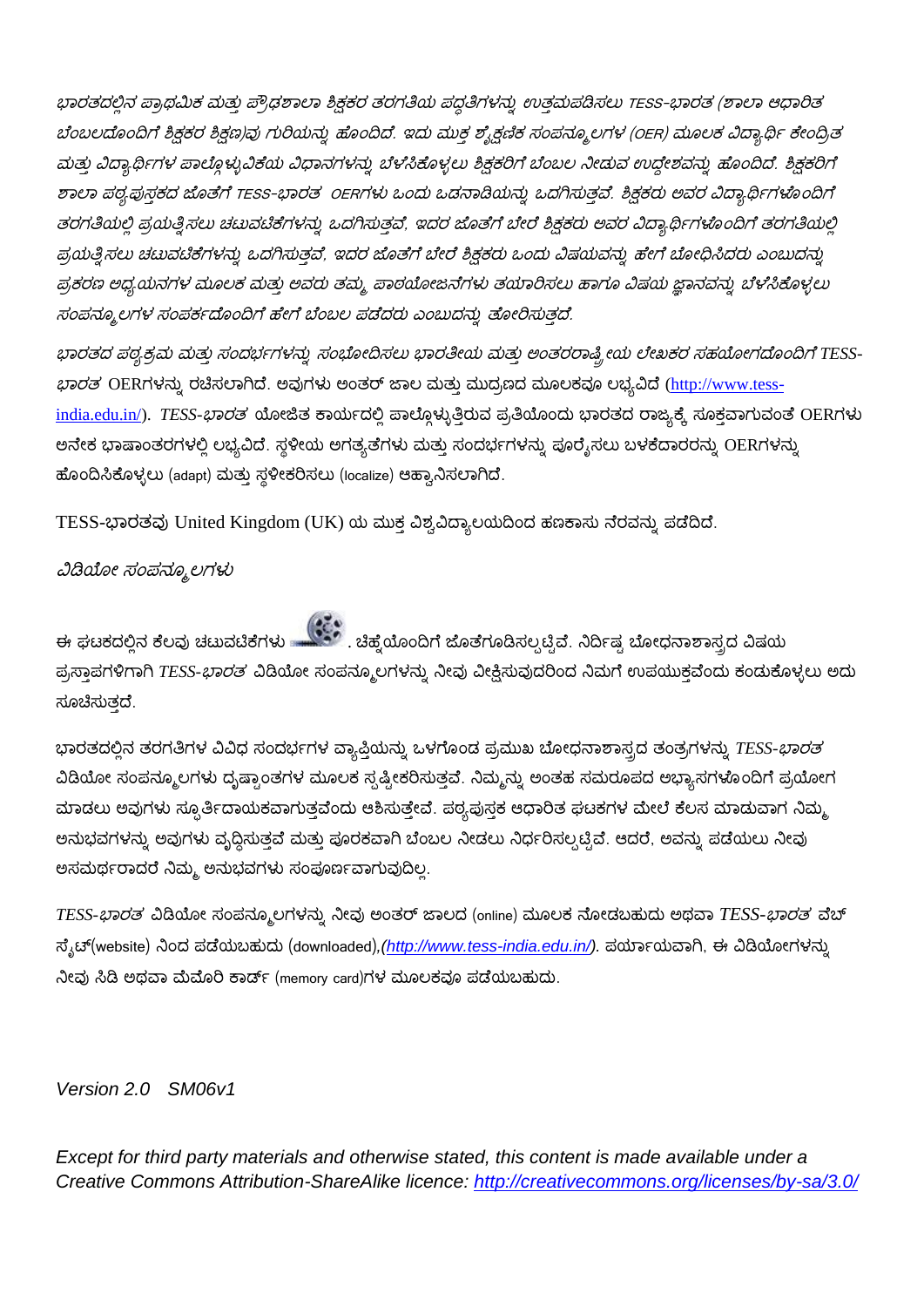# ಈ ಘಟಕ ಯಾವುದರ ಬಗ್ಗೆ?

ತ್ರಿಭುಜಗಳನ್ನು ಸಾಮಾನ್ಯವಾಗಿ ರೇಖಾಗಣಿತದ ಮೂಲಭೂತ ಆಕಾರವೆಂದು ಪರಿಗಣಿಸುತ್ತೇವೆ. ಏಕೆಂದರೆ, ಬೇರೆ ಎಲ್ಲಾ ಬಹುಭುಜಾಕೃತಿಗಳನ್ನು ತ್ರಿಭುಜಗಳಾಗಿ ವಿಭಜಿಸಬಹುದು. ಆದ್ದರಿಂದ, ತ್ರಿಭುಜಕ್ಕೆ ಸಂಬಂಧಿಸಿದ ವಿಷಯಗಳನ್ನು ಸುಮ್ಮನೆ ಸ್ಮರಿಸುವುದರ ಬದಲು ವಿದ್ಯಾರ್ಥಿಗಳು ಅವನ್ನು ಪತ್ತೆಹಚ್ಚುವುದು, ಬಳಸುವುದು ಮತ್ತು ಸಾಂಪ್ರದಾಯಿಕ (Conventional) ಭಾಷೆಯನ್ನು ಬಳಸಿ ತ್ರಿಭುಜಗಳು ಹಾಗೂ ಅವುಗಳ ಲಕ್ಷಣಗಳ ಬಗ್ಗೆ ಪರಸ್ಪರ ಒಬ್ಬರೊಬ್ಬರಿಗೆ ಸಂವಹನ ಮಾಡುವುದು ಬಹಳ ಮುಖ್ಯವಾದ ಹಂತವಾಗಿದೆ. ಈ ಹಂತವು ಗಣಿತವನ್ನು ಚೆನ್ನಾಗಿ ಅರ್ಥಮಾಡಿಕೊಳ್ಳುವುದಕ್ಕೆ ಮತ್ತು "ಗಣಿತಜ್ಞನಾಗಿ ಮಾತನಾಡುವುದನ್ನು" ಕಲಿಯುವುದಕ್ಕಾಗಿ ಪ್ರಮುಖವಾಗಿದೆ.

ಮಾತನಾಡುವುದನ್ನು ಬಳಸಿ ಗಣಿತವನ್ನು ಹೇಗೆ ಕಲಿಯಬಹುದೆಂದು ವಿದ್ಯಾರ್ಥಿಗಳಿಗೆ ಸಹಾಯ ಮಾಡುವುದರ ಮೇಲ<mark>ೆ</mark> ಈ ಘಟಕವು ಕೇಂದ್ರೀಕೃತವಾಗಿದೆ. ಅದಲ್ಲದೆ, ವಿದ್ಯಾರ್ಥಿಗಳು ಅವರ ಕಲಿಕೆಯಲ್ಲಿ ಪರಸ್ಪರ ಒಬ್ಬರಿಗೊಬ್ಬರು ಹೇಗೆ ಬೆಂಬಲ ಮಾಡಬಹುದು ಮತ್ತು ಒಬ್ಬರಿಗೊಬ್ಬರು ಹೇಗೆ ಪರಿಣಾಮಕಾರಿಯಾದ ಹಿಮ್ಮಾಹಿತಿಯನ್ನು ಕೊಡಬಹುದು ಎಂಬುದರ ಬಗ್ಗೆ ಚರ್ಚಿಸುತ್ತದೆ ಮತ್ತು ಕೆಲವು ವಿಚಾರಗಳನ್ನು ಒದಗಿಸುತ್ತದೆ. ಅಂತಹ ಸಹಭಾಗಿತ್ಸ ಕಲಿಕೆ ವಿದ್ಯಾರ್ಥಿಗಳಿಗೆ ಹೆಚ್ಚು ಪ್ರೇರಣೆ ಹೊಂದಲು ಸಹಾಯವಾಗುತ್ತದೆ. ವಿಶೇಷವಾಗಿ ಅತಿ ದೊಡ್ಡ ತರಗತಿಯಲ್ಲಿ ಕಲಿಸಲು ಈ ಘಟಕವು ಉಪಯುಕ್ತವಾಗಿದೆ.



Figure 1 ಒಂದು ಗುಂಪಿನ ವಿದ್ಯಾರ್ಥಿಗಳು ತ್ರಿಭುಜಗಳೊಂದಿಗೆ ಕಾರ್ಯ ನಿರ್ವಹಿಸುತ್ತಿರುವುದು.

# ಈ ಘಟಕದಲ್ಲಿ ನೀವು ಏನನ್ನು ಕಲಿಯಬಹುದು?

- ಗಣಿತವನ್ನು ಕಲಿಯುವಾಗ ನಿಮ್ಮ ವಿದ್ಯಾರ್ಥಿಗಳು ಪರಸ್ಪರ ಒಬ್ಬರಿಗೊಬ್ಬರು ಬೆಂಬಲ ಕೊಡಲು ಸಹಭಾಗಿತ್ವ ಕಲಿಕೆಯನ್ನು ಹೇಗೆ ಬಳಸಬಹುದು?
- ಸಾಂಪ್ರದಾಯಿಕ ಗಣಿತ ಭಾಷೆಯನ್ನು ಬಳಸಿ ಮಾತನಾಡುವುದರ ಮೂಲಕ ವಿದ್ಯಾರ್ಥಿಗಳಿಗೆ ಕಲಿಯಲು ಸಹಾಯ ಮಾಡುವುದರ ಬಗ್ಗೆ ಕೆಲವು ವಿಚಾರಗಳು.
- ವಿದ್ಯಾರ್ಥಿಗಳು ಪರಿಣಾಮಕಾರಿ ಹಿಮ್ಮಾಹಿತಿಯನ್ನು ಬಳಸುವುದು ಮತ್ತು ಅದರಿಂದ ಅನುಕೂಲಗಳನ್ನು ಪಡೆಯುವುದರ ಬಗ್ಗೆ ಸಹಾಯಮಾಡಲು ಕೆಲವು ವಿಚಾರಗಳು.

ಸಂಪನ್ಮೂಲ 1ರಲ್ಲಿ ಕೊಡಲಾಗಿರುವ NCF (2005) ಮತ್ತು NCFTE (2009) ಬೋಧನಾ ಅಗತ್ಯತೆಗಳಿಗೆ ಈ ಘಟಕವು ಸಂಬಂಧ ಕಲ್ಪಿಸುತ್ತದೆ.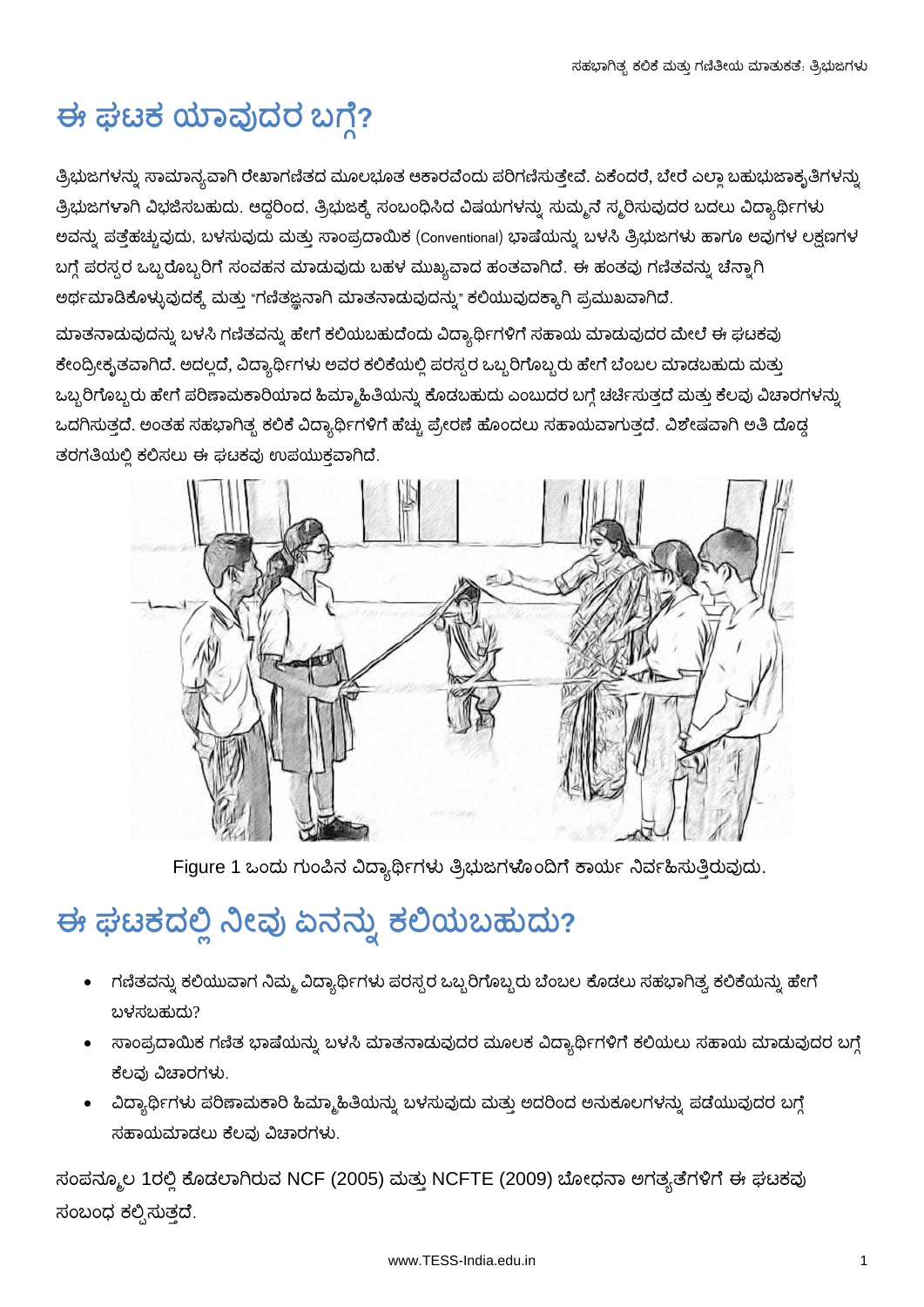# **1**

ಗಣಿತದ ಬಗ್ಗೆ ಮಾತನಾಡುವುದಕ್ಕೆ ಪ್ರೋತ್ಸಾಹಿಸುವುದು ಮತ್ತು ಅದಕ್ಕೋಸ್ಕರ ಅಗತ್ಯವಿರುವ ಸಮಂಜಸವಾದ ಶಬ್ದ ಭಂಡಾರವನ್ನು ಬೆಳೆಸಿಕೊಳ್ಳಲು ಸಹಾಯ ಮಾಡುವುದು ಗಣಿತ ಕಲಿಕೆಯ ಮುಖ್ಯ ಭಾಗವಾಗಿದೆ. ಆಲೋಚಿಸುವುದು ಮತ್ತು ಸಂವಹನ ಮಾಡುವುದು ಬಹಳ ಹತ್ತಿರವಾಗಿ ಒಂದಕ್ಕೊಂದು ಬೆಸೆದುಕೊಂಡಿವೆ (Sfarol, 2010).

ನಿಮ್ಮ ವಿದ್ಯಾರ್ಥಿಗಳು ಆಲೋಚನೆ ಮಾಡಿ, ಅರ್ಥಮಾಡಿಕೊಂಡು ಪರಿಣಾಮಕಾರಿಯಾಗಿ ಗಣಿತವನ್ನು ಕಲಿಯಬೇಕಾದರೆ, ಅವರು ತಮ್ಮ ಗಣಿತದ ವಿಚಾರಗಳನ್ನು ಸಂವಹನ ಮಾಡಲು ಕಲಿಯುವುದು ಬಹಳ ಅವಶ್ಯಕವಾಗಿದೆ.

ವಿದ್ಯಾರ್ಥಿಗಳು ಗಣಿತೀಯ ಶಬ್ದಭಂಡಾರವನ್ನು ಮತ್ತು ಪದಗಳನ್ನು ಬಳಸಿ ಸಂವಹನ ಮಾಡಲು ನೀವು ಸಹಾಯ ಮಾಡಿದರೆ, ಅವರು ತಮ್ಮ ಕಾರ್ಯನಿರ್ವಹಣಾ ಸಂದರ್ಭಗಳಲ್ಲಿ ಮಾತಾನಾಡುತ್ತಾರೆ ಮತ್ತು ಮಂಡನೆ ಮಾಡುತ್ತಾರೆ. ಆಗು ನೀವು ಅದನ್ನು ಆಲಿಸಬೇಕು. ಮಾತುಗಳನ್ನು ಆಲಿಸುವುದರಿಂದ ಅವರು ಗಣಿತದ ವಿಚಾರಗಳನ್ನು ಅರ್ಥಮಾಡಿಕೊಂಡಿದ್ದಾರೋ ಅಥವಾ ಇಲ್ಲವೋ ಎಂಬುದನ್ನು ನೀವು ತಿಳಿಯಬಹುದು. ಇದು ಅವರ ಕಲಿಕೆಯನ್ನು ಮೌಲ್ಯಮಾಪನ ಮಾಡಲೂ ಸಹಾಯವಾಗುತ್ತದೆ.

ವಿದ್ಯಾರ್ಥಿಗಳು ಏನನ್ನು ಆಲೋಚನೆ ಮಾಡುತ್ತಿದ್ದಾರೆಂದು ಪರಸ್ಪರ ಮಾತನಾಡಲು ಕಲಿಯುವ ಅಗತ್ಯವಿದೆ. ಇತರರೊಂದಿಗೆ ಸಂವಹನ ಮಾಡುವುದಕ್ಕೋಸ್ಕರ ಆಲೋಚನೆಗಳನ್ನು ರೂಪಿಸಿಕೊಳ್ಳುವ ಕ್ರಿಯೆಯು ಅವರಿಗೆ ವಿಚಾರಗಳನ್ನು ಕಲಿಯಲು ಸಹಾಯ ಮಾಡುತ್ತದೆ (Lee, 2006) ಮತ್ತು ಕೆಲವು ಬಾರಿ ತಪ್ಪುಗ್ರಹಿಕೆಗಳನ್ನು ಸರಿಪಡಿಸಿಕೊಳ್ಳುವಂತೆ ಮಾಡುತ್ತದೆ.



## ನಿಲ್ಲಿ... ಆಲೋಚಿಸಿ

ಾನಿಮ್ಮ ತರಗತಿಯ ಬಗ್ಗೆ ಯೋಚಿಸಿ. ನಿಮ್ಮ ತರಗತಿಯಲ್ಲಿ, ನಿಮ್ಮ ಮತ್ತು ವಿದ್ಯಾರ್ಥಿಗಳ ನಡುವೆ ಅಥವಾ ವಿದ್ಯಾರ್ಥಿಗಳ ನಡುವೆಯೇ ಎಷ್ಟು ಸಂವಹನ ನಡೆಯುತ್ತದೆ? ವಿದ್ಯಾರ್ಥಿಗಳು ಗಣಿತದ ಶಬ್ದ ಭಂಡಾರವನ್ನು ಬಳಸಲು ಎಷ್ಟು ಸುಲಭವೆಂದು ತಿಳಿದಿದ್ದಾರೆ? ಇದು ಹೀಗೆ ಎಂದು ಏಕೆ ಆಲೋಚಿಸುವಿರಿ?

ಗಣಿತದ ವಿಚಾರಗಳನ್ನು ಸಂವಹನ ಮಾಡಲು ನೀವು ಹೇಗೆ ಕಲಿತಿರಿ? ಗಣಿತದ ಬಗ್ಗೆ ನೀವು ಯಾರ ಜೊತೆ ಮಾತನಾಡಿದ್ದೀರ? ಈ ರೀತಿ ಮಾತನಾಡಿದ್ದರಿಂದ ನಿಮ್ಮ ವಿಚಾರಗಳನ್ನು ಸ್ಪಷ್ಟಪಡಿಸಿಕೊಳ್ಳಲು ಸಹಾಯವಾಯಿತೇ?

ವಿದ್ಯಾರ್ಥಿಗಳು ಪ್ರಮುಖ ಪದಗಳನ್ನು ಬಳಸಬೇಕೆಂದು ಅಪೇಕ್ಷೆಪಡುವುದು ಅತ್ಯಂತ ಮುಖ್ಯವಾದುದು ಮತ್ತು ಹಾಗೆ ಮಾಡುವುದಕ್ಕೆ ಅನೂಕೂಲವಾಗುವ ಅಂತಹ ಸಂದರ್ಭಗಳನ್ನು ಅವರಿಗೆ ಒದಗಿಸಬೇಕು. ಹೊಸ ಶಬ್ದಭಂಡಾರವನ್ನು ಬಳಸುವ ಕಾರ್ಯಗಳು ಉತ್ತಮ ಮತ್ತು ಪರಿಣಾಮಕಾರಿ ಫಲಿತಾಂಶಗಳನ್ನು ಪಡೆಯಲು ಅತ್ಯಂತ ಪ್ರಮುಖವಾದವು.

ಈ ಕಾರ್ಯಗಳನ್ನು ಚಟುವಟಿಕೆ 1ರಲ್ಲಿ ವಿದ್ಯಾರ್ಥಿಗಳು ತ್ರಿಭುಜವನ್ನು ರಚಿಸಿ ಮತ್ತು ವಿವರಣೆ ಕೊಡುವುದರ ಮೂಲಕ ಮಾಡುತ್ತಾರೆ.

ಈ ಘಟಕದಲ್ಲಿರುವ ಚಟುವಟಿಕೆಗಳನ್ನು ನಿಮ್ಮ ವಿದ್ಯಾರ್ಥಿಗಳೊಂದಿಗೆ ಬಳಸುವ ಪ್ರಯತ್ನ ಮಾಡುವ ಮೊದಲು, ಎಲ್ಲಾ ಚಟುವಟಿಕೆಗಳನ್ನು (ಅಥವಾ ಕನಿಷ್ಪ ಭಾಗಗಳನ್ನು) ಸ್ವತಃ ತಾವೇ ಸಂಪೂರ್ಣವಾಗಿ ಮಾಡುವುದು ಒಳ್ಳೆಯದು. ಇನ್ನೂ ಉತ್ತಮವಾದುದೆಂದರೆ, ಅವನ್ನು ನಿಮ್ಮ ಸಹೋದ್ಯೋಗಿಗಳೊಂದಿಗೆ ಪ್ರಯತ್ತಿಸುವುದು. ಏಕೆಂದರೆ, ನಿಮ್ಮ ಅನುಭವದೊಂದಿಗೆ ಚಿಂತನಶೀಲರಾದಾಗ ಈ ಪ್ರಯತ್ನಗಳು ಸಹಾಯಕವಾಗುತ್ತವೆ. ನೀವೇ ಸ್ವತಃ ಚಟುವಟಿಕೆಗಳನ್ನು ಪ್ರಯತ್ನಿಸುವುದರಿಂದ, ನಿಮಗೆ ವಿದ್ಯಾರ್ಥಿಗಳ ಅನುಭವಗಳ ಬಗ್ಗೆ ಒಳನೋಟ ಸಿಕ್ಕುತ್ತದೆ. ಹಾಗೂ ಆ ಒಳನೋಟಗಳು ನಿಮ್ಮ ಬೋಧನೆ ಮತ್ತು ಶಿಕ್ಷಕರಾಗಿ ನಿಮ್ಮ ಅನುಭವಗಳ ಮೇಲೆ ಪ್ರಭಾವ ಬೀರುತ್ತವೆ. ಹೀಗೆ ನೀವೇ ತಯಾರಾದ ನಂತರ, ನಿಮ್ಮ ವಿದ್ಯಾರ್ಥಿಗಳೊಂದಿಗೆ ಚಟುವಟಿಕೆಗಳನ್ನು ಬಳಸಿ. ಪಾಠದ ನಂತ ಚಟುವಟಿಕೆ ನಡೆದ ಬಗ್ಗೆ ಮತ್ತು ಅದರಿಂದ ಉಂಟಾದ ಕಲಿಕೆಯ ಬಗ್ಗೆ ಆಲೋಚಿಸಿ. ಇದು, ಕಲಿಯುವವರ ಕೇಂದ್ರೀಕೃತವಾದ ಬೋಧನಾ ಪರಿಸರವನ್ನು ಹೆಚ್ಚಾಗಿ ಬೆಳೆಸಲು ನಿಮಗೆ ಸಹಾಯ ಮಾದುತದೆ.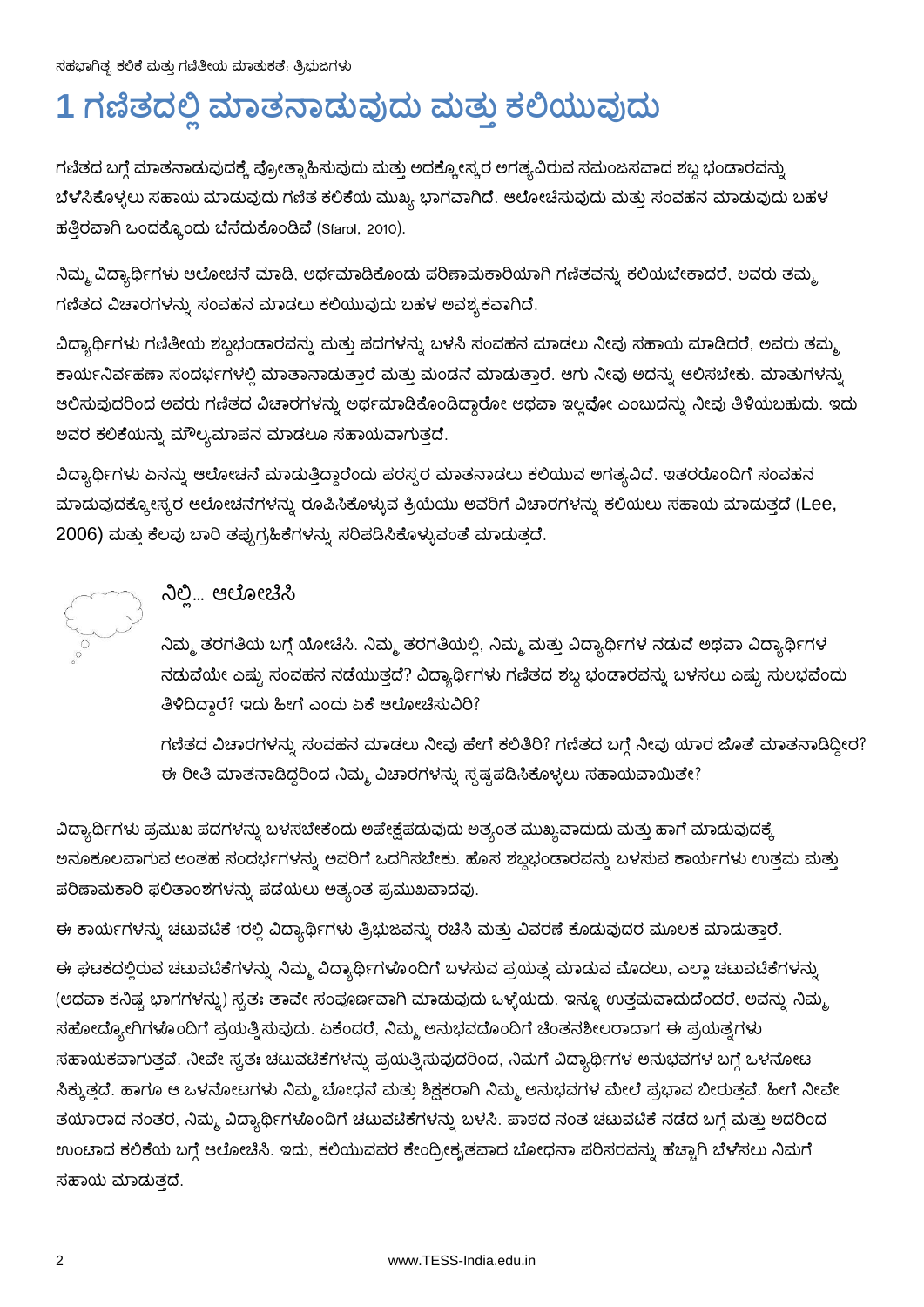## ಚಟುವಟಿಕೆ 1: ತ್ರಿಭುಜಗಳ ಬಗ್ಗೆ ಗಣಿತೀಯವಾಗಿ ಮಾತನಾಡುವುದು

### ತಯಾರಿ

ಈ ಚಟುವಟಿಕೆಗೆ, ವಿವಿಧ ಉದ್ಧವಿರುವ ಕಡ್ಗಿಗಳ ಕಟ್ಟಿನ ಅಗತ್ಯವಿದೆ. ಬೊಂಬಿನಿಂದ ಸೂಕ್ತವಾದ ಕಡ್ಗಿಗಳನ್ನು ನೀವು ಕತ್ತಿರಿಸಿಕೊಳ್ಳಬಹುದು. ಕಡ್ಡಿಗಳ ಉದ್ದಗಳ ವ್ಯಾಪ್ತಿ ಸಾಕಷ್ಟು ದೊಡ್ಡದಾಗಿರಬೇಕು.

ಪ್ರತಿಯೊಬ್ಬ ವಿದ್ಯಾರ್ಥಿಗೂ ಕನಿಷ್ಟ ಮೂರು ಕಡ್ಡಿಗಳಿರಬೇಕು. ಇದು ಸಾಧ್ಯವಿಲ್ಲದಿದ್ದರೆ, ಒಂದು ಜೊತೆ ವಿದ್ಯಾರ್ಥಿಗಳಿಗೆ ಮೂರು ಕಡ್ಡಿಗಳು ಅಥವಾ ಮೂವರು ವಿದ್ಯಾರ್ಥಿಗಳ ಗುಂಪಿಗೆ ಮೂರು ಕಡ್ಡಿಗಳನ್ನು ಬಳಸಬಹುದು.

ಪ್ರತಿಯೊಬ್ಬ ವಿದ್ಯಾರ್ಥಿ ಅಥವಾ ವಿದ್ಯಾರ್ಥಿಗಳ ಒಂದು ಜೋಡಿ ಯಾದೃಚ್ಛಿಕವಾಗಿ ಮೂರು ಕಡ್ಡಿಗಳನ್ನು ಆರಿಸಿಕೊಳ್ಳಬೇಕು. ಅವರು ತಮಗೆ ಇಷ್<mark>ವ</mark>ವಾದ ಉದ್ದವಿರುವ ಕಡ್ಡಿಗಳನ್ನು ಐಚ್ಛಿಕವಾಗಿ ಆರಿಸಿಕೊಳ್ಳದಂತೆ ಖಚಿತಪಡಿಸಿಕೊಳ್ಳಿ. ಓಡಾಡಲು ಹೆಚ್ಚು ಅವಕಾಶವಿರುವಂತೆ ನಿಮ್ಮ್ಗ ವಿದ್ಯಾರ್ಥಿಗಳನ್ನು ತರಗತಿಯಿಂದ ಹೊರಗೆ ಕರೆದುಕೊಂಡು ಹೋಗುವುದು ಹೆಚ್ಚು ಉಪಯುಕ್ತ.

ಕಪ್ಪುಹಲಗೆ ಅಥವಾ ಗೋಡೆಯ ಮೇಲಿನ ಒಂದು ದೊಡ್ಡ ಕಾಗದದ ಮೇಲೆ ಪದಗಳನ್ನು ಬರೆಯಿರಿ.

#### ಚಟುವಟಿಕೆ

ನಿಮ್ಮ ವಿದ್ಯಾರ್ಥಿಗಳಿಗೆ ಅವರು ಆಯ್ಕೆಮಾಡಿಕೊಂಡಿರುವ ಮೂರು ಕಡ್ಡಿಗಳನ್ನು ಬಳಸಿ ಒಂದು ತ್ರಿಭುಜವನ್ನು ರೂಪಿಸಲು ಹೇಳಿ.

ನಿಮ್ಮ ವಿದ್ಯಾರ್ಥಿಗಳಿಗೆ ಕೆಳಗಿನ ಪ್ರಶ್ನೆಗಳನ್ನು ಕೇಳಿ:

- ನಿಮ್ಮಲ್ಲಿ ಕೆಲವರಿಗೆ ತ್ರಿಭುಜವನ್ನು ರೂಪಿಸಲು ಸಾಧ್ಯವಾಗಲಿಲ್ಲವೇ? ಹಾಗಾದರೆ, ಅದು ಏಕೆಂದು ಚರ್ಚಿಸಿ.
- $\bullet$  ಒಂದು ಕಡ್ಡಿಯನ್ನು ಬದಲಾಯಿಸಲು ನಿಮಗೆ ಅವಕಾಶ ಕೊಟ್ಟರೆ, ಅದು ಯಾವ ಕಡ್ಡಿಯಾಗಿರಬೇಕು ಮತ್ತು ಏಕೆ?
- ಕೆಳಗೆ ಕೊಟ್ಟಿರುವ ಪದಗಳಲ್ಲಿ, ನಿಮಗೆ ಸಾಧ್ಯವಾಗುವಷ್ಟು ಹೆಚ್ಚು ಪದಗಳನ್ನು ಬಳಸಿ ನೀವು ರೂಪಿಸಿರುವ ತ್ರಿಭುಜವನ್ನು ವಿವರಿಸಿ (ಈ ಪದಗಳ ಪಟ್ಟಿಯನ್ನು ಅಗತ್ಯವಿರುವಂತೆ ವಿಸ್ತಿರಿಸಬಹುದು ಅಥವಾ ಸಂಕುಚಿತಗೊಳಿಸಬಹುದು).

ಲಘು, ವಿಶಾಲ, ಲಂಬ, ಲಂಬರೇಖೆ, ಅಸಮ, ಸಮ, ಸಮದ್ವಿ, ಕೋನ, ಬಾಹು, ಉದ್ದ, ಡಿಗ್ರಿ, ದೊಡ್ಡದು, ಚಿಕ್ಕದು, ಹೆಚ್ಚು ಉದ್ದ, ಕಡಿಮೆ ಉದ್ದ, ವಿಸ್ತೀರ್ಣ, ವರ್ಗ, ವಿರುದ್ಧ, ಪಾರ್ಶ್ವ.

ಈಗ ವಿದ್ಯಾರ್ಥಿಗಳಿಗೆ ಇನ್ನೊಂದು ಕಡ್ಡಿಯನ್ನು ಕೊಡಿ. ಅವರ ಬಳಿ ಒಟ್ಟು ನಾಲ್ಕು ಕಡ್ಡಿಗಳಾಯಿತು.

ನಿಮ್ಮ ವಿದ್ಯಾರ್ಥಿಗಳಿಗೆ ಈ ಕೆಳಗಿನಂತೆ ಸೂಚನೆ ಕೊಡಿ:

- ನಾಲ್ಕು ವಿವಿಧ ತ್ರಿಭುಜಗಳನ್ನು ಮಾಡಿರಿ.
- ನೀವು ಮಾಡಿದ ನಾಲ್ಕು ತ್ರಿಭುಜಗಳಲ್ಲಿರುವ ಸಾಮ್ಯತೆಗಳು ಮತ್ತು ವ್ಯತ್ಯಾಸಗಳೇನೆಂದು ನಿಮ್ಮ ಸಹಪಾಠಿಗಳಿಗೆ ಹೇಳಿ. ಈಗಲೂ ಪದಗಳ ಪಟ್ಟಿಯಲ್ಲಿರುವ ಸಾಧ್ಯವಿದ್ದಷ್ಟೂ ಹೆಚ್ಚು ಪದಗಳನ್ನು ಬಳಸಿ.

## ಪ್ರಕರಣ ಅಧ್ಯಯನ 1: ಚಟುವಟಿಕೆ 1ನ್ನು ಬಳಸಿದುದರ ಬಗ್ಗೆ ಶ್ರೀಮತಿ ಚಡ್ಡಾರವರು ಚಿಂತನಶೀಲರಾಗುತಾರೆ.

ಇದು, ಚಟುವಟಿಕೆ 1ನ್ನು ಪ್ರೌಢಶಾಲಾ ವಿದ್ಯಾರ್ಥಿಗಳ ಮೇಲೆ ಪ್ರಯತ್ನ ಮಾಡಿದ ಒಬ್ಬ ಶಿಕ್ಷಕಿಯ ವಿವರಣೆಯಾಗಿದೆ.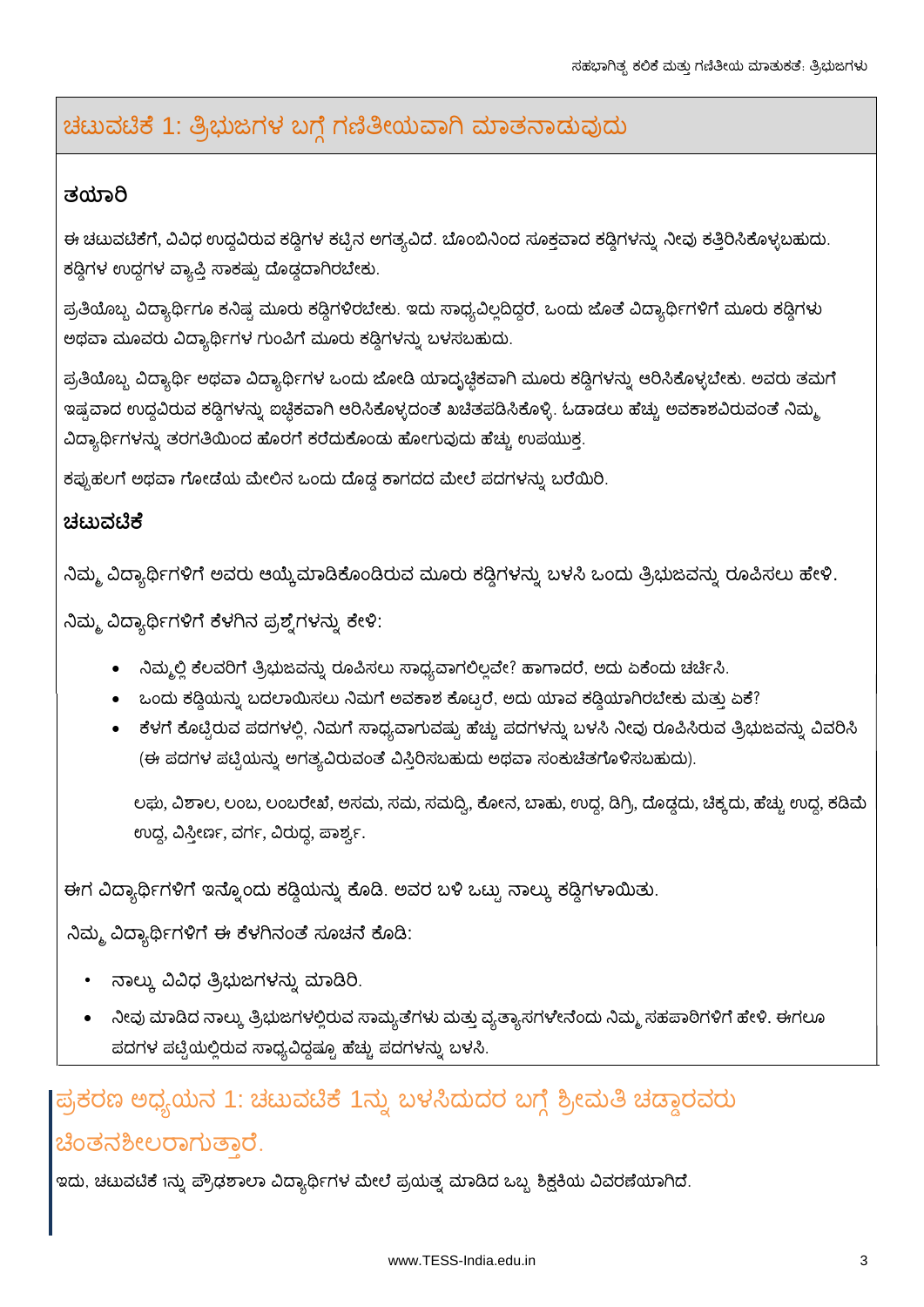ನಾನು ಪ್ರಾರಂಭದಲ್ಲೇ ತರಗತಿಗೆ ಈ ಚಟುವಟಿಕೆಯನ್ನು ಏಕೆ ಮಾಡುತ್ತಿದ್ದೇನೆಂದು ಹೇಳಿದೆ. ತ್ರಿಭುಜಗಳ ವಿವಿಧ ಭಾಗಗಳನ್ನು ಪತ್ತೆ ಹಚ್ಚುವುದು ಮತ್ತು ಅವುಗಳ ಬಗ್ಗೆ ಮಾತನಾಡುವುದು ನಿಜವಾಗಿಯೂ ಮುಖ್ಯವಾದುದು ಎಂದು ಅವರಿಗೆ ಹೇಳಿದೆ. ಇದರಿಂದ ಅವರು ಪಠ್ಯಪುಸ್ತಕದಲ್ಲಿರುವ ಪ್ರಶ್ನೆಗಳು ಅಥವಾ ಪರೀಕ್ಷೆಯಲ್ಲಿನ ಪ್ರಶ್ನೆಗಳನ್ನು ಹೆಚ್ಚು ಚೆನ್ನಾಗಿ ಅರ್ಥ ಮಾಡಿಕೊಳ್ಳಲು ಸಮರ್ಥರಾಗುತ್ತಾರೆ. ಪಾಠದ ಕೊನೆಯಲ್ಲಿ, ತ್ರಿಭುಜದ ಪ್ರತಿ ಭಾಗಕ್ಕೂ ಅವರು ಬಳಸಿದ ಸಾಂಪ್ರದಾಯಿಕ ಪದಗಳನ್ನು ನಾನು ಪರೀಕ್ಷೆ ಮಾಡುತ್ತೇನೆ ಎಂದು ತಿಳಿಸಿದೆ. ಇದರಿಂದ ವಿದ್ಯಾರ್ಥಿಗಳು ಸರಿಯಾದ ಪದಗಳನ್ನು ಅರ್ಥಮಾಡಿಕೊಳ್ಳುವುದು ಮತ್ತು ಬಳಸುವುದು ಅತ್ಯಂತ ಮುಖ್ಯವಾದುದು ಎಂದು ಖಚಿತಪಡಿಸಿಕೊಂಡರು.

ನನ್ನ ತರಗತಿ ಅತ್ಯಂತ ದೊಡ್ಡದಾದುದರಿಂದ, ಈ ಚಟುಟಿಕೆಯನ್ನು ಮೂರು ವಿದ್ಯಾರ್ಥಿಗಳ ಗುಂಪಿನಲ್ಲಿ ಕಾರ್ಯನಿರ್ವಹಿಸುವಂತೆ ಹೇಳಿದೆ. ಪ್ರತಿ ಗುಂಪಿನಿಂದ ಒಬ್ಬ ವಿದ್ಯಾರ್ಥಿ ಒಂದು ಮೂರು ಕಡ್ಡಿಗಳನ್ನು ತೆಗೆದುಕೊಂಡರು. ಅವರು ಆಯ್ಕೆಮಾಡಿಕೊಂಡ ಮೂರು ಕಡ್ಡಿಗಳು ಉದ್ದವಾಗಿವೆಯೋ ಅಥವಾ ಚಿಕ್ಕದಾಗಿವೆಯೋ ಎಂದು ತಿಳಿಯದಿರುವ ಹಾಗೆ ನಾನು ಅವರ ಕಣ್ಣನ್ನು ಮುಚ್ಚಿದ್ದೆ.

ಅನಂತರ, ಅವರನ್ನು ಆ ಮೂರು ಕಡ್ಡಿಗಳನ್ನು ಬಳಸಿ ಅವುಗಳು ಅಂತ್ಯದಲ್ಲಿ ಸಂಧಿಸುವ ಹಾಗೆ ಒಂದು ತ್ರಿಭುಜವನ್ನುಮಾಡಲು ಹೇಳಿದೆ. ತ್ರಿಭುಜವನ್ನು ಮಾಡಿದ ನಂತರ ಅವರ ಕೈಗಳನ್ನು ಮೇಲೆತ್ತಿದರು. ಆದರೆ ಎರಡು ಗುಂಪುಗಳಲ್ಲಿ ಈ ರೀತಿಯ ಕಾರ್ಯನಿರ್ವಹಿಸಲು ಸಾಕಷ್ಟು ಪ್ರಯತ್ನ ನಡೆಯುತ್ತಿತ್ತು. ನಾನು ಎಲ್ಲರನ್ನೂ ಕಾರ್ಯ ನಿಲ್ಲಿಸಲು ಹೇಳಿದೆ. ತ್ರಿಭುಜಗಳನ್ನು ಮಾಡಿದ ಗುಂಪುಗಳನ್ನು ಕುಳಿತುಕೊಳ್ಳಲು ಹೇಳಿದೆ.

ಈಗ, ತ್ರಿಭುಜಗಳನ್ನು ಮಾಡಲು ಆಗದೆ ನಿಂತಿರುವ ಎರಡು ಗುಂಪುಗಳನ್ನು ಅವರ ಸಮಸ್ಯೆ ಏನೆಂದು ಕೇಳಿದೆ. ಅವರು, "ನಾವು ತ್ರಿಭುಜವನ್ನು ಮಾಡಲು ಆಗುವುದಿಲ್ಲ" ಎಂದರು. ನಾನು "ಯಾಕೆ ಸಾಧ್ಯವಿಲ್ಲ", ಎಂದು ಕೇಳಿದೆ. ಅವರು ಮೊದಲಿಗೆ ಈ ರೀತಿ ಉತ್ತರ ಕೊಟ್ಟರು, ಕಡ್ಡಿಗಳು ಒಂದುನ್ನೊಂದು ಸಂಧಿಸುತ್ತಿಲ್ಲ" ಅಥವಾ "ನಾವು ಒಂದು ಬಿಂದುವನ್ನು ಉಂಟುಮಾಡಲು ಆಗುತ್ತಿಲ್ಲ". ಅವರನ್ನು ಅಲ್ಲಿಗೆ ನಿಲ್ಲಿಸಿ, ತ್ರಿಭುಜದಲ್ಲಿ ಈ ಕಡ್ಡಿಗಳನ್ನು ಮತ್ತು ಬಿಂದುಗಳನ್ನು ಏನೆಂದು ಕರೆಯುತ್ತೇವೆ ಎಂದು ಕೇಳಿದೆ. ಡ್ಯಾನ ಎಂಬ ವಿದ್ಯಾರ್ಥಿನಿ ತಕ್ಷಣ ಉತ್ತರ ಕೊಟ್ಟಳು, "ಅವನ್ನು ಬಾಹುಗಳು ಮತ್ತು ಶೃಂಗಬಿಂದುಗಳೆನ್ನುತ್ತೇವೆ". ಸರಿಯಾದ ಪದಗಳನ್ನು ಬಳಸಿದ್ದಕ್ಕಾಗಿ ಅವಳನ್ನು ಅಭಿನಂದಿಸಿದೆ ಮತ್ತು ಇಡೀ ತರಗತಿಗೆ ಪಾಠದ ಉದ್ದೇಶವನ್ನು ಮತ್ತೆ ನೆನಪಿಸಿಕೊಳ್ಳಲು ಹೇಳಿದೆ.

ಸಾಕಷ್ಟು ಮಾತುಕತೆ ಮತ್ತು ಇತರರ ಸಹಾಯದೊಂದಿಗೆ ಆ ಎರಡು ಗುಂಪುಗಳು ಈ ರೀತಿ ಹೇಳಿದರು, "ಒಂದು ತ್ರಿಭುಜ ಉಂಟಾಗಬೇಕಾದರೆ, ಎರಡು ಚೆಕ್ಕ ಬಾಹುಗಳ ಉದ್ದಗಳ ಮೊತ್ತವು ಮೂರನೆಯ ಬಾಹುವಿಗಿಂತ ಹೆಚ್ಚಾಗಿರಬೇಕು". ಇದು ನಿಜವಾಗಿಯೂ ಪ್ರಯತ್ತವಾದ್ದರಿಂದ ತರಗತಿಯ ಎಲ್ಲಾ ವಿದ್ಯಾರ್ಥಿಗಳು ಇದರ ಕೊಡುಗೆದಾದರು ಮತ್ತು ಈ ಅಂಶವನ್ನು ಚೆನ್ನಾಗಿ ಅರ್ಥಮಾಡಿಕೊಂಡಿದ್ದಾರೆ ಎಂದು ನನಗೆ ಅನಿಸಿತು. ತದನಂತರ ನಾವು ಚಟುವಟಿಕೆಯ ಎರಡನೆಯ ಭಾಗಕ್ಕೆ ಹೋದೆವು. ಆಗ ಅವರನ್ನು ಪ್ರತಿಗುಂಪಿನಿಂದ ಇನ್ನೊಂದು ಗುಂಪಿನೊಂದಿಗೆ ಒಂದು ಕಡ್ಡಿಯನ್ನು ಅದಲುಬದಲು ಮಾಡಿಕೊಳ್ಳಲು ಹೇಳಿದೆ.

ಸಾಂಪ್ರದಾಯಿಕ ಗಣಿತ ಭಾಷೆಯನ್ನು ಬಳಸಿ ಅವರು ಮಾಡಿರುವ ತ್ರಿಭುಜವನ್ನು ತರಗತಿಯ ಇತರರಿಗೆ ಪರಿಚಯ ಮಾಡಿಕೊಡಲು ಹೇಳಿದೆ. ಅವರು ಬಳಸಬೇಕಾದ ಪದಗಳನ್ನು ಕಪ್ಪುಹಲಗೆಯ ಮೇಲೆ ಬರೆದೆ. ಅವರಿಗೆ ಅಗತ್ಯವಿರುವ ಎಲ್ಲಾ ಪದಗಳನ್ನು ಪಠ್ಯಪುಸ್ತಕ ಬಳಸಿ ತಾಳ ನೋಡಿದೆ. ತ್ರಿಭುಜವನ್ನು ಹೆಸರಿಸಲು ಮತ್ತು ಕಪ್ಪುಹಲಗೆಯ ಮೇಲೆ ಬರೆದಿರುವ ಪದಗಳಲ್ಲಿ ಆದಷ್ಟೂ ಸಾಧ್ಯವಿರುವ ಹೆಚ್ಚು ಪದಗಳನ್ನು ಬಳಸಿ ಒಂದು ಪರಿಚಯವನ್ನು ಮಾಡಿಕೊಡಲು ಅವರಿಗೆ ಹತ್ತು ನಿಮಿಷ ಕಾಲಾವಕಾಶ ಒದಗಿಸಿದೆ.

ಕಪ್ಪುಹಲಗೆಯ ಮೇಲೆ ಪದಗಳ ಪಟ್ಟಿ ಬರೆದಿದ್ದರಿಂದ, ವಿದ್ಯಾರ್ಥಿಗಳಿಗೆ ಗಣಿತೀಯವಾಗಿ ಮಾತನಾಡಲು ಸಾಧ್ಯವಾಯಿತು. ಅದಲ್ಲದೆ, ಪ್ರತಿ ವಿದ್ಯಾರ್ಥಿಯೂ ತಾವು ಮಾಡಿದ ತ್ರಿಭುಜಗಳ ಬಗ್ಗೆ ಏನನ್ನಾದರೂ ಹೇಳುವ ಹಾಗೆ ಮಾಡಿದೆ. ಇದರಿಂದ ಪ್ರತಿಯೊಬ್ಬ ವಿದ್ಯಾರ್ಥಿಯೂ ಚರ್ಚೆಗೆ ಸ್ವಲ್ವವಾದರೂ ಕೊಡುಗೆಯನ್ನು ಕೊಟ್ಟಂತಾಯಿತು.

ಇದು ಎಷ್ಟು ಆಸಕ್ತಿಯುತವಾಗಿತ್ತೆಂದರೆ, ಕೆಲವು ವಿದ್ಯಾರ್ಥಿಗಳು ತಮ್ಮ ತ್ರಿಭುಜಗಳಿಗೆ ಅಸಾಮಾನ್ಯವಾದ ವರ್ಣನೆಗಳನ್ನು ಕೊಟ್ಟರು. ಸೋನಾ ಹೇಳಿದಳು," ನಾನು ಒಂದು ಹಳೆಯ ತ್ರಿಭುಜವನ್ನು ಮಾಡಿರುವೆ". ಹಾಗೆಂದರೇನೆಂದು ಅವಳನ್ನು ಕೇಳಿದಾಗ ಬಂದ ಉತ್ತರ," ಅದು ಬಾಗಿಕೊಂಡಿದೆ". ಅವಳನ್ನು ಗಣಿತೀಯ ಪದ ಬಳಸಿ ಮಾತನಾಡಲು ಹೇಳಿದೆ, ಆದರೆ ಅವಳಿಗೆ ಆ ಪದದ ಬಗ್ಗೆ ಆಲೋಚಿಸಲು ಆಗಲಿಲ್ಲ. ಆಗ, ಸೋನಾಳನ್ನು ಕಪ್ಪುಹಲಗೆಯ ಮೇಲೆ ಅವಳು ರಚಿಸಿದ ತ್ರಿಭುಜವನ್ನು ಬರೆಯಲು ಹೇಳಿ, ತರಗತಿಯ ಇತರರನ್ನು ಅದನ್ನು ಏನೆಂದು ಕರೆಯಬಹುದೆಂದು ಕೇಳಿದೆ. ರವಿಯು ತಕ್ಷಣ" ಅದು ವಿಶಾಲ ಕೋನ ತ್ರಿಭುಜ" ಎಂದು ಹೇಳಿದ. ಅವರು ರಚೆಸಿದ ತ್ರಿಭುಜಗಳ ಬಗ್ಗೆ ಚರ್ಚಿಸಿದೆವು. ಪ್ರತಿಯೊಂದು ಗುಂಪು ತಮ್ಮ ತ್ರಿಭುಜವನ್ನು ಪರಿಚಯಿಸುವಾಗ ನಾನು ಕಪ್ಪುಹಲಗೆಯ ಮೇಲೆ ಬರೆದಿದ್ದ, ಅವರು ಬಳಸಿದ ಪದಗಳ ಮೇಲೆ ಗೀಟು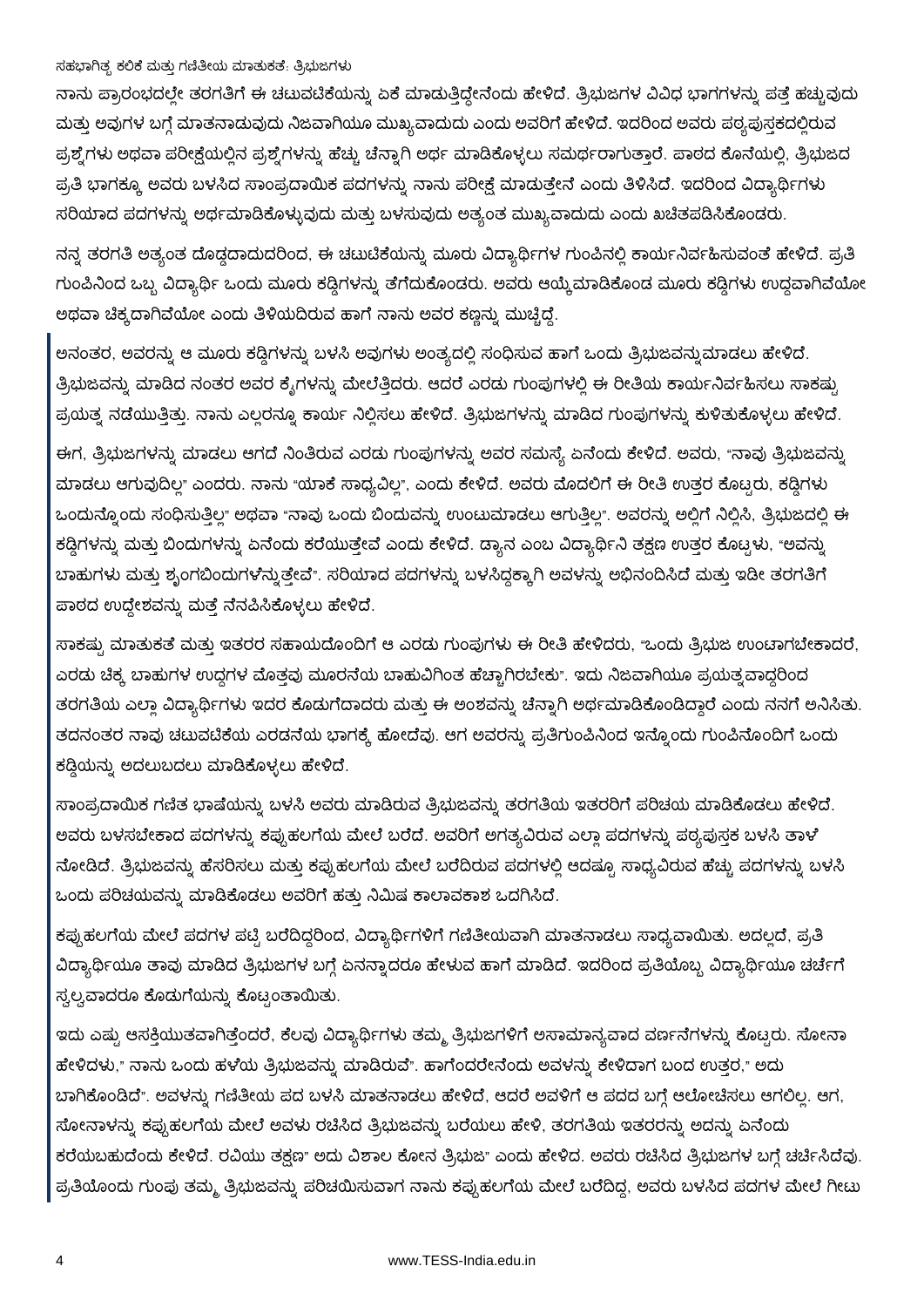ಹಾಕಿದೆ – ವಿಕರ್ಣ, ವಿರುದ್ಧ, ಲಘು, ವಿಶಾಲ ಇತ್ಯಾದಿ. ಅವರು ಪದ ಬಳಕೆಯಲ್ಲಿ ಎಷ್ಟು ಯಶಸ್ವಿಯಾಗಿದ್ದಾರೆಂದು ತಿಳಿಸಿದೆ. ಯಾರೊಬ್ಬರೂ | ಎಲ್ಲಾ ಪದಗಳನ್ನು ಬಳಸಿರಲಿಲ್ಲ, ಆದರೆ ಸಾಕಷ್ಟು ಹೆಚ್ಚು ಪದಗಳನ್ನು ಬಳಸಿದ್ದರು.

## ನಿಮ್ಮ ಬೋಧನಾ ಅಭ್ಯಾಸದ ಬಗ್ಗೆ ಚಿಂತನಶೀಲರಾಗುವುದು

ನಿಮ್ಮ ತರಗತಿಯಲ್ಲಿ ಅಂತಹ ಒಂದು ಚಟುವಟಿಕೆಯನ್ನು ಮಾಡಿದಾಗ, ಏನು ಚೆನ್ನಾಗಿ ನಡೆಯಿತು ಮತ್ತು ಏನು ಕಡಿಮೆ ಚೆನ್ನಾಗಿ ನಡೆಯಿತು ಎಂಬುದರ ಬಗ್ಗೆ ಪ್ರತಿಫಲಿಸಿ. ವಿದ್ಯಾರ್ಥಿಗಳನ್ನು ಆಸಕ್ತಿಯುತವಾಗಿ ಸೆಳೆದ ಪ್ರಶ್ನೆಗಳು ಮತ್ತು ಅವರನ್ನು ಕಾರ್ಯದಲ್ಲಿ ಮುಂದುವರೆಸಿದ ಪ್ರಶ್ನೆಗಳು ಹಾಗೂ ನೀವು ಸಂಶಯಗಳನ್ನು ಪರಿಹರಿಸಬೇಕಾದುವುಗಳನ್ನು ಪರಿಗಣಿಸಿ. ಅಂತಹ ಚಿಂತನಶೀಲ ಆಲೋಚನೆಗಳು, ವಿದ್ಯಾರ್ಥಿಗಳು ಗಣಿತವನ್ನು ಆಸಕಿಯುತವಾಗಿ ಮತ್ತು ಸಂತೋಷದಾಯಕವಾಗಿ ಕಂಡು ಹಿಡಿಯಲು ತೊಡಗಿಸಿಕೊಳ್ಳುವಂತೆ ಮಾಡಲು ನಿಮಗೆ ಸಹಾಯಕವಾಗುವ ಕಥಾವಸ್ತುವನ್ನು ಒದಗಿಸುತ್ತದೆ. ವಿದ್ಯಾರ್ಥಿಗಳಿಗೆ ಅರ್ಥವಾಗದಿದ್ದರೆ ಮತ್ತು ಏನನ್ನಾದರೂ ಮಾಡಲಾಗದಿದ್ದರೆ ಅವರು ತಮ್ಮನ್ನು ತೊಡಗಿಸಿಕೊಳ್ಳುವ ಸಾಧ್ಯತೆಗಳು ಕಡಿಮೆಯಾಗುತ್ತವೆ.



## ನಿಲ್ಲಿ... ಆಲೋಚಿಸಿ

ಅಂತಹ ಚೆಂತನಶೀಲತೆಯನ್ನು ಪ್ರಚೋದಿಸಲು ಕೆಲವು ಉತ್ತಮ ಪ್ರಶ್ನೆಗಳು:

- ನಿಮ್ಮ ತರಗತಿಯು ಹೇಗೆ ಆಯಿತು?
- ವಿದ್ಯಾರ್ಥಿಗಳಿಂದ ಬಂದ ಪ್ರಶ್ನೆಗಳಲ್ಲಿ ಯಾವುವು ಅನಿರೀಕ್ಷಿತವಾಗಿದ್ದವು? ಏಕೆ?
- ನಿಮ್ಮ ವಿದ್ಯಾರ್ಥಿಗಳ ತಿಳುವಳಿಕೆಯನ್ನು ಶೋಧಿಸಲು ನೀವು ಬಳಸಿದ ಪ್ರಶ್ನೆಗಳು ಯಾವುವು?
- ಪಾಠದ ಕೊನೆಯಲ್ಲಿ ಯಾವ ಅಂಶಗಳನ್ನು ನೀವು ಪುನರ್ ಕೇಂದ್ರೀಕೃತ ಮಾಡಬೇಕೆಂದನಿಸಿತು?
- ಮುಂದಿನ ಪಾಠದಲ್ಲಿ ಈ ಕಲಿಕೆಯನ್ನು ಹೇಗೆ ಪುನರ್ ಕೇಂದ್ರೀಕರಿಸಿ ಬಲಗೊಳಿಸುವಿರಿ?

ಗಣಿತೀಯ ಮಾತುಗಾರಿಕೆಯನ್ನು ಪ್ರೋತ್ಸಾಹಿಸಲು ಪ್ರಾಯೋಗಿಕ ಚಟುವಟಿಕೆಯನ್ನು ಬಳಸುವ ತಂತ್ರವನ್ನು ನೀವು ಬೇರೆ ವಿವಿಧ ಘಟಕಗಳಲ್ಲಿ ಬಳಸಬಹುದು. ಈ ತಂತ್ರವನ್ನು ಬಳಸಲು ಸಾಧ್ಯವಿರುವ ಬೇರೆ ಎರಡು ಘಟಕಗಳನ್ನು ಯೋಚಿಸಿ. ನಿಮ್ಮ ಶಾಲೆಯ ಅಥವಾ ಸ್ಥಳೀಯ ಶಾಲೆಗಳ ಸಹೋದ್ಯೋಗಿಗಳೊಂದಿಗೆ ನಿಮ್ಮ ಅನುಭವ ಮತ್ತು ವಿಚಾರಗಳನ್ನು ಹಂಚಿಕೊಳ್ಳಿ. ಅವರ ವಿಚಾರಗಳನ್ನು ಮತ್ತು ಅನಿಸಿಕೆಗಳನ್ನು ನಿಮ್ಮ ಪಾಠಯೋಜನೆಯಲ್ಲಿ ಅಳವಡಿಸಿಕೊಳ್ಳಲು ಅನುಕೂಲವಾಗುವಂತೆ ಅವನ್ನು ಬರೆದಿಟ್ಟುಕೊಳ್ಳಿ.

# 2 ಪರಿಣಾಮಕಾರಿ ಹಿಮ್ಮಾಹಿತಿ

ಕೆಳಗಿನ ಮೂರು ಪ್ರಶ್ನೆಗಳಿಗೆ ಸ್ವಷ್ಟವಾದ ಉತ್ತರಗಳನ್ನು ಕೊಡುವುದರ ಮೂಲಕ, ಹಿಮ್ಮಾಹಿತಿಯು ಕಲಿಕೆಗೆ ಅಪಾರವಾದ ವ್ಯತ್ಯಾಸವನ್ನು ತರಬಲ್ಲದೆಂದು ತೋರಿಸಿಕೊಡುತ್ತದೆ. (Hattie and Timperley, 2007)

- ನಾನು ಎತ ಸಾಗುತಿದ್ದೇನೆ?
- ನಾನು ಹೇಗೆ ಮಾಡುತ್ತಿದ್ದೇನೆ?
- ಇನ್ನು ಮುಂದೆ ಎಲ್ಲಿಗೆ?

ಮೊಟ್ಟ ಮೊದಲಿಗೆ ವಿದ್ಯಾರ್ಥಿಗಳು ಕಲಿಕೆಯ ಉದ್ದೇಶಗಳ ಬಗ್ಗೆ (ನಾನು ಎತ್ತ ಸಾಗುತ್ತಿದ್ದೇನೆ) ಸ್ಪಷ್ಟತೆ ಹೊಂದಿರಬೇಕಾದ ಅಗತ್ಯವಿದೆ. ನಾನು ಎತ್ತ ಸಾಗುತ್ತಿದ್ದೇನೆ?" ಎಂಬುದರ ಮೇಲಿನ ಹಿಮ್ಮಾಹಿತಿಯು ವಿದ್ಯಾರ್ಥಿಗಳಿಗೆ ಅವರು ಎತ್ತ ಸಾಗುತ್ತಿದ್ದಾರೆ ಮತ್ತು ಅವರ ಕಲಿಕೆಯಲ್ಲಿ ಪ್ರಸ್ತುತ ಎಲ್ಲಿದ್ದಾರೆ ಎಂಬುದರ ನಡುವಿನ ಅಂತರವನ್ನು ಸೂಚಿಸುತ್ತದೆ. ಇದಲ್ಲದೇ, ಈ ಹಿಮ್ಮಾಹಿತಿಯ ಅಂತರವನ್ನು ಮುಚ್ಚಲು ವಿದ್ಯಾರ್ಥಿಗಳೀಗೆ ಪ್ರೇರೇಪಿಸುತ್ತದೆ ಮತ್ತು ತೊಡಗಿಸಿಕೊಳ್ಳುವಂತೆ ಮಾಡುತ್ತದೆ. ಆದರೂ ಸಹ ಅವರು ಪ್ರೇರಣೆಯನ್ನು ಅಳವಡಿಸಿಕೊಳ್ಳಬೇಕಾದರೆ, ಮೂರನೆಯ ಪ್ರಶ್ನೆಯಾದ "ಇನ್ನು ಮುಂದೆ ಎಲ್ಲಿಗೆ?" ಎಂಬುದಕ್ಕೆ ಉತ್ತರವನ್ನು ತಿಳಿದುಕೊಳ್ಳಬೇಕಾಗುತ್ತದೆ. ಇದರಿಂದ ಅಂತರವನ್ನು ಇನ್ನೂ ಕಡಿಮೆ ಮಾಡಲು ಸಾಧ್ಯವಾಗುತ್ತದೆ.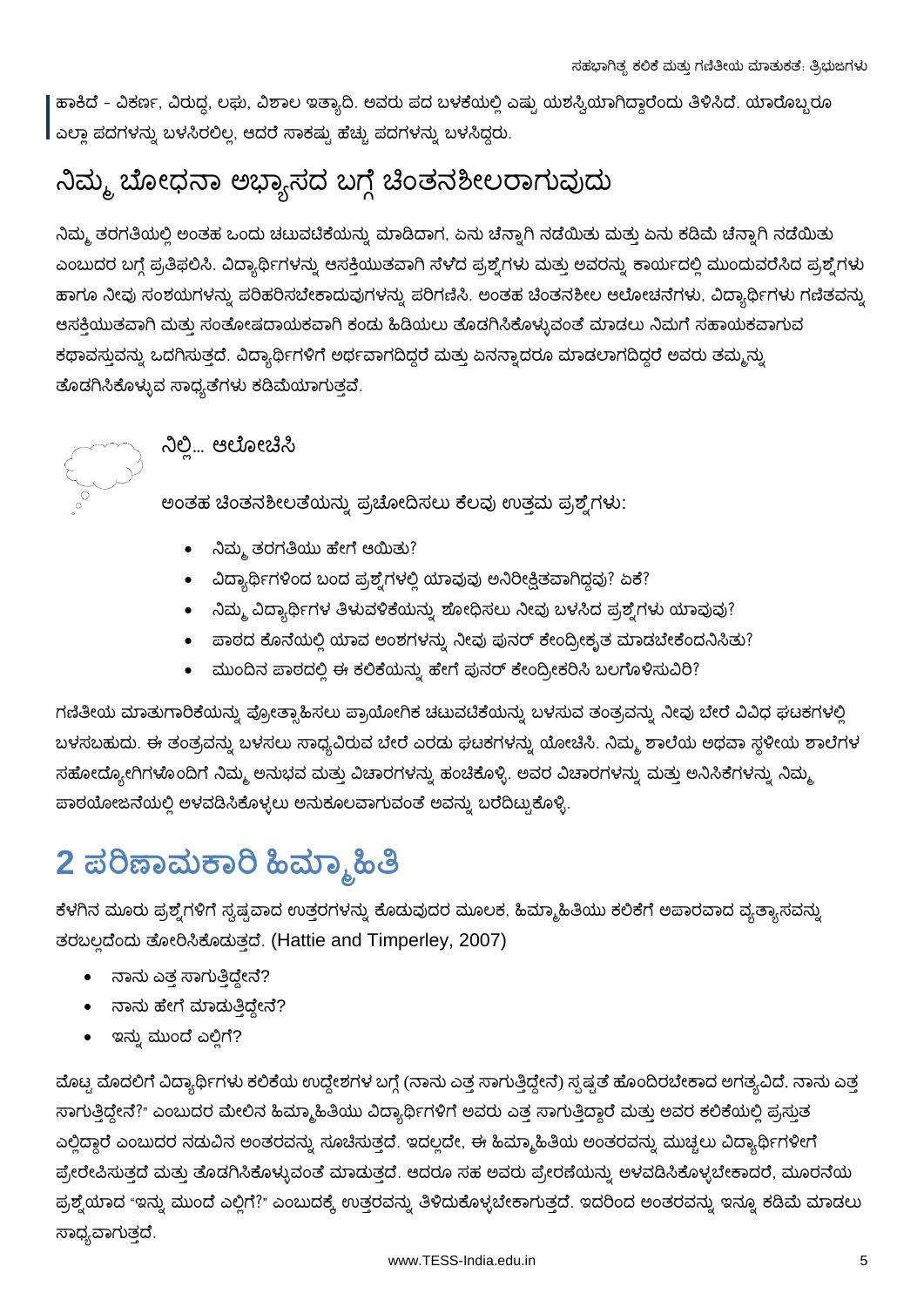ಹಿಮ್ಮಾಹಿತಿಯನ್ನು ಕೊಡುವುದು ಮತ್ತು ಪಡೆಯುವುದನ್ನು ಮಾಡಬೇಕಾದರೆ ಶಿಕ್ಷಕರು ಮತ್ತು ವಿದ್ಯಾರ್ಥಿಗಳು ಇಬ್ಬರಿಗೂ ಸಾಕಷ್ಟು ಕೌಶಲಗಳು ಬೇಕಾಗುತ್ತವೆ. ಇದಕ್ಕಾಗಿ, ಇತರರಿಂದ ಹೀಯಾಳಿಕೆಯ ಭಯವಿಲ್ಲದೆ ವಿದ್ಯಾರ್ಥಿಗಳು ಅವರ ವಿಚಾರಗಳನ್ನು ಮಂಡನೆ ಮಾಡಲು ಅವಕಾಶವಿರುವಂತೆ ತರಗತಿಯಲ್ಲಿ ನೀತಿನಿಯಮಗಳು ಇರಬೇಕಾಗುತ್ತದೆ. ಇಲ್ಲಿ, ಎಲ್ಲಾ ವಿದ್ಯಾರ್ಥಿಗಳ ಕಲಿಕೆ ಮತ್ತು ಒಟ್ಟಿಗೆ ಅಭಿವೃದ್ಧಿ ಹೊಂದುವುದರ ಕಡೆಗೆ ಸಂಪೂರ್ಣ ಗಮನ ಕೇಂದ್ರೀಕೃತವಾಗಿರುತ್ತದೆ. ಇಂತಹ ನೀತಿನಿಯಮಗಳು ಇದ್ದಲ್ಲಿ, ಶಿಕ್ಷಕರು ಮತ್ತು ವಿದ್ಯಾರ್ಥಿಗಳು "ನಾನು ಹೇಗೆ ಮಾಡುತ್ತಿದ್ದೇನೆ?" ಮತ್ತು "ಮುಂದೆ ಎಲ್ಲಿಗೆ?" ಎಂಬ ಪ್ರಶ್ನೆಗಳ ಮೇಲೆ ಕೇಂದ್ರೀಕೃತವಾಗಿ, ಹಿಮ್ಮಾಹಿತಿ ಕೊಡಲು ಸಾಧ್ಯವಾಗುತ್ತದೆ. ಆಗ ವಿದ್ಯಾರ್ಥಿಗಳು ಆ ಹಿಮ್ಮಾಹಿತಿಯನ್ನು ಆಲಿಸಲು ಮತ್ತು ಅದಕ್ಕೆ ಪ್ರತಿಕ್ರಯಿಸಲು ಸಾಧ್ಯವಾಗುತ್ತದೆ.

ವಿದ್ಯಾರ್ಥಿಗಳು ತಮ್ಮ ವಿಚಾರಗಳನ್ನು ಒಟ್ಟಿಗೆ ಪ್ರಯತ್ನಿಸಿದರೆ, ಒಬ್ಬರಿಂದೊಬ್ಬರು ಹಿಮ್ಮಾಹಿತಿಯನ್ನು ಅನೇಕ ಬಾರಿ ಪಡೆಯಬಹುದು. ವಿದ್ಯಾರ್ಥಿಗಳಿಂದ ಪಡೆದ ಹಿಮ್ಮಾಹಿತಿಯು ಶಿಕ್ಷಕರು ಕೊಡುವ ಗುಣಮಟ್ಟಕ್ಕೆ ಸಮಾನವಾಗಿರುವುದಿಲ್ಲ. ಏಕೆಂದರೆ, ವಿದ್ಯಾರ್ಥಿಗಳಿಗೆ ವಿಷಯದ ಬಗ್ಗೆ ಆಳವಾದ ಜ್ಞಾನವಿರುವುದಿಲ್ಲ ಅಥವಾ ಶಿಕ್ಷಕರು ಹೊಂದಿರುವಂತೆ ಸಂಬಂಧಗಳನ್ನು ಕಲ್ಪಿಸುವ ಸಾಮರ್ಥ್ಯ ಹೊಂದಿರುವುದಿಲ್ಲ. ಆದರೂ ಸಹ, ತಕ್ಷಣ ಶೀರ್ಘದಲ್ಲೇ ಮಾಹಿತಿ ದೊರಕುವ ಅವಕಾಶವು ಗುಣಮಟ್ಟದ ಅಂಶಕ್ಕಿಂತ ಹೆಚ್ಚು ಮೌಲ್ಯ ಹೊಂದಿರುತ್ತದೆ.

ಮುಂದಿನ ಚಟುವಟಿಕೆಯ ಉದ್ದೇಶವು, ತ್ರಿಭುಜಗಳ ಬಗ್ಗೆ ಇನ್ನೂ ಹೆಚ್ಚು ಕಲಿಯುವುದಾಗಿದೆ. ಅದಲ್ಲದೆ, ಪರಿಣಾಮಕಾರಿ ಹಿಮ್ಮಾಹಿತಿಗೆ ಸಂಬಂಧಿಸಿದ ಮೂರು ಪ್ರಶ್ನೆಗಳನ್ನು ("ನಾನು ಎತ್ತ ಸಾಗುತ್ತಿದ್ದೇನೆ?", "ನಾನು ಹೇಗೆ ಮಾಡುತ್ತಿದ್ದೇನೆ?" ಮತ್ತು "ಮುಂದೆ ಎಲ್ಲಿಗೆ") ಬಳಸಿ ಪ್ರಯತ್ತಿಸುವ ಅವಕಾಶವನ್ನು ತರಗತಿಗೆ ಒದಗಿಸುವುದಾಗಿದೆ. ಈ ಚಟುವಟಿಕೆಯಲ್ಲಿನ ವಿಚಾರಗಳನ್ನು ನೀವು ಇತರೆ ಗಣಿತದ ಪಾಠಗಳಿಗೆ ಅನ್ರಯಿಸಬಹುದು.

### ಚಟುವಟಿಕೆ 2: ಹೀಗಾದರೆ ಏನಾಗುತ್ತದೆ ...?



ಚಿತ್ರ 2 ವಿದ್ಯಾರ್ಥಿಗಳು ಎಷ್ಟು ವಿವಿಧ ತ್ರಿಭುಜಗಳನ್ನು ಮಾಡಬಲ್ಲರು?

ಪ್ರತಿ ವಿದ್ಯಾರ್ಥಿ ಅಥವಾ ವಿದ್ಯಾರ್ಥಿಗಳ ಗುಂಪು ತಮ್ಮ ಮುಂದೆ ಕಡ್ಡಿಗಳಿಂದ ಮಾಡಿದ ತ್ರಿಭುಜವನ್ನು ಹೊಂದಿರಬೇಕು. ಈ ಕೆಳಗಿನ ಪ್ರಶ್ನೆಗಳನ್ನು ಗುಂಪಿನಲ್ಲಿ ಚರ್ಚಿಸುವಂತೆ ನಿಮ್ಮ ವಿದ್ಯಾರ್ಥಿಗಳಿಗೆ ಕೇಳಿ.

- ಅದೇ ಮೂರು ಕಡ್ಡಿಗಳನ್ನು ಬಳಸಿ ನೀವು ಎಷ್ಟು ವಿವಿಧ ತ್ರಿಭುಜಗಳನ್ನು ಮಾಡಬಹುದು? ಏಕೆ? ಯಾವುದಾದರೂ ಎರಡು ಕಡ್ಡಿಗಳ .ಸ್ಥಾನಗಳನ್ನು ಅದಲು ಬದಲು ಮಾಡಿದರೆ ಏನಾಗುತ್ತದೆ?
- ಒಂದು ಕಡ್ಗಿಯನ್ನು ಅದಕ್ಕಿಂತ ಹೆಚ್ಚು ಉದ್ದವಿರುವ ಅಥವಾ ಕಡಿಮೆ ಉದ್ದವಿರುವ ಕಡ್ಡಿಯಿಂದ ಬದಲಾಯಿಸಿದರೆ, ತ್ರಿಭುಜಕ್ಕೆ ಏನಾಗುತ್ತದೆ?
- ಎರಡು ಕಡ್ಗಿಗಳ ನಡುವಿನ ಕೋನವನ್ನು ಹೆಚ್ಚಿಸಿದರೆ ಅಥವಾ ಕಡಿಮೆ ಮಾಡಿದರೆ ಏನಾಗುತ್ತದೆ?
- ಮೂರು ಬಾಹುಗಳನ್ನು ಮತ್ತು ಮೂರು ಕೋನಗಳನ್ನು ಅಳೆಯಿರಿ. ಈ ಅಳತೆಗಳನ್ನು ಅವರೋಹಣ ಕ್ರಮದಲ್ಲಿ ಜೋಡಿಸಿ. ನೀವು `ಏನನ್ನು ಗಮನಿಸುತ್ತೀರಿ? ಇತರೆ ವಿದ್ಯಾರ್ಥಿಗಳೂ ಅದನ್ನೇ ಗಮನಿಸಿದ್ದಾರೆಯೇ? ನಿಮ್ಮ ವೀಕ್ಷಣೆಯನ್ನು ತ್ರಿಭುಜದ ಫಲಿತಾಂಶವಾಗಿ ಹೇಳಿಕೆ ನೀಡಿ.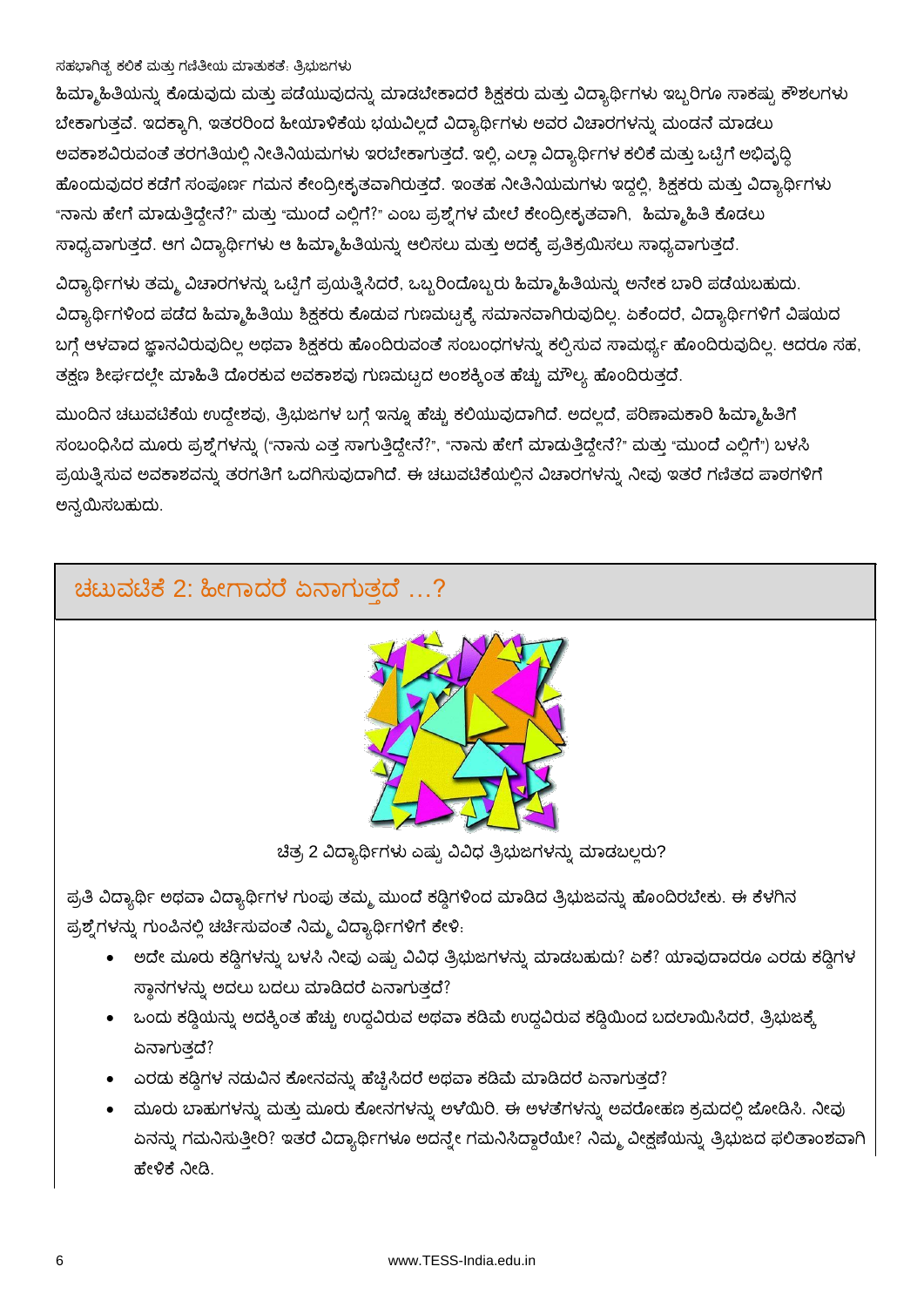ಅನುರೂಪ ಬಾಹುಗಳ ಅಳತೆಗಳು ಸಮನಾಗಿರುವ ಎರಡು ತ್ರಿಭುಜಗಳ ಬಗ್ಗೆ ಫಲಿತಾಂಶವನ್ನು ಹೇಳಿಕೆ ರೂಪದಲ್ಲಿ ನಿರೂಪಿಸಿ. ಈ ಹೇಳಿಕೆಯು ಎಲ್ಲಾ ತ್ರಿಭುಜಗಳಿಗೂ ಸತ್ಯ ಎಂದು ನೀವು ಆಲೋಚಿಸುವಿರಾ? ಈ ಹೇಳಿಕೆಯನ್ನು ಎಲ್ಲಾ ಸಮ ಬಹುಭುಜಾಕೃತಿಗಳಿಗೂ ವಿಸ್ತರಿಸಬಹುದೇ?

ಅದಲ್ಲದೇ, ಚರ್ಚೆಯ ಸಂದರ್ಭದಲ್ಲಿ ಮತ್ತು ಚರ್ಚೆಯ ನಂತರ ವಿದ್ಯಾರ್ಥಿಗಳನ್ನು ಈ ಕೆಳಗಿನ ಪ್ರಶ್ನೆಗಳಿಗೆ ಸಂಬಂಧಿಸಿದಂತೆ ಪ್ರತಿಫಲಿಸುವಂತೆ ಹೇಳಿ:

- ನಾನು ಎತ್ತ ಸಾಗುತ್ತಿದ್ದೇನೆ?
- ನಾನು ಹೇಗೆ ಮಾಡುತ್ತಿದ್ದೇನೆ?
- ಮುಂದೆ ಎಲ್ಲಿಗೆ?

ಅವರು ಕಂಡುಹಿಡಿದಿದ್ದನ್ನು ತರಗತಿಯೊಂದಿಗೆ ಹಂಚಿಕೊಳ್ಳಲು ಹೇಳಿ. ಹಂಚಿಕೊಳ್ಳುವಾಗ ಮೇಲಿನ ಮೂರು ಪ್ರಶ್ನೆಗಳಿಗೆ ಸಂಬಂಧಿಸಿದ ತಮ್ಮ ಆಲೋಚನೆಗಳನ್ನು ಮತ್ತು ವಿಚಾರಗಳನ್ನು ಸೇರಿಸಿಕೊಳ್ಳಲು ಹೇಳಿ. ವಿದ್ಯಾರ್ಥಿಗಳನ್ನು ಬೇರೆ ಗುಂಪಿನವರ ಮಂಡನೆಯನ್ನು ಆಲಿಸಲು ಹೇಳಿ, ಹಾಗೂ ಮೂರು ಪ್ರಶ್ನೆಗಳಿಗೆ ಸಂಬಂಧಿಸಿದಂತೆ ತಯಾರಿ ನಡೆಸಿ ಹಿಮ್ಮಾಹಿತಿ ಕೊಡಲು ಹೇಳಿ.

ಬೇರೆ ಬೇರೆ ವಿದ್ಯಾರ್ಥಿಗಳನ್ನು ತಮ್ಮ ಆಲೋಚನೆಗಳನ್ನು ತರಗತಿಗೆ ಪ್ರಸ್ತುತಪಡಿಸಲು ಹೇಳಿ. ಇತರೆ ವಿದ್ಯಾರ್ಥಿಗಳನ್ನು ಟೀಕೆ ಮಾಡಲು ಪ್ರೋತ್ಸಾಹಿಸಿ. ಬೇರೆ ಬೇರೆ ಗುಂಪುಗಳಿಂದ ವಿದ್ಯಾರ್ಥಿಗಳು ಮಾತನಾಡಲು ಅವಕಾಶವಿರುವುದನ್ನು ಖಚಿತಪಡಿಸಿಕೊಳ್ಳಿ.

## ಪ್ರಕರಣ ಅಧ್ಯಯನ 2: ಚಟುವಟಿಕೆ 2ನ್ನು ಬಳಸಿದುದರ ಬಗ್ಗೆ ಶ್ರೀಮತಿ ಚಡ್ಡಾರವರು ಚೆಂತನಶೀಲರಾಗುತಾರೆ.

ಚಟುವಟಿಕೆ 1ರ ನಂತರ ತಕ್ಷಣ ಚಟುವಟಿಕೆ 2ನ್ನು ಬಳಸಿದೆ. ವಿವಿಧ ತ್ರಿಭುಜಗಳನ್ನು ಮಾಡಲು ಪ್ರಯತ್ನಿಸುವಲ್ಲಿ ವಿದ್ಯಾರ್ಥಿಗಳು ಸಾಕಷ್ಟು ಸಮಯ ಕಳೆದರು. ಕಡ್ಡಿಗಳು ಅಂತ್ಯದಲ್ಲಿ ಸಂಧಿಸುವ ಬಗ್ಗೆ ನಾನು ಆಗಾಗ ಜ್ಞಾಪಿಸ ಬೇಕಾಗುತ್ತಿತ್ತು. ಅವರೆಲ್ಲರಿಗೂ ಮೊದಲ ನಾಲ್ಕು ಪ್ರಶ್ನೆಗಳಿಗೆ ಉತ್ತರ ಸಿಕ್ಕಿದೆಯೆಂದು ಅನಿಸಿತ್ತು. ಈ ಬಾರಿ ನಾನು ವಿದ್ಯಾರ್ಥಿಗಳಿಗೆ ಪ್ರತಿ ಗುಂಪಿನಿಂದ ದೊರೆತ ಫಲಿತಾಂಶಗಳನ್ನು ಇನ್ನೊಂದು ಗುಂಪಿನೊಂದಿಗೆ ಹಂಚಿಕೊಳ್ಳಲು ಹೇಳಿದೆ ಮತ್ತು ಅವರ ಫಲಿತಾಂಶ ಸರಿಯಾಗಿದೆಯೆಂದು ಇನ್ನೊಂದು ಗುಂಪನ್ನು ಒಪ್ಪಿಸಲು ಪ್ರಯತ್ನ ಮಾಡುವಂತೆ ಹೇಳಿದೆ. ಹಿಮ್ಮಾಹಿತಿಯ ಬಗೆಗಿನ ವಿಚಾರಗಳನ್ನು ಅವರಿಗೆ ಪರಿಚಯ ಮಾಡಿಸಿದೆ. ವಿದ್ಯಾರ್ಥಿಗಳು ಒಬ್ಬರನ್ನೊಬ್ಬರು ಆಲಿಸುವುದರ ಮೊದಲು ನಾನು ಈಗಾಗಲೇ ಸಾಕಷ್ಟು ಬಾರಿ ಚರ್ಚಿಸಿರುವ ಪಾಠದ ಉದ್ದೇಶ ಅಥವಾ "ನಾನು ಎತ್ತ ಸಾಗುತ್ತಿದ್ದೇನೆ" ಎಂಬುದರ ಬಗ್ಗೆ ಆಲೋಚಿಸಲು ಹೇಳಿದೆ. ಆಲಿಸುವ ಗುಂಪಿಗೆ "ನಾನು ಹೇಗೆ ಮಾಡುತ್ತಿದ್ದೇನೆ?" ಮತ್ತು "ಮುಂದೆ ಎಲ್ಲಿಗೆ?" ಎಂಬುದರ ಬಗ್ಗೆ ವಿಚಾರಗಳನ್ನು ಮಂಡನೆ ಮಾಡುತ್ತಿರುವ ಗುಂಪಿಗೆ ಹಿಮ್ಮಾಹಿತಿಯನ್ನು ಕೊಡಲು ಹೇಳಿದೆ. ಐದು ನಿಮಿಷಗಳ ಬಳಿಕ ವಿದ್ಯಾರ್ಥಿಗಳನ್ನು ಆಲಿಸುವುದರಿಂದ ಮಂಡನೆಗೆ ಬದಲಾಯಿಸಿಕೊಳ್ಳಲು ಹೇಳಿದೆ.

ಇದಾದ ನಂತರ, ತರಗತಿ ಚರ್ಚೆ ಮಾಡಿದೆವು. ನಾನು ಮೊದಲಿಗೆ, "ಯಾವುದು ಸುಲಭವಾಗಿತ್ತು?" ಎಂದು ಪ್ರಶ್ನಿಸಿದೆ. ಅವರು ರಚಿಸಿದ ತ್ರಿಭುಜಗಳು ಮತ್ತು ಅವುಗಳ ಬಾಹುಗಳ ಬಗ್ಗೆ ಮಾತನಾಡಲು ಸುಲಭವಾಗಿತ್ತು ಎಂದು ಹೇಳಿದರು. ಅನಂತರ ಒಬ್ಬರು ಪ್ರತಿಫಲನ ಮತ್ತು ತಿರುಗುವಿಕೆ ಬಗ್ಗೆ ಜ್ಞಾಪಿಸಿಕೊಂಡ ಮೇಲೆ ವಿದ್ಯಾರ್ಥಿಗಳು ತ್ರಿಭುಜಗಳು ಏಕೆ ಸಮವಾಗಿರುತ್ತದೆ, ಹಾಗೆಯೇ ಭಿನ್ನವಾಗಿಯೂ ಇರುತ್ತವೆ ಎಂಬುದನ್ನು ಹೇಳಿದರು. ನನಗೆ ಆಲಿಸಲು ಬಹಳ ಸಂತೋಷವಾಗಿದ್ದೇನೆಂದರೆ, ಅವರು ತ್ರಿಭುಜಗಳನ್ನು ವರ್ಣಿಸಲು "ಸಮರೂಪ" ಪದವನ್ನು ಬಳಸಿದಾಗ , ಸಮರೂಪ ಪದದ ಗಣಿತೀಯ ಅರ್ಥವನ್ನು ನಾವು ಚರ್ಚಿಸಿದೆವು. ನಾನು ಪ್ರತಿ ಗುಂಪಿಗೆ, ತ್ರಿಭುಜಗಳು ಮತ್ತು ಆಕಾರಗಳಲ್ಲಿ 'ಸಮರೂಪ' ಎಂಬುದರ ಅರ್ಥ ಏನಾಗುತ್ತದೆ ಎಂಬುದರ ಬಗ್ಗೆ ಅವರದೇ ಗಣಿತೀಯ ವ್ಯಾಖ್ಯೆಯನ್ನು ಬರೆಯಲು ಹೇಳಿದೆ.

ಅನಂತರ ನಾನು ವಿದ್ಯಾರ್ಥಿಗಳಿಗೆ "ಯಾವುದು ಕಷ್ಟವಾಗಿತ್ತು? ಎಂದು ಕೇಳಿದೆ. ಅದಕ್ಕೆ ವಿದ್ಯಾರ್ಥಿಗಳು ಸೂಕ್ತವಾದ ಹಿಮ್ಮಾಹಿತಿ ಕೊಡಲು ಕಷ್ಟವಾಯಿತು, ಆದರೆ ಅದು ನಮ್ಮನ್ನು ಆಲೋಚಿಸುವಂತೆ ಮಾಡಿತು ಎಂದು ಹೇಳಿದರು. "ನಾನು ಹೇಗೆ ಮಾಡುತ್ತಿದ್ದೇನೆ?" ಮತ್ತು " ಮುಂದೆ ಎಲ್ಲಿಗೆ?" ಎಂಬ ಪ್ರಶ್ನೆಗಳಿಗೆ ಉತ್ತರಿಸಲು ಪ್ರಯತ್ನಿಸುವುದು ಅಷ್ಟೇನು ಸುಲಭವಲ್ಲ. ಆದರೆ ಅದರ ಬಗ್ಗೆ ಆಲೋಚಿಸುವುದು ಅವಶ್ಯಕವಾಗಿದೆ,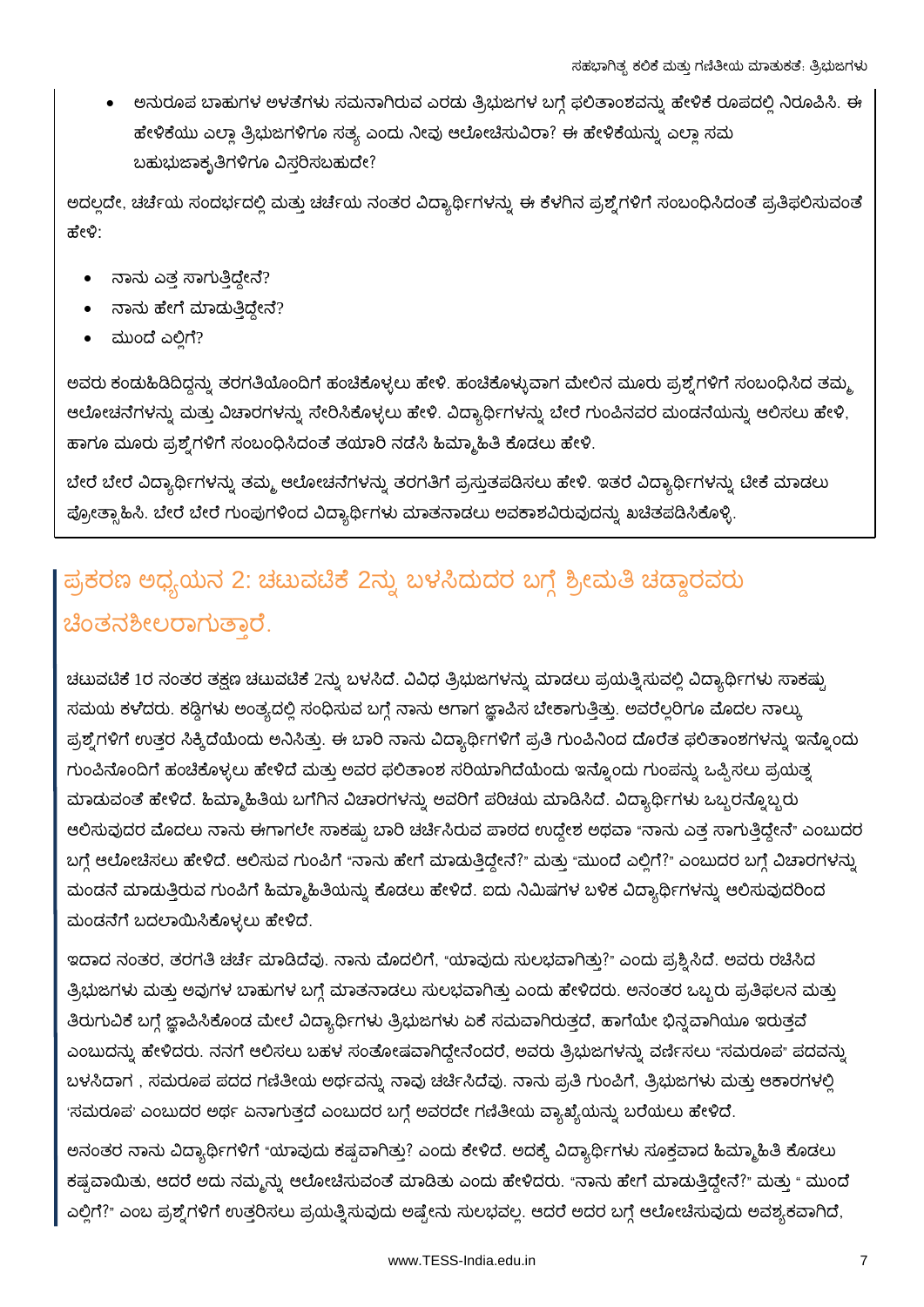ನಾನೂ ಅದನ್ನು ಒಪ್ಪುವೆ ಎಂದು ಹೇಳಿದೆ. ಈ ಚಟುವಟಿಕೆಯ ಅಧಿವೇಶನವೂ ಬಹಳ ಆಸಕ್ತಿಯುತವಾಗಿತ್ತು. ತರಗತಿಯ ನಂತರ ವಿದ್ಯಾರ್ಥಿಗಳು ತುಂಬಾ ಸಂತೋಷದಿಂದಿರುವಂತೆ ಕಂಡರು. ಆದ್ದರಿಂದ ಚರ್ಚೆಯು ಹೆಚ್ಚು ವಿದ್ಯಾರ್ಥಿಗಳಿಗೆ ಅನುಕೂಲ ಮಾಡಿರಬೇಕು ಎಂದು ನನಗೆ ಅನಿಸಿತು

ವಿಡಿಯೋ: ಎಲ್ಲರನ್ನೂ ಒಳಗೊಂಡಿರುವಂತೆ



"ಎಲ್ಲರನ್ನೂ ಒಳಗೊಂಡ" ಪ್ರಮುಖ ಸಂಪನ್ಮೂಲವನ್ನು ನೀವು ಒಮ್ಮೆ ನೋಡಬೇಕಾಗುತ್ತದೆ.



# ್ಸ್ರ್ಲಾ ನಿಲ್ಲಿ.... ಆಲೋಚಿಸಿ

- ವಿದ್ಯಾರ್ಥಿಗಳಿಂದ ಬಂದ ಯಾವ ಪ್ರತಿಕ್ರಿಯೆಗಳು ಅನಪೇಕ್ಷಿತವಾಗಿದ್ದವು? ಏಕೆ?
- ನಿಮ್ಮ ವಿದ್ಯಾರ್ಥಿಗಳ ತಿಳುವಳಿಕೆಯನ್ನು ಶೋಧಿಸಲು ನೀವು ಬಳಸಿದ ಪ್ರಶ್ನೆಗಳು ಯಾವುವು?
- ನೀವು ಚಟುವಟಿಕೆಯನ್ನು ಯಾವುದೇ ರೀತಿಯಲ್ಲಿ ಬದಲಾವಣೆ ಮಾಡಿದಿರಾ? ಮಾಡಿದ್ದರೆ, ಅದಕ್ಕೆ ನೀವು ಕೊಡುವ ಕಾರಣಗಳು ಯಾವುವು?

ನಿಮಗೆ ಅಂತರ್ಜಾಲದ ಲಭ್ಯವಿದ್ದರೆ, ಇಂತಹುದೇ ಕಾರ್ಯಗಳನ್ನು ನೀವು dynamic geometry software (ಉದಾಹರಣೆಗೆ, ಉಚಿತವಾಗಿ ಬಳಸಬಹುದಾದ GeoGebra programme)ನ್ನು ಬಳಸಿ ಸೃಷ್ಟಿಸಬಹುದು.

# **3**

ಅತಿ ಹೆಚ್ಚು ವಿದ್ಯಾರ್ಥಿಗಳಿರುವ ದೊಡ್ಡ ತರಗತಿಯಲ್ಲಿ, ಕಲಿಕೆಯ ಅವಕಾಶಗಳನ್ನು ಹೆಚ್ಚು ಉಂಟುಮಾಡಬೇಕಾದರೆ, ಶ್ರೀಮತಿ ಚಡ್ಗಾರವರ ತರಗತಿಯಲ್ಲಿ ಪ್ರಕರಣ ಅಧ್ಯಯನ 2ರಲ್ಲಿ ಹೇಳಿರುವಂತೆ ವಿದ್ಯಾರ್ಥಿಗಳು ಒಬ್ಬರಿಗೊಬ್ಬರು ಸಹಾಯ ಮಾಡಬೇಕಾಗುತ್ತದೆ. ಆದರೆ, ಪ್ರೌಢಶಾಲಾ ಹಂತದ ಗಣಿತ ತರಗತಿಗಳಲ್ಲಿ ಸಹಭಾಗಿತ್ವ ಕಲಿಕೆಯನ್ನು ಅತಿ ವಿರಳವಾಗಿ ಅಳವಡಿಸಿಕೊಳ್ಳಲಾಗುತ್ತದೆ. ಹಾಗೆ ಬಳಸಿದ ಸಂದರ್ಭಗಳಲ್ಲೂ ಸಹ, ಅದು ಉದ್ದೇಶಪೂರ್ವಕವಾಗಿರುವ ಬದಲು ಆಕಸ್ಮಿಕವಾಗಿರುತ್ತದೆ. ಸಹಭಾಗಿತ್ವ ಕಲಿಕೆಗೆ ಸಂಬಂಧಿಸಿದಂತೆ ದೊರಕಿರುವ ಅನೇಕ ಸಾಕ್ಷಾಧ್ಯಾರಗಳನ್ನು ಸ್ಲೇವಿನ ಮತ್ತು ಇತರರು [Slavin et al. (2003)] ಪುನರಾವಲೋಕನ ಮಾಡಿ ತೀರ್ಮಾನಕ್ಕೆ ಬಂದಿರುವದೇನೆಂದರೆ, "ಸಹಭಾಗಿತ್<mark>ತ.</mark> ಕಲಿಕೆಯು" ನವೀನ (modern) ಸಂಶೋಧನೆಯ ಇತಿಹಾಸದಲ್ಲೇ ಅತ್ಯಂತ ಹೆಚ್ಚು ಯಶಸ್ಸು ಹೊಂದಿರುವ ಕಥೆಯಾಗಿದೆ". (p.177). ಈ ಯಶಸ್ಸಿಗೆ ಕಾರಣವೆನಿಸುವ ನಾಲ್ಕು ಮುಖ್ಯ ಕಾರಣಗಳು ಯಾವುವೆಂದರೆ.

- 1. ಪ್ರೇರಣೆ: ವಿದ್ಯಾರ್ಥಿಗಳು ಒಬ್ಬರಿಗೊಬ್ಬರು ಕಲಿಯಲು ಸಹಾಯ ಮಾಡುತ್ತಾರೆ, ಏಕೆಂದರೆ ಹಾಗೆ ಮಾಡುವುದರಿಂದ ಅವರಿಗೇ ಅದು ಅನುಕೂಲವಾಗುತ್ತದೆ. ಎಲ್ಲಾ ಆಯಾಮಗಳಲ್ಲೂ ಪ್ರಯತ್ನಗಳನ್ನು ಹೆಚ್ಚಿಸುವುದು ಮತ್ತು ಕಲಿಕೆಯಲ್ಲಿ ಹೆಚ್ಚು ಯಶಸ್ಸನ್ನು ಕಾಣುವುದರ ಮೇಲೆ ಇದು ಪ್ರಭಾವ ಬೀರುತ್ತದೆ. ಆದ್ದರಿಂದ, ಸವಾಲೆಸೆಯುವ ವಿಚಾರಗಳ ಮೇಲೆ ಕಾರ್ಯನಿರ್ವಹಿಸಲು ಹೆಚ್ಚು ಪ್ರೇರಣೆ ಉಂಟಾಗುತದೆ.
- $2$ . **ಸಾಮಾಜಿಕ** ಸಂಸಕ್ತಿ(cohesion): ವಿದ್ಯಾರ್ಥಿಗಳು ತಮ್ಮ ಸಹಪಾಠಿಗಳಿಗೆ ಸಹಾಯ ಮಾಡುತ್ತಾರೆ, ಏಕೆಂದರೆ ಅವರು ಒಂದೇ ಗುಂಪಿನ ಭಾಗವಾಗಿರುತ್ತಾರೆ ಮತ್ತು ಇಡೀ ಗುಂಪಿನ ಯಶಸ್ಸು ಅವರಿಗೆ ಮುಖ್ಯವಾಗಿರುತ್ತದೆ.
- 3. ವೈಯಕ್ತೀಕರಣ (Personalisation): ಗುಂಪಿನಲ್ಲಿ ಯಾವುದಾದರೂ ಒಬ್ಬ ವಿದ್ಯಾರ್ಥಿಗೆ ಸಮಸ್ಯೆಗಳಿದ್ದರೆ, ಅದೇ ಗುಂಪಿನ ಇನ್ನೊಬ್ಬರು ಸಹಾಯ ಮಾಡುವ ಸಾಧ್ಯತೆಗಳಿರುತ್ತವೆ. ಚೆನ್ನಾಗಿ ರಚನೆಯಾದ ಗುಂಪುಗಳಲ್ಲಿ ಯಾವಾಗಲೂ ಅದೇ ಸದಸ್ಯರು ಸಹಾಯ ಮಾಡುತ್ತಾರೆ ಅಥವಾ ಸಹಾಯ ಪಡೆಯುತ್ತಾರೆ ಎಂಬುದೇನಿಲ್ಲ.
- 4. ಸಂಜ್ಞಾನಾತ್ಮಕ ವಿಸ್ತರಿಸುವಿಕೆ (Cognitive elaboration): ಗುಂಪಿನಲ್ಲಿ ಯಾರು ಚರ್ಚೆಗೆ ವಿಚಾರಗಳನ್ನು ಕೊಡುತ್ತಾರೋ ಅವರೇ ತಮ್ಮ ವಿಚಾರಗಳನ್ನು ಆಲೋಚಿಸುತ್ತಾರೆ ಮತ್ತು ತಮಗೆ ಹಾಗೂ ಇತರರಿಗೆ ಸ್ಪಷ್ಟತೆಯನ್ನು ಒದಗಿಸುತ್ತಾರೆ.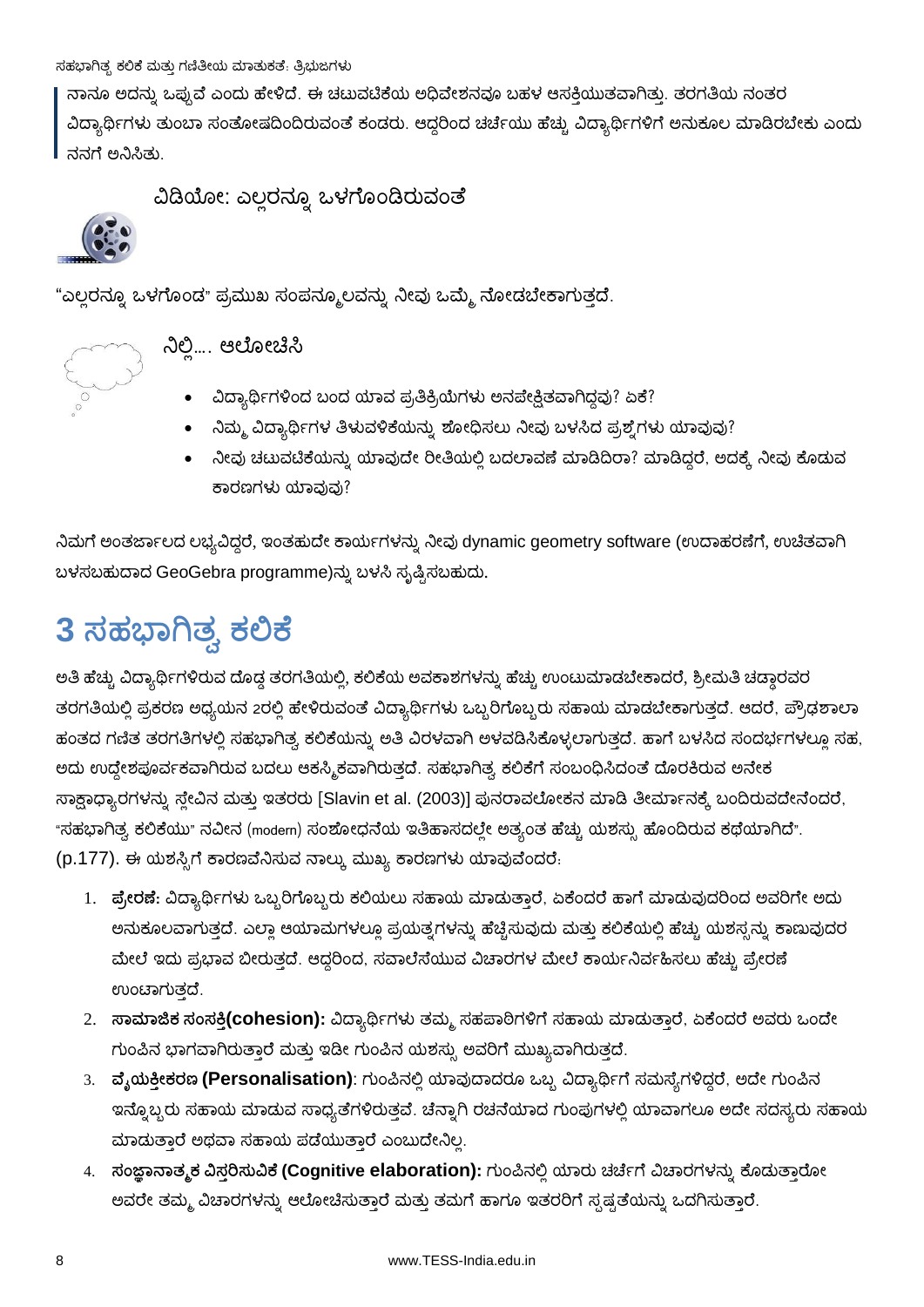ಆದ್ದರಿಂದ, ದೊಡ್ಡ ತರಗತಿಗಳಲ್ಲಿ ವಿದ್ಯಾರ್ಥಿಗಳಿಗೆ ಅಗತ್ಯವಿರುವ ಸಹಾಯ ಬೇಕಾದರೆ, ಅವರು ಒಬ್ಬರಿಗೊಬ್ಬರು ಸಹಾಯ ಮಾಡಲು ಲಭ್ಯವಿರಬೇಕು. ವಿದ್ಯಾರ್ಥಿಗಳು ಒಬ್ಬರಿಗೊಬ್ಬರು ಬೋಧನೆ ಮಾಡುವುದು ಆಶ್ಚರ್ಯಕರವಾಗಿ ಪರಿಣಾಮಕಾರಿಯಾಗಿದೆ. ಒಂದು ಅಧ್ಯಯನದಲ್ಲಿ, ವಿದ್ಯಾರ್ಥಿಗಳು ಅವರ ಶಿಕ್ಷಕರಿಂದ ನೇರ ಬೋಧನೆ ಪಡೆದಾಗ ಕಲಿತಷ್ಟೇ ತಮ್ಮ ಸಹಪಾಠಿಗಳ ಬೋಧನೆಯಿಂದ ಕಲಿತಿದ್ದಾರೆ. ಅನಿಸುವುದು (Schacter, 2000).

ಸಮಸ್ಯೆಗಳನ್ನು ಬಿಡಿಸುವಾಗ ಗಣಿತದ ವಿಚಾರಗಳಲ್ಲಿ ಸಂಪರ್ಕ (Connections) ಕಲ್ಪಿಸುವುದಕ್ಕೋಸ್ಕರ ವಿದ್ಯಾರ್ಥಿಗಳು ಸಹಭಾಗಿತ್ವದೊಂದಿಗೆ ಕಾರ್ಯ ನಿರ್ವಹಿಸಬೇಕು ಎಂಬುದೇ ಮುಂದಿನ ಚಟುವಟಿಕೆಯ ಮುಖ್ಯ ಉದ್ದೇಶ.

### ಚಟುವಟಿಕೆ 3: ಸಂಪರ್ಕ ಉಂಟು ಮಾಡುವುದು

ಈ ಚಟುವಟಿಕೆಗೆ ಪ್ರತಿಯೊಬ್ಬ ವಿದ್ಯಾರ್ಥಿಗೂ ಮೂರು ಕಡ್ಗಿಗಳು ಬೇಕು. ಇದು ಸಾಧ್ಯವಿಲ್ಲದಿದ್ದಲ್ಲಿ, ಒಂದು ಜೋಡಿ ವಿದ್ಯಾರ್ಥಿಗಳಿಗೆ ಅಥವಾ ಮೂವರು ವಿದ್ಯಾರ್ಥಿಗಳ ಒಂದು ಗುಂಪಿಗೆ ಮೂರು ಕಡ್ಡಿಗಳನ್ನು ಬಳಸಬಹುದು. ಪ್ರತಿಯೊಬ್ಬ ವಿದ್ಯಾರ್ಥಿಯೂ (ಅಥವಾ ಒಂದು ಜೋಡಿ ವಿದ್ಯಾರ್ಥಿಗಳು) ಮೂರು ಕಡ್ಡಿಗಳನ್ನು ಯಾದೃಚ್ಛಿಕವಾಗಿ ಆಯ್ಕೆಮಾಡಿಕೊಳ್ಳಬೇಕು. ಅವರು ತಮಗೆ ಇಷ್ಟವಾದ ಉದ್ದವಿರುವ ಕಡ್ಡಿಗಳನ್ನು ಐಚ್ಚಿಕವಾಗಿ ಆರಿಸಿಕೊಳ್ಳದಂತೆ ಖಚಿತಪಡಿಸಿಕೊಳ್ಳಿ.

ನಿಮ್ಮ ವಿದ್ಯಾರ್ಥಿಗಳಿಗೆ ಈ ರೀತಿ ಹೇಳಿ.

- ನೀವು ಮಾಡಿದ ತ್ರಿಭುಜದ ಅತ್ಯಂತ ದೊಡ್ಡ ಬಾಹುವಿನ ಒಂದು ಭಾಗವನ್ನು ಕತ್ತರಿಸುವಂತೆ ಕಡ್ಡಿಗಳನ್ನು ಜಾರಿಸಿ ಹಾಗೂ ಮೂರು ಉದ್ದಗಳು ಒಂದು ಲಂಬಕೋನ ತ್ರಿಭುಜವನ್ನು ಉಂಟುಮಾಡುವಂತಿರಲಿ.
- ಕತ್ತರಿಸಬೇಕಾದ ನಿಖರವಾದ ಉದ್ದವನ್ನು ಹೇಗೆ ಕಂಡು ಹಿಡಿಯಬಹುದೆಂದು ನಿಮ್ಮ ಗುಂಪಿನಲ್ಲಿ ಚರ್ಚಿಸಿ. ಈ ಉದ್ದವನ್ನು ಕಂದುಹಿಡಿಯಲು ಯಾವ ಸತ್ಯಾಂಶಗಳನ್ನು ಬಳಸಿದಿರಿ?
- ಲಂಬಕೋನ ತ್ರಿಭುಜವನ್ನು ರೂಪಿಸಲು ನೀವು ಬಳಸಿದ ಮೂರು ಕಡ್ಡಿಗಳ ಅಳತೆಗಳನ್ನು, ಸಾಧ್ಯವಾದಷ್ರೂ ನಿಖರವಾಗಿ ಮಾಡಿ.
- ಮೂರು ಕಡ್ಡಿಗಳಲ್ಲಿ ಪ್ರತಿಯೊಂದರ ಉದ್ದವನ್ನು ಇನ್ನೊಂದರ ಜೊತೆಗಿರುವ ಅನುಪಾತವನ್ನು ಕಂಡುಹಿಡಿಯಿರಿ.
- ಈ ಅನುಪಾತಗಳನ್ನೇ ಪಡೆದಿರುವ ಇನ್ನೊಬ್ಬ ವಿದ್ಯಾರ್ಥಿಯನ್ನು ಪತ್ತೆ ಹಚ್ಚೆ.
- ಈ ರೀತಿ ಅನುಪಾತಗಳು ಸಮನಾಗಿರಬೇಕಾದರೆ ನಿಮ್ಮ ತ್ರಿಭುಜಗಳಲ್ಲಿ ಏನು ಸಾಮಾನ್ಯ ಅಂಶಗಳು ಇದ್ದಿರಬಹುದೆಂದು ಆ ವಿದ್ಯಾರ್ಥಿಯೊಂದಿಗೆ ಕೂಡಿ ಅನ್ವೇಷಣೆ ಮಾಡಿ.
- ನಿಮ್ಮ ತೀರ್ಮಾನಗಳನ್ನು ನಿರೂಪಿಸಿ ಮತ್ತು ತರಗತಿಗೆ ಪ್ರಸ್ತುತ ಪಡಿಸಿ.

## ಪ್ರಕರಣ ಅಧ್ಯಯನ 3: ಚಟುವಟಿಕೆ 3 ರ ಮೇಲೆ ಶ್ರೀಮತಿ ಚಡ್ಡಾರವರು ಚೆಂತನಶೀಲರಾಗುತ್ತಾರೆ.

ನಾನು ಈಗಾಗಲೇ ಪ್ಶೈಥಾಗೊರಸ್ ಪ್ರಮೇಯವನ್ನು ತರಗತಿಗೆ ಹೇಳಿಕೊಟ್ಟಿದ್ದೆ ಮತ್ತು ಈಗ ತ್ರಿಕೋನಮಿತಿಯ ಕಡೆಗೆ ಸಾಗಬೇಕಾಗಿತ್ತು. ತ್ರಿಭುಜಗಳ ಬಗ್ಗೆ ಪರಸ್ಪರ ಒಬ್ಬರಿಗೊಬ್ಬರು ಮಾತನಾಡುವುದು ಮತ್ತು ಸರಿಯಾದ ಪದಗಳ ಬಳಕೆ ಮಾಡುವುದರ ಬಗ್ಗೆ ವಿದ್ಯಾರ್ಥಿಗಳು ಸಾಕಷ್ಟು ಸಂತೋಷದಿಂದಿರುವುದರಿಂದ, ಅವರು ಪೈಥಾಗೊರಸ್ ಪ್ರಮೇಯವನ್ನು ಎಷ್ಟು ಚೆನ್ನಾಗಿ ನೆನಪಿನಲ್ಲಿಟ್ಟು ಕೊಂಡಿದ್ದಾರೆ ಮತ್ತು ನಾನು ಅವರಿಗೆ ಅದನ್ನು ಮತ್ತೆ ಕಲಿಸಬೇಕಾಗಿದೆಯೇ ಅಥವಾ ಬೇಡವೋ ಎಂಬುದನ್ನು ತೀರ್ಮಾನಿಸಲು ಈ ಅಭ್ಯಾಸಗಳನ್ನು ಬಳಸಬಹುದೆಂದು ಯೋಚಿಸಿದೆ.

ನಾನು ಅವರಿಗೆ ಈ ಚಟುವಟಿಕೆಯ ಉದ್ದೇಶವನ್ನು ತಿಳಿಸಿದೆ. ಅದೇನೆಂದರೆ, ಲಂಬಕೋನ ತ್ರಿಭುಜಗಳ ಜೊತೆ ಕಾರ್ಯನಿರ್ವಹಿಸುವುದು, ಅವರು ಈಗಾಗಲೇ ಕಲಿತಿರುವ ಗಣಿತೀಯ ವಿಚಾರಗಳೊಂದಿಗೆ ಸಂಪರ್ಕ ಕಲ್ಪಿಸುವುದು ಮತ್ತು ಅವರಿಗೆ ತಿಳಿದಿರುವುದನ್ನು ವಿಸ್ತಿರಿಸುವುದು. ಇದಕ್ಕೋಸ್ಕರ ಅವರು ಸಂಪರ್ಕಗಳನ್ನು ಕಲ್ಪಿಸುವಾಗ, ಅವನ್ನು ಬರೆದಿಟ್ಟುಕೊಳ್ಳಬೇಕು. ಆಗ ಅವರು ಇಡೀ ತರಗತಿಯೊಂದಿಗೆ ಆ ವಿಚಾರವನ್ನು ಹಂಚಿಕೊಳ್ಳಬಹುದು ಮತ್ತು ಪಾಠದ ಕೊನೆಯಲ್ಲಿ ಅವರು ಏನಾದರೂ ಹೊಸದನ್ನು ಕಲಿತುದರ ಬಗ್ಗೆ ನಾನು ಪ್ರಶ್ನೆಗಳನ್ನು ಕೇಳುತ್ತೇನೆಂದು ತಿಳಿಸಿದೆ.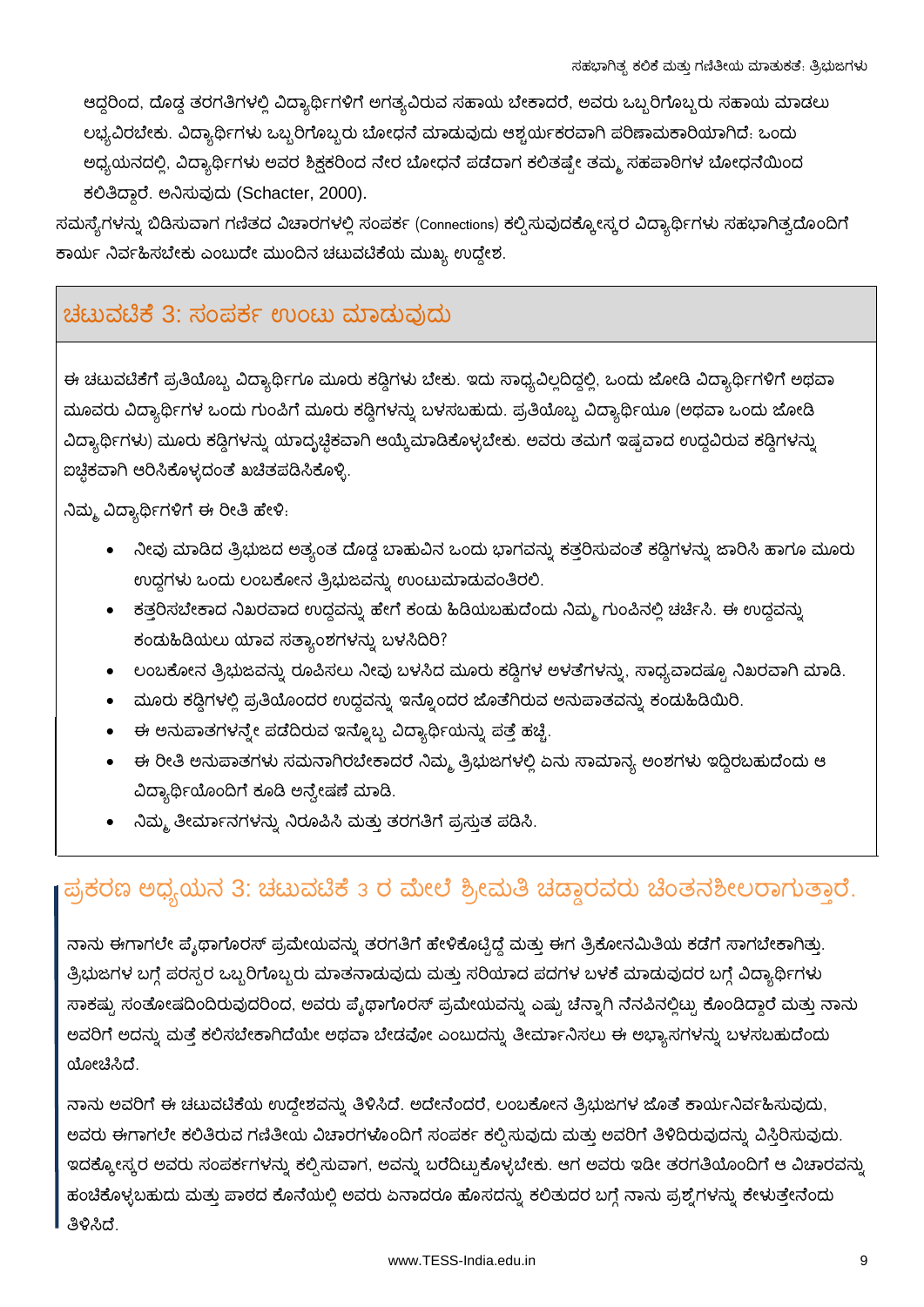ಅವರು ಚಟುವಟಿಕೆ 1 ಮತ್ತು 2ರಲ್ಲಿ ಮಾಡಿದ ಹಾಗೆ ಸಹಜವಾಗಿ ಗುಂಪುಗಳನ್ನು ಮಾಡಿಕೊಂಡರು ಮತ್ತು ಕಡ್ಡಿಗಳನ್ನು ತೆಗೆದುಕೊಂಡರು. ಸರಿಯಾದ ಉದ್ದವನ್ನು ಕತ್ತರಿಸುವುದು ಹೇಗೆ ಖಚಿತ ಪಡಿಸಿಕೊಳ್ಳಬಹುದು ಎಂಬುದರ ಬಗ್ಗೆ ಅವರು ಮಾತನಾಡಲು ಪ್ರಾರಂಭಿಸಿದರು. ಆದರೆ,ನಾನು ಅವರಿಗೆ ನಿಜವಾಗಿಯೂ ಕತ್ತರಿಸಲು ಬಿಡಲಿಲ್ಲ. ಅದರ ಬದಲು ಕಡ್ಡಿಗಳ ಮೇಲೆ ಗುರುತು ಮಾಡಲು ಹೇಳಿದೆ. ಅವರು ಮೊದಲು ಅಳತೆ ಮಾಡುವುದರ ಬಗ್ಗೆ ಮಾತನಾಡಲು ಪ್ರಾರಂಭಿಸಿದರು - ನಾವು 90º ಯನ್ನು ನಿಖರವಾಗಿ ಅಳತೆ ಮಾಡಿದರೆ, ಆಗ ಅದು ಸರಿಯಾಗಿರುತ್ತದೆ ಎಂದು ಹೇಳಿದರು. ಕೋನಮಾಪಕವನ್ನು ತೆಗೆದುಕೊಂಡು ಅಳತೆ ಮಾಡಲು ಶುರು ಮಾಡಿದರು. ಅವರು ಒಟ್ಟಿಗೆ ಮಾತನಾಡುವಾಗ ಏನಾಗುತ್ತದೆ ಎಂಬುದನ್ನು ನನಗೆ ನೋಡಬೇಕಾಗಿತ್ತು, ಆದ್ದರಿಂದ ಬೇರೆ ಬೇರೆ ಗುಂಪುಗಳಲ್ಲಿ ಅವರು ಮಾತನಾಡುವುದನ್ನು ಆಲಿಸಿದೆ. ನಾನು ಕೇಳಿಸಿಕೊಂಡ ಮಾತುಗಳು ಹೀಗಿದ್ದವು - "ತಾಳೆ ನೋಡಿ", "ಹೋ ಇಲ್ಲ, ಅದು ಜರುಗಿ ಬಿಟ್ಟಿದೆ", ಮತ್ತು "ಇದನ್ನು ಮಾಡುವುದು ಕಷ್ಟಕರವಾಗಿದೆ". ಅವರು ಅಳತೆ ಮಾಡುವುದರಲ್ಲೇ ಮಗ್ಗರಾಗಿರುವುದು ಕಂಡದ್ದರಿಂದ, ನಾನು ಇಡೀ ತರಗತಿಗೆ ಅವರಿಗೆ ತಿಳಿದಿರುವ ಗಣಿತದೊಂದಿಗೆ ಯಾವ ಸಂಪರ್ಕಗಳನ್ನು ಆ ಸಂದರ್ಭದಲ್ಲಿ ಕಲ್ಪಿಸಬಹುದೆಂದು ಆಲೋಚಿಸಲು ಹೇಳಿದೆ. ಅವರೆಲ್ಲರಿಗೂ 30 ಸೆಕೆಂಡುಗಳ ಕಾಲ ನಿಶ್ಯಬ್ಧವಾಗಿರಲು ಮತ್ತು ಆಲೋಚನೆ ಮಾಡಲು ಹೇಳಿದೆ, ಅನಂತರ ಕಾರ್ಯ ಮುಂದುವರೆಸಲು ಸೂಚಿಸಿದೆ. ನಿಶ್ಯಬ್ದವಾಗಿ ಆಲೋಚನೆ ಮಾಡಿದ ಕಾಲ ಚಮತ್ಕಾರ ಮಾಡಿತು. ಕೆಲವರು ಈ ರೀತಿ ಹೇಳಲು ಪ್ರಾರಂಭಿಸಿದರು - "ನಾವು ವಿಕರ್ಣದ ಉದ್ದವನ್ನು ಕಂಡುಹಿಡಿಯಬೇಕು, ನಾವು ಇದನ್ನು ಬಳಸಿದರೆ ಏನಾಗುತ್ತದೆ….", "ಪ್ಶೆಥಾಗೊರಸ್-ಹಾಗೆಂದರೇನು". ಕೆಲವು ವಿದ್ಯಾರ್ಥಿಗಳು ಪಠ್ಯಪುಸ್ತಕ ತೆಗೆದು, ಅದರಲ್ಲಿ ಪೈಥಾಗೊರಸ್ ಪ್ರಮೇಯವನ್ನು ನೋಡುತ್ತಿರುವುದುನ್ನು ನಾನು ಗಮನಿಸಿದೆ. ಅವರು ತಮಗೆ ತಿಳಿದಿರುವುದನ್ನು ಇನ್ನೊಮ್ಮೆ ತಾಳೆ ನೋಡುತ್ತಿರುವ ಹಾಗಿತ್ತು. ಮತ್ತೆ ಕೆಲವೇ ಕ್ಷಣಗಳಲ್ಲಿ ಅವರು ವರ್ಗಗಳನ್ನು ಮತ್ತು ವರ್ಗಮೂಲಗಳನ್ನು ಕಂಡುಹಿಡಿಯಲು ಪ್ರಯತ್ತಿಸುತ್ತಿದ್ದರು. ನಾನು ಅವರಿಗೆ ಆಲೋಚಿಸಲು ಸಮಯವನ್ನು ಕೊಡಬೇಕಾಯಿತಷ್ಟೆ. ಇಡೀ ತರಗತಿಯಲ್ಲಿ ಒಬ್ಬರಿಗೊಬ್ಬರು ಪೈಥಾಗೊರಸ್ ಪ್ರಮೇಯವನ್ನು ಸುಲಭವಾಗಿ ಮತ್ತು ಸಹಜವಾಗಿ ಬಳಸಲು ಸಹಾಯಮಾಡಿಕೊಂಡು ಸರಿಯಾದ ಉತರವನ್ನು ಕಂಡು ಹಿಡಿದಿದ್ದರು. ಇದರಿಂದ ನನಗೆ ಬಹಳ ಸಂತೋಷವಾಯಿತು. ತರಗತಿಯ ಹೆಚ್ಚು ವಿದ್ಯಾರ್ಥಿಗಳು ಪೈಥಾಗೊರಸ್ ಪ್ರಮೇಯದ ಬಗ್ಗೆ ಉತ್ತಮ ತಿಳುವಳಿಕೆ ಹೊಂದಿದ್ದಾರೆಂದು ನನಗನಿಸಿತು. ಆದರೆ, ಪವನ್ ದೀಪ್ ಎಂಬ ವಿದ್ಯಾರ್ಥಿ ಮತ್ತು ಇನ್ನಿಬ್ಬರು ಸ್ವಲ್ಪ ಗೊಂದಲ ಮಾಡಿಕೊಂಡ ಹಾಗೆ ಕಂಡರು. ತರಗತಿಯು ಚಟುವಟಿಕೆಯ ಭಾಗ 2ನ್ನು ಪ್ರಾರಂಭಿಸಿದಾಗ, ಅವರನ್ನು ನನ್ನ ಬಳಿ ಬಂದು ಮಾತನಾಡಲು ಹೇಳಿದೆ. ಅವರು ಪ್ಶೆಥಾಗೊರಸ್ ಪ್ರಮೇಯದ ಪಾಠಕ್ಕೆ ಬಂದಿರಲಿಲ್ಲವೆಂದು ಆಗ ತಿಳಿಯಿತು.

ಈ ಜ್ಞಾನವನ್ನು ಅವರು ಹೇಗೆ ಪಡೆದಿರಬಹುದೆಂಬುದರ ಬಗ್ಗೆ ನಾವು ಜೊತೆಗೂಡಿ ಒಂದು ಯೋಜನೆಯನ್ನು ಮಾಡಿದೆವು - ಪಠ್ಯಪುಸ್ತಕವನ್ನು ಬಳಸುವುದು, ಅಂತರ್ಜಾಲವನ್ನು ಬಳಸುವುದು ಇತ್ಯಾದಿ. ಮುಂದಿನ ವಾರದಲ್ಲಿ ಮುಂದಿನ ಪಾಠವನ್ನು ಪ್ರಾರಂಭಿಸುವ ಮೊದಲು ಅವರು `ಏನನ್ನು ತಿಳಿದು ಕೊಂಡಿದ್ದಾರೆಂದು ನನಗೆ ತಿಳಿಸಲು ಹೇಳಿದೆ.

ಸ್ವಯಃ ಮುಂದೆ ಬರಲು ಸಿದ್ಧರಿರುವ ವಿದ್ಯಾರ್ಥಿಗಳನ್ನು ಕೇಳಿದೆ. ಅವರು ಕಾರ್ಯವನ್ನು ಹೇಗೆ ಸಾಧಿಸಿದರೆಂದು ಹೇಳಲು ತಿಳಿಸಿದೆ. ಚಟುವಟಿಕೆಯನ್ನು ಬೇರೆ ಇನ್ನಾವುದಾದರೂ ವಿಧದಲ್ಲಿ ಮಾಡಿರುವ ಯಾರಾದರೂ ಇದ್ದಾರೆಯೇ ಎಂದು ಕೇಳಿದೆ. ಇದಾದ ನಂತರ ಅವರನ್ನು ನಾಲ್ಕು ವಿದ್ಯಾರ್ಥಿಗಳ ಗುಂಪುಗಳನ್ನಾಗಿ ಮಾಡಿದೆ ಮತ್ತು ಚಟುವಟಿಕೆಯ ಎರಡನೆಯ ಭಾಗವನ್ನು ಮಾಡಲು ಹೇಳಿದೆ. ಇದರೊಂದಿಗೆ, ಏನು ನಡೆಯುತ್ತಿದೆ ಎಂಬುದರ ಬಗ್ಗೆ ಚರ್ಚೆ ಮಾಡಲು ಹೇಳಿದೆ.

ಅವರು ದೃಢ ನಿರ್ಧಾರದಿಂದ ಎರಡನೆಯ ಭಾಗವನ್ನು ಶುರು ಮಾಡಿದರು. ಏನನ್ನೋ ಕಂಡು ಹಿಡಿಯಬೇಕಾಗಿದೆ ಎಂಬುದು ಅವರಿಗೆ ತಿಳಿದಿತ್ತು ಮತ್ತು ಅದನ್ನು ಕಂಡುಹಿಡಿಯಲೇಬೇಕೆಂದು ನಿರ್ಧರಿಸಿದರು. ಅವರು ಸರಿಯಾದ ಉತ್ತರ ಪಡೆಯಲು ಲೆಕ್ಕಾಚಾರ ಮಾಡಿದರು ಮತ್ತು ಇನ್ನೊಮ್ಮೆ ತಾಳೆ ನೋಡಿದರು. (ಸಾಮಾನ್ಯವಾಗಿ ಯಾವಾಗ ತಾಳೆ ನೋಡುತ್ತಾರೆ? ಸಾಮಾನ್ಯವಾಗಿ ಅಭ್ಯಾಸವನ್ನು ಮುಗಿಸಲು ಪ್ರಯತ್ನಿಸುತ್ತಿರುವಾಗ!) ಅನುಪಾತಗಳನ್ನು ಭಿನ್ನರಾಶಿಗಳಾಗಿಯೇ ಉಳಿಸಿಕೊಂಡಾಗ ಅವರಿಗೆ ಹೋಲಿಕೆ ಮಾಡುವುದು ಆಗಲಿಲ್ಲ. ಆದ್ದರಿಂದ, ಇನ್ಕೇನಾದರೂ ಮಾಡಬೇಕೆಂಬುದು ಅವರಿಗೆ ಮನವರಿಕೆಯಾಯಿತು. ಕೆಲವರು ಸಮಾನ ಭಿನ್ನರಾಶಿಗಳನ್ನು ಮಾಡಬಹುದೆಂದು ಹೇಳಿದರು, ಇನ್ನು ಕೆಲವರು ದಶಮಾಂಶಗಳಾಗಿ ಪ್ರತಿನಿಧಿಸಿದರೆ ಸುಲಭವಾಗಬಹುದೆಂದು ಕಂಡು ಹಿಡಿದರು. ಅದ್ಭಷ್ಟವಶಾತ್ ಹಲವಾರು ಗುಂಪುಗಳು ವಿವಿಧ ಗಾತ್ರದ ಸಮದ್ವಿಬಾಹು ತ್ರಿಭುಜಗಳನ್ನು ಹೊಂದಿದ್ದರು, ಇನ್ನೂ ಕೆಲವರು 30º-60º ಮತ್ತು 90º ಲಂಬಕೋನ ತ್ರಿಭುಜಗಳನ್ನು ಹೊಂದಿದ್ದರು. ಒಂದೇ ಉತ್ತರವನ್ನು ಪಡೆದಿರುವ ವಿದ್ಯಾರ್ಥಿಗಳು ಸಹಜವಾಗಿ ಗುಂಪಾದರು. ಅವರು ಕೋನಗಳು ಸಮನಾಗಿದ್ದರೆ, ಅವುಗಳ ಬಾಹುಗಳ ನಡುವಿನ ಅನುಪಾತಗಳೂ ಸಮನಾಗಿರುತ್ತವೆ ಎಂದರು. ಕೆಲವರು ಒಂದು ಸಂದರ್ಭದಲ್ಲಿ ಬಾಹುಗಳು ಎರಡರಷ್ಪಾಗಿದೆಯೆಂದು ಗಮನಿಸಿದ್ದರು. ಇದು ತ್ರಿಕೋನಮಿತಿಯನ್ನು ಕಲಿಯಲು ಸರಿಯಾದ ಆರಂಭವಾಗಿತ್ತು, ಆದರೆ ಅದಕ್ಕೆ ಮುಂದಿನ ಪಾಠದವರೆಗೂ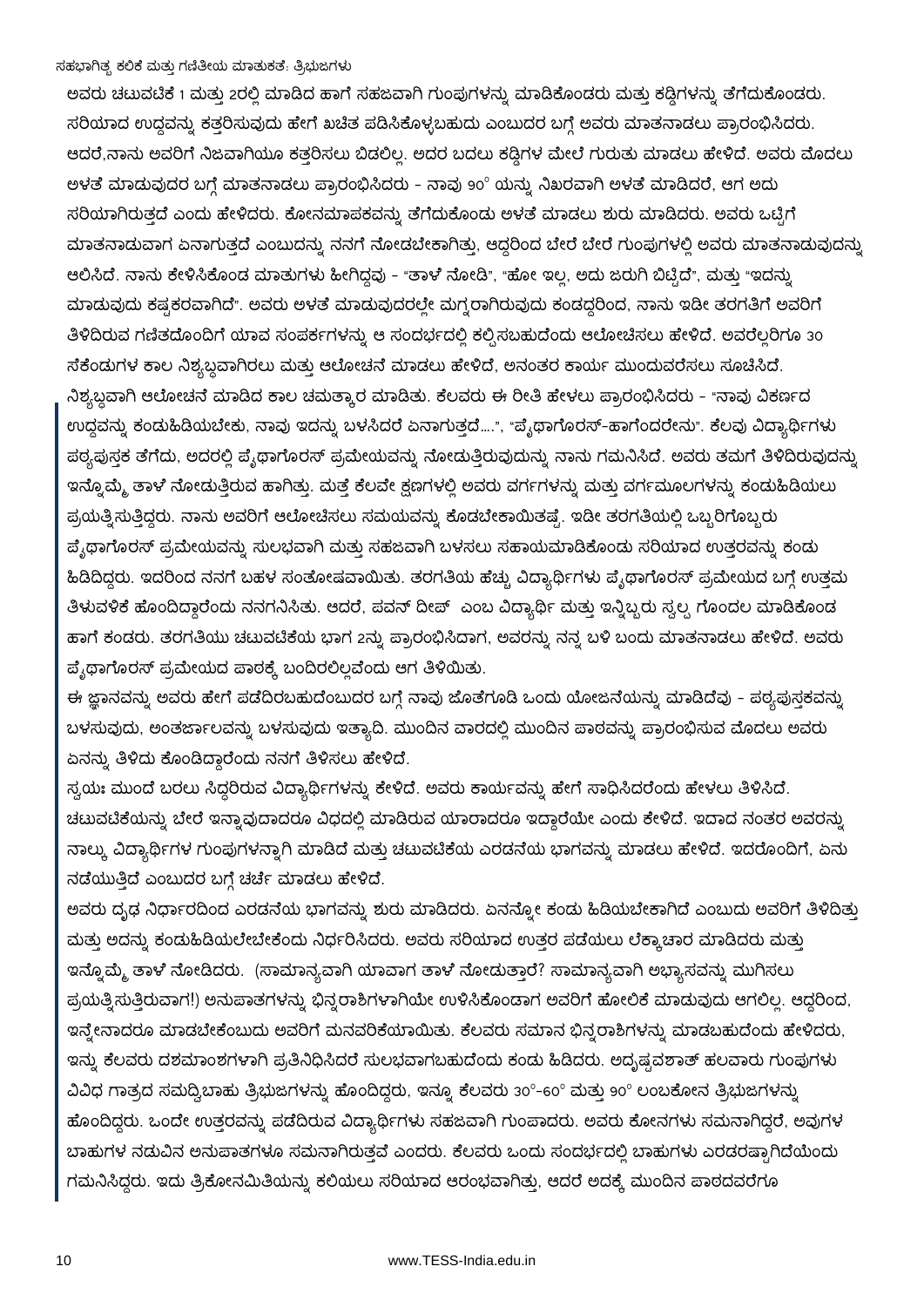ಕಾಯಬೇಕಿತ್ತು. ಅವರು ಪಾಠದ ಉದ್ದೇಶಗಳನ್ನು ಯಶಸ್ವಿಯಾಗಿ ಈಡೇರಿಸಿಕೊಂಡಿದ್ದಾರೆಂದು ತಿಳಿಯಲು ನಾನು ಕೆಲವು ಪ್ರಶ್ನೆಗಳನ್ನು ಕೊಟ್ಟು ಉತರಿಸಲು ಹೇಳಿದೆ.



### ನಿಲ್ಲಿ... ಆಲೋಚಿಸಿ

ವಿದ್ಯಾರ್ಥಿಗಳ ಕಲಿಕೆಯನ್ನು ಮೌಲ್ಯಮಾಪನ ಮಾಡಲು ನೀವು ಎಷ್ಟು ಬಾರಿ ಸಮಸ್ಯೆಗಳ ಬಿಡಿಸುವಿಕೆಯನ್ನು ಬಳಸುವಿರಿ? ಶ್ರೀಮತಿ ಚಡ್ಡಾರವರು ತಮ್ಮ ತರಗತಿಯ ಪ್ರತಿಯೊಬ್ಬರೂ ಏನನ್ನು ಮಾಡಬಲ್ಲರೆಂದು ಕಂಡುಹಿಡಿದರೇ? ಅವರಲ್ಲಿ ಅನೇಕರು ಪ್ಶೆಥಾಗೊರಸ್ ಪ್ರಮೇಯವನ್ನು ಹೇಗೆ ಬಳಸಬೇಕೆಂದು ಜ್ಞಾಪಿಸಿಕೊಳ್ಳಲು ಸಹಾಯ ಪಡೆದಿರಬಹುದು. ಹಾಗೆಂದರೆ ಅವರಿಗೆ ಅದರ ಬಗ್ಗೆ ಗೊತ್ತೇ ಇರಲಿಲ್ಲವೆಂದು ಅರ್ಥವೇ?

ತರಗತಿಯಲ್ಲಿ ವಿದ್ಯಾರ್ಥಿಗಳು ಸಮಸ್ಯೆಗಳನ್ನು ಬಿಡಿಸುವುದನ್ನು ವೀಕ್ಷಣೆ ಮಾಡಿದರೆ, ಅದು ನಿಮಗೆ ಅನೇಕ ರೀತಿ ಸಹಾಯ ಮಾಡಬಲ್ಲದು -ಯಾರು ಗಣಿತೀಯ ಪರಿಕಲ್ಪನೆಗಳನ್ನು ಹೇಗೆ ಬಳಸಬೇಕೆಂದು ಅರ್ಥಮಾಡಿಕೊಳ್ಳಬಲ್ಲರು, ಯಾರು ಅಲ್ದಾರಿಥಂ ಅನ್ನು ಮಾತ್ರ ಅನುಸರಿಸಬಲ್ಲರು ಆದರೆ ಸಾಂದರ್ಭಿಕವಾಗಿ ದಿಕ್ಕನ್ನು ಕಳೆದುಕೊಂಡಿದ್ದಾರೆ ಮತ್ತು ಯಾರಿಗೆ ಯಾವುದೇ ವಿಚಾರ ತಿಳಿದಿಲ್ಲ

ಈ ಸಂದರ್ಭದಲ್ಲಿ ಬಹಳ ಪ್ರಮುಖವಾದ ಅಂಶ ಯಾವುದೆಂದರೆ ವಿದ್ಯಾರ್ಥಿಗಳು ತಾವು ಏನನ್ನು ಮಾಡಬಲ್ಲರು ಮತ್ತು ಏನನ್ನು ಮಾಡಲು ಅಸಮರ್ಥರೆಂದು ಕಂಡುಕೊಳ್ಳವರು. ಶ್ರೀಮತಿ ಚಡ್ಡಾರವರು ಮಾಡಿದ ಹಾಗೆ ನೀವೂ ಸಹ ಶಿಕ್ಷಕರಾಗಿ "ಮುಂದೆ ಎಲ್ಲಿಗೆ" ಎಂಬುದರ ಬಗ್ಗೆ ಉತ್ತಮವಾದ ಹಿಮ್ಮಾಹಿತಿಯನ್ನು ಕೊಡಬಹುದು.

ವಿಡಿಯೋ: ಪ್ರಗತಿ ಮತ್ತು ನಿರ್ವಹಣೆಯನ್ನು ಮೌಲ್ಯಮಾಪನ ಮಾಡುವುದು



ಹೆಚ್ಚಿನ ವಿವರಗಳಿಗಾಗಿ ಸಂಪನ್ಮೂಲ 2ನ್ನು ಓದಿ – ಪ್ರಗತಿ ಮತ್ತು ನಿರ್ವಹಣೆಯನ್ನು ಮೌಲ್ಯಮಾಪನ ಮಾಡುವುದು

## **4 ಸಾರಾಂಶ**

ತ್ರಿಭುಜಗಳನ್ನು ಬೋಧನೆ ಮಾಡುವುದರ ಬಗ್ಗೆ ವಿಚಾರಗಳನ್ನು ಬಳಸಿಕೊಂಡು ಈ ಘಟಕವು ಮೂರು ಪ್ರಮುಖ ಅಂಶಗಳನ್ನು ಕೇಂದ್ರೀಕರಿಸಿದೆ:

- ವಿದ್ಯಾರ್ಥಿಗಳಿಗೆ ಅವರ ಗಣಿತೀಯ ವಿಚಾರಗಳನ್ನು ಮಾತನಾಡಲು ಸಹಾಯ ಮಾಡುವ ಅವಶ್ಯಕತೆ ಬಗ್ಗೆ. ವಿದ್ಯಾರ್ಥಿಗಳು ತಾವು ಕಲಿತದ್ದನ್ನು ಸಂಪೂರ್ಣವಾಗಿ ಅರ್ಥಮಾಡಿಕೊಂಡು ಹಾಗೂ ಅವುಗಳನ್ನು ಆ ಕಲಿತ ಸಂದರ್ಭದಿಂದ ಹೊರಗಡೆ ಬಳಸಲು ಕಲಿಯಬೇಕಾದರೆ, ಅವರು ತಮ್ಮ ವಿಚಾರಗಳನ್ನು ಅಭಿವ್ಯಕ್ತಿ ಪಡಿಸುವ ಸಾಮರ್ಥ್ಯ ಅಗತ್ಯವಿದೆ. ಏಕೆಂದರೆ ಆಲೋಚಿಸಲು ಭಾಷೆಯ ಅಗತ್ಯವಿದೆ. ನಿರ್ದಿಷ್ಟವಾದ ಗಣಿತದ ಶಬ್ದಭಂಡಾರ ಮತ್ತು ಪದಗಳನ್ನು ಬಳಸಲು ಸಹಾಯ ಮಾಡಿದ ವಿದ್ಯಾರ್ಥಿಗಳಿಗೆ ಆಲೋಚಿಸಲು ಹೇಳಿದಾಗ, ಅವರಿಗೆ ಅನುಕೂಲವಾಗಿದೆ.
- ವಿದ್ಯಾರ್ಥಿಗಳನ್ನು ಕಲಿಕೆಯಲ್ಲಿ ತೊಡಗಿಸಿಕೊಳ್ಳುವಂತೆ ಮಾಡುವುದಕ್ಕೆ ಮತ್ತು ಹೆಚ್ಚು ಪ್ರೇರೇಪಿತರಾಗುವಂತೆ ಮಾಡುವುದಕ್ಕೆ ಹಿಮ್ಮಾಹಿತಿಯ ಪಾತ್ರ ಮುಖ್ಯವಾಗಿದೆ.
- ಸಹಭಾಗಿತ್ವ ಕಲಿಕೆಯಲ್ಲಿ ವಿದ್ಯಾರ್ಥಿಗಳು ಅವರ ಕಲಿಕೆಗೆ ಒಬ್ಬರಿಗೊಬ್ಬರು ಪರಿಣಾಮಕಾರಿಯಾಗಿ ಬೆಂಬಲಿಸುತ್ತಾರೆ. ಇದು ವಿಶೇಷವಾಗಿ ಅತಿ ದೊಡ್ಡ ತರಗತಿಗಳಲ್ಲಿ ಬೋಧನೆ ಮಾಡುವಾಗ ಉಪಯುಕ್ತವಾಗಿದೆ.



್ರಾ ನಿಲ್ಲಿ.... ಆಲೋಚಿಸಿ<br>ಮಾ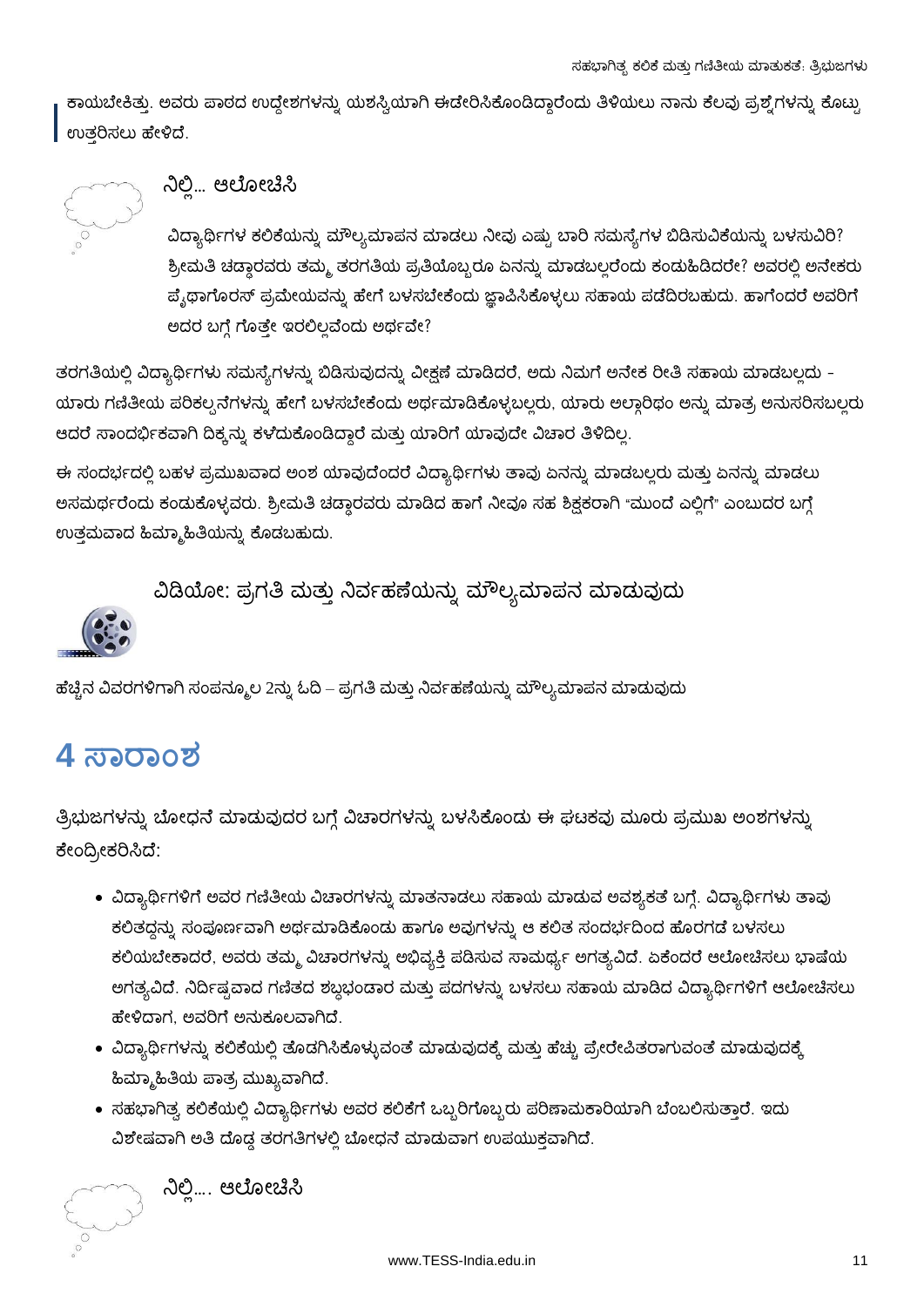ಬೇರೆ ಘಟಕಗಳನ್ನು ಬೋಧಿಸುವಾಗ ಅನ್ವಯವಾಗುವ, ಈ ಘಟಕದಲ್ಲಿ ನೀವು ಬಳಸಿದ ಮೂರು ವಿಚಾರಗಳನ್ನು ಪತ್ತೆ ಮಾಡಿ. ಶೀಘ್ರವೇ ನೀವು ಬೋಧಿಸಬೇಕಾದ ಎರಡು ಘಟಕಗಳನ್ನು ಗುರುತಿಸಿ. ಆ ಘಟಕಗಳಲ್ಲಿ ಈ ಮೂರು ವಿಚಾರಗಳು ಸ್ವಲ್ಪ ಹೊಂದಾಣಿಕೆಯೊಂದಿಗೆ ಬಳಸುವಂತಿರಬೇಕು.

# ಸಂಪನ್ಮೂಲಗಳು

# ಸಂಪನ್ಮೂಲ 1: NCF/NCFTE ಗಳ ಬೋಧನಾ ಅಗತ್ಯತೆಗಳು

ಈ ಘಟಕದ ಕಲಿಕೆಯು NCF (2005) ಮತ್ತು NCFTE (2009)ಗಳ ಬೋಧನಾ ಅಗತ್ಯತೆಗಳೊಂದಿಗೆ ಕೆಳಗೆ ಕೊಟ್ಟಿರುವ ಹಾಗೆ ಸಂಪರ್ಕ ಏರ್ಪಡಿಸುತದೆ.

- ಜ್ಞಾನ ಸಂರಚನೆಯ ಸಾಮರ್ಥ್ಯವನ್ನು ಪ್ರೋತ್ಸಾಹಿಸಲು ಮತ್ತು ಕಲಿಕೆಯ ಕಂಠಪಾಠ ವಿಧಾನದಿಂದ ಬದಲಾವಣೆ ಆಗುವಂತೆ ಮಾಡಲು, ವಿದ್ಯಾರ್ಥಿಗಳನ್ನು ತಮ್ಮದೇ ಸ್ವಯಂ ಕಲಿಕೆಯಲ್ಲಿ ಕ್ರಿಯಾಶೀಲರಾಗಿ ಭಾಗವಹಿಸುವವರಂತೆ ಭಾವಿಸಿ.
- ವೈಯಕ್ತಿಕ ಅನುಭವಗಳಿಂದ ಅರ್ಥಗಳನ್ನು ಶೋಧಿಸುವುದೇ ಕಲಿಕೆ ಮತ್ತು ಜ್ಞಾನದ ಉತ್ಪಾದನೆಯೆಂಬುದು ಚಿಂತನಶೀಲ ಕಲಿಕೆಯ ನಿರಂತರ ಪ್ರಕ್ರಿಯೆಯೆಂದು ಭಾವಿಸಿ.
- ಗಣಿತಕ್ಕೆ ಹೆದರುವ ಬದಲು ಅದನ್ನು ಆನಂದದಾಯಕವಾಗಿ ಕಲಿಯುವಂತೆ ವಿದ್ಯಾರ್ಥಿಗಳನ್ನು ಬೆಂಬಲಿಸಿ.

## ಸಂಪನ್ಮೂಲ 2: ಪ್ರಗತಿ ಮತ್ತು ನಿರ್ವಹಣೆಯನ್ನು ಮೌಲ್ಯಮಾಪನ ಮಾಡುವುದು

ವಿದ್ಯಾರ್ಥಿಗಳ ಕಲಿಕೆಯನ್ನು ಮೌಲ್ಯಮಾಪನ ಮಾಡುವುದಕ್ಕೆ ಎರಡು ಉದ್ದೇಶಗಳಿವೆ.

- ಸಂಕಲನಾತ್ಮಕ ಮೌಲ್ಯಮಾಪನ ಹಿಂದಿರುಗಿ ನೋಡುತ್ತದೆ ಮತ್ತು ವಿದ್ಯಾರ್ಥಿಗಳು ಈಗಾಗಲೇ ಕಲಿತದ್ದರ ಮೇಲೆ ತೀರ್ಪನ್ನು ಕೊಡುತ್ತದೆ. ಇದನ್ನು ಸಾಮಾನ್ಯವಾಗಿ ಶ್ರೇಣೀಕೃತವಾದ ಪರೀಕ್ಷೆಗಳ ಮೂಲಕ ಮಾಡಲಾಗುತ್ತದೆ. ಪರೀಕ್ಷೆಯಲ್ಲಿ ಕೊಟ್ಟಿರುವ ಪ್ರಶ್ನೆಗಳ ಮೇಲೆ ವಿದ್ಯಾರ್ಥಿಗಳು ಎಷ್ಟು ಗಳಿಸಿದ್ದಾರೆಂದು ಹೇಳುತ್ತದೆ. ಫಲಿತಾಂಶಗಳನ್ನು ವರದಿಮಾಡಲು ಇದು ಸಹಾಯಕವಾಗಿದೆ.
- ರೂಪಣಾತ್ಮಕ ಮೌಲ್ಯಮಾಪನ (ಅಥವಾ ಕಲಿಕೆಗಾಗಿ ಮೌಲ್ಯಮಾಪನ) ಇದು ಬಹಳಷ್ಟು ಭಿನ್ನವಾಗಿದೆ. ಹೆಚ್ಚು ಅನೌಪಚಾರಿಕವಾಗಿದೆ ಮತ್ತು ನ್ಯೆದಾನಿಕ ಪರೀಕ್ಷೆಯ ಸ್ವರೂಪದಲ್ಲಿರುತ್ತದೆ. ಶಿಕ್ಷಕರು ಇದನ್ನು ಕಲಿಕಾ ಪ್ರಕ್ರಿಯೆಯ ಭಾಗವಾಗಿ ಬಳಸುತ್ತಾರೆ, ಉದಾಹರಣೆಗೆ ವಿದ್ಯಾರ್ಥಿಗಳು ಯಾವುದಾದರೂ ವಿಷಯವನ್ನು ಅರ್ಥ ಮಾಡಿಕೊಂಡಿದ್ದಾರೆಯೋ ಅಥವಾ ಇಲ್ಲವೋ ಎಂಬುದನ್ನು ಪರೀಕ್ಷಿಸಲು. ಈ ಮೌಲ್ಯಮಾಪನದ ಫಲಿತಾಂಶಗಳನ್ನು ಮುಂದಿನ ಕಲಿಕಾ ಅನುಭವಗಳನ್ನು ಬದಲಾಯಿಸುವ ಸಲುವಾಗಿ ಬಳಸಬಹುದು. ಮೇಲ್ವಿಚಾರಣೆ ಮತ್ತು ಹಿಮ್ಮಾಹಿತಿಯು ರೂಪಣಾತ್ಮಕ ಮೌಲ್ಯಮಾಪನದ ಭಾಗಗಳಾಗಿವೆ.

ರೂಪಣಾತ್ಮಕ ಮೌಲ್ಯಮಾಪನವು ಕಲಿಕೆಯನ್ನು ವೃದ್ಧಿಸುತ್ತದೆ, ಏಕೆಂದರೆ ಕಲಿಯಬೇಕಾದರೆ ಹೆಚ್ಚು ವಿದ್ಯಾರ್ಥಿಗಳು ಮಾಡಲೇಬೇಕಾದುವುಗಳು.

- ಅವರು ಏನನ್ನು ಕಲಿಯಬೇಕೆಂದು ಅಪೇಕ್ಷಿಸಲಾಗಿದೆಯೇ, ಅದನ್ನು ಅರ್ಥ ಮಾಡಿಕೊಳ್ಳುವುದು.
- ಆ ಕಲಿಕೆಗೆ ಸಂಬಂಧಿಸಿದಂತೆ ಅವರು ಈಗ ಎಲ್ಲಿದ್ದಾರೆಂಬುದನ್ನು ತಿಳಿಯುವುದು.
- ಅವರು ಪ್ರಗತಿಯನ್ನು ಹೇಗೆ ಹೊಂದಬಹುದೆಂದು ಅರಿಯುವುದು (ಅಂದರೆ, ಯಾವುದನ್ನು ಅಧ್ಯಯನ ಮಾಡುವುದು ಮತ್ತು ಹೇಗೆ ಅಧ್ಯಯನ ಮಾಡುವುದು).
- ಅವರು ಗುರಿಗಳನ್ನು ಮತ್ತು ಅಪೇಕ್ಷಿತ ಫಲಿತಾಂಶಗಳನ್ನು ಯಾವಾಗ ತಲುಪಿದ್ದಾರೆಂದು ತಿಳಿಯುವುದು.

ಶಿಕ್ಷಕರಾಗಿ ನೀವು ಪ್ರತಿ ಪಾಠದಲ್ಲಿ ಮೇಲಿನ ನಾಲ್ಕು ಅಂಶಗಳನ್ನು ಗಮನಿಸಿದರೆ, ವಿದ್ಯಾರ್ಥಿಗಳಿಂದ ಅತ್ಯುತ್ತಮವಾದ ಫಲಿತಾಂಶಗಳನ್ನು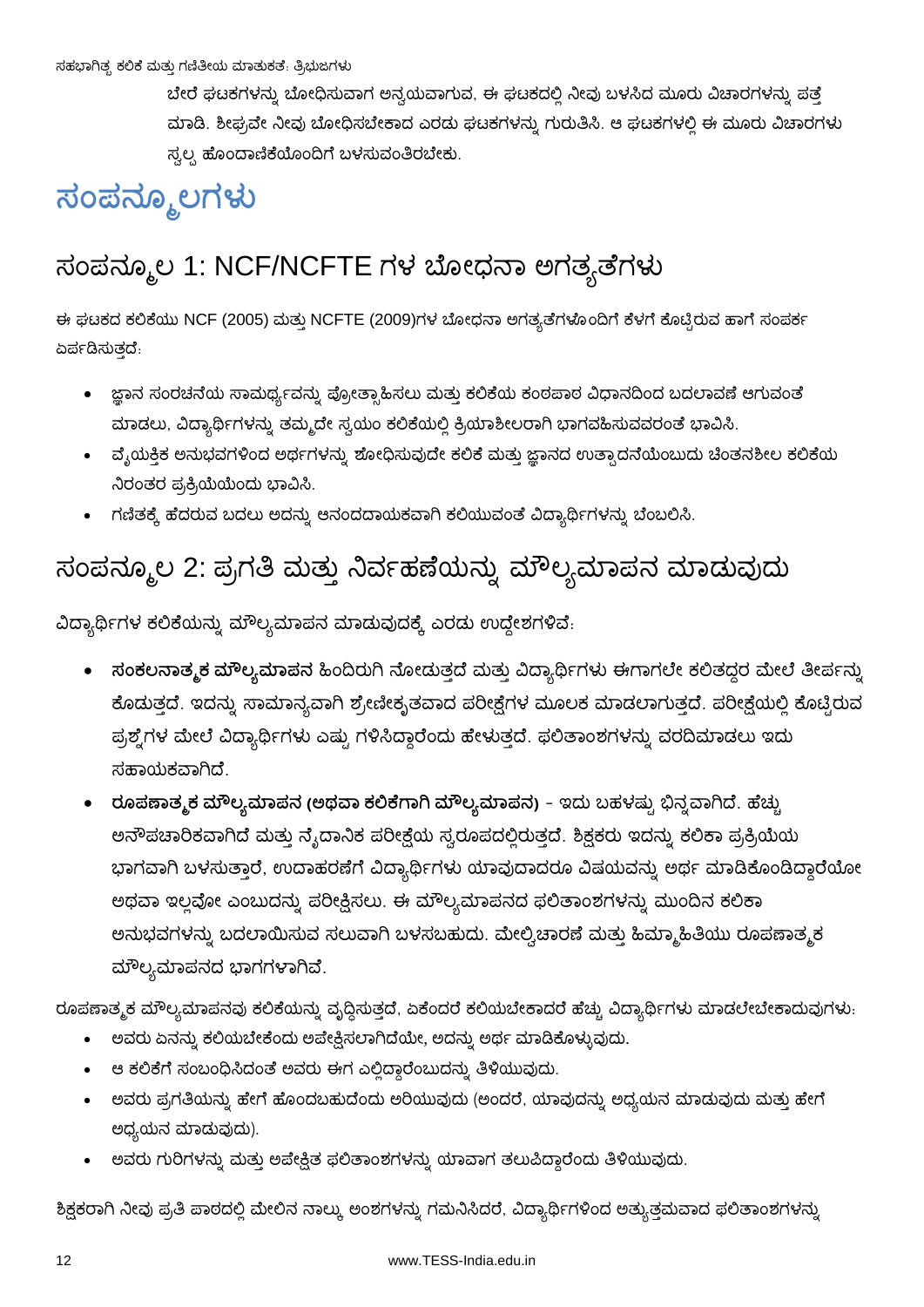ಪಡೆಯಬಹುದು. ಮೌಲ್ಯಮಾಪನವನ್ನು ಬೋಧನೆಗೆ ಮುಂಚಿತವಾಗಿ, ಬೋಧನೆಯ ಸಂದರ್ಭದಲ್ಲಿ ಮತ್ತು ಬೋಧನೆಯ ನಂತರ ಮಾಡಬಹುದು.

- ಬೋಧನೆಗೆ ಮುಂಚಿತವಾಗಿ : ಬೋಧನೆಗೆ ಮುಂಚಿತವಾಗಿ ಮಾಡುವ ಈ ಮೌಲ್ಯಮಾಪನವು, ವಿದ್ಯಾರ್ಥಿಗಳು ಏನನ್ನು ತಿಳಿದುಕೊಂಡಿದ್ದಾರೆ ಮತ್ತು ಏನನ್ನು ಮಾಡಬಲ್ಲರು ಎಂಬುದನ್ನು ಪತ್ತೆಹಚ್ಚಲು ನಿಮಗೆ ಸಹಾಯ ಮಾಡುತ್ತದೆ. ನಿಮ್ಮ ಪಾಠಯೋಜನೆಗೆ ಅಗತ್ಯವಿರುವ ಆಧಾರ ರೇಖೆಯನ್ನು ಮತ್ತು ಆರಂಭಿಕ ಅಂಶವನ್ನು ನಿರ್ಧರಿಸುತ್ತದೆ. ಅಂದರೆ ನಿಮ್ಮ ವಿದ್ಯಾರ್ಥಿಗಳು ಏನನ್ನ<mark>ು</mark> ಈಗಾಗಲೇ ಕಲಿತಿರುವಂತಹ ವಿಷಯಗಳ ಪುನರ್ ಬೋಧನೆಯನ್ನು ಕಡಿಮೆಗೊಳಿಸುವ ಸಾಧ್ಯತೆ ಮತ್ತು ವಿದ್ಯಾರ್ಥಿಗಳು ತಿಳಿದಿರಬೇಕಾದ ಅಥವಾ ಅರಿತುಕೊಳ್ಳಲೇಬೇಕಾದ (ಆದರೆ ಈಗಾಗಲೇ ಆಗಿಲ್ಲ) ಅಂಶಗಳನ್ನು ಬಿಟ್ಟಿರುವ ಸಾಧ್ಯತೆಗಳು.
- ್ಲೋಧನಾ ಸಂದರ್ಭದಲ್ಲಿ: ತರಗತಿ ಬೋಧನಾ ಸಂದರ್ಭದಲ್ಲಿ ಮಾಡುವ ಮೌಲ್ಯಮಾಪನ ವಿದ್ಯಾರ್ಥಿಗಳು ಕಲಿಯುತ್ತಿದ್ದಾರೆಯೇ ಮತ್ತು ಸುಧಾರಣೆ ಹೊಂದುತ್ತಿದ್ದಾರೆಯೇ ಎಂಬುದನ್ನು ಪರೀಕ್ಷಿಸುವುದನ್ನು ಒಳಗೊಂಡಿರುತ್ತದೆ. ಬೋಧನಾ ಪದ್ಧತಿಗಳು, ಸಂಪನ್ಮೂಲಗಳು ಮತ್ತು ಚಟುವಟಿಕೆಗಳಲ್ಲಿ ಹೊಂದಾಣಿಕೆ ಮಾಡಿಕೊಳ್ಳಲು ಈ ಮೌಲ್ಯಮಾಪನ ನಿಮಗೆ ಸಹಾಯಕವಾಗಿದೆ. ಅಪೇಕ್ಷಿತ ಉದ್ದೇಶಗಳ ಕಡೆಗೆ ವಿದ್ಯಾರ್ಥಿಗಳ ಪ್ರಗತಿ ಸಾಗುತ್ತಿದೆಯೇ ಮತ್ತು ನಿಮ್ಮ ಬೋಧನೆ ಎಷ್ಟು ಯಶಸ್ವಿಯಾಗಿದೆಯೆಂಬುದನ್ನು ನೀವು ಅರ್ಥಮಾಡಿಕೊಳ್ಳಲು ಸಹಾಯ ಮಾಡುತ್ತದೆ.
- **ಬೋಧನೆಯ ನಂತರ:** ಬೋಧನೆಯ ನಂತರ ಮಾಡುವ ಮೌಲ್ಯಮಾಪನವು, ವಿದ್ಯಾರ್ಥಿಗಳು ಏನನ್ನು ಕಲಿತಿದ್ದಾರೆ ಎಂಬುದನ್ನು ದೃಢಪಡಿಸುತ್ತದೆ ಹಾಗೂ ಯಾವ ವಿದ್ಯಾರ್ಥಿಗಳು ಕಲಿತಿದ್ದಾರೆ ಮತ್ತು ಇನ್ನೂ ಯಾರಿಗೆ ಉತ್ತೇಜನದ ಅವಶ್ಯಕತೆಯಿದೆಯೆಂದು ತೋರಿಸುತ್ತದೆ. ನಿಮ್ಮ ಬೋಧನಾ ಗುರಿಯ ಪರಿಣಾಮವನ್ನು ಮಾಪನ ಮಾಡಲು ನಿಮಗೆ ಅವಕಾಶ ಸಿಗುತ್ತದೆ.

## ಬೋಧನೆಗೆ ಮುಂಚೆತವಾಗಿ: ನಿಮ್ಮ ವಿದ್ಯಾರ್ಥಿಗಳು ಏನನ್ನು ಕಲಿಯುವರು ಎಂಬುದರ ಬಗ್ಗೆ ಸ್ಪಷ್ಟತೆ ಪಡೆಯುವುದು

ಒಂದು ಪಾಠದಲ್ಲಿ ಅಥವಾ ಪಾಠಗಳ ಸರಣಿಯಲ್ಲಿ ವಿದ್ಯಾರ್ಥಿಗಳು ಏನನ್ನು ಕಲಿಯಬೇಕೆಂದು ನೀವು ತೀರ್ಮಾನಿಸಿದ ನಂತರ, ಅದನ್ನು ಅವರೊಂದಿಗೆ ನೀವು ಹಂಚಿಕೊಳ್ಳುವ ಅಗತ್ಯವಿದೆ. ವಿದ್ಯಾರ್ಥಿಗಳು ಏನನ್ನು ಕಲಿಯಬೇಕೆಂದು ಅಪೇಕ್ಷೆ ಪಡಲಾಗಿದೆ ಮತ್ತು ನೀವು ಅವರನ್ನು ಏನು ಮಾಡಲೆಂದು ಹೇಳುತ್ತೀರಿ, ಇವುಗಳ ನಡುವಿನ ವ್ಯತ್ಯಾಸವನ್ನು ಎಚ್ಚರಿಕೆಯಿಂದ ತಿಳಿಯಿರಿ. ಅವರು ನಿಜವಾಗಿಯೂ ಅರ್ಥಮಾಡಿಕೊಂಡಿದ್ದಾರೆಯೇ ಎಂಬುದನ್ನು ಮೌಲ್ಯಮಾಪನ ಮಾಡುವ ಸಾಧ್ಯತೆಗಾಗಿ ಮುಕ್ತ ಪ್ರಶ್ನೆಗಳನ್ನು ಕೇಳಿರಿ.



ವಿದ್ಯಾರ್ಥಿಗಳಿಗೆ ಉತ್ತರಿಸುವ ಮೊದಲು ಕೆಲವು ಸೆಕೆಂಡುಗಳನ್ನು ಯೋಚನೆ ಮಾಡಲು ಕೊಡಿ, ಅಥವಾ ಅವರ ಉತ್ತರಗಳನ್ನು ಜೋಡಿಯಾಗಿ ಅಥವಾ ಸಣ್ಣಗುಂಪುಗಳಲ್ಲಿ ಮೊದಲು ಚರ್ಚೆ ಮಾಡಲು ಹೇಳಿ. ಅವರು ಉತ್ತರವನ್ನು ನಿಮಗೆ ಹೇಳಿದಾಗ, ಅವರು ಏನನ್ನು ಕಲಿಯಬೇಕಾಗಿದೆಯೋ ಅದನ್ನು ಅರ್ಥ ಮಾಡಿಕೊಂಡಿದ್ದಾರೋ ಅಥವಾ ಇಲ್ಲವೋ ಎಂಬುದು ನಿಮಗೆ ತಿಳಿಯುತ್ತದೆ.

### ಬೋಧನೆಗೆ ಮುಂಚೆತವಾಗಿ: ವಿದ್ಯಾರ್ಥಿಗಳು ಕಲಿಕೆಯಲ್ಲಿ ಎಲ್ಲಿದ್ದಾರೆಂದು ತಿಳಿದುಕೊಳ್ಳುವುದು

ನಿಮ್ಮ ವಿದ್ಯಾರ್ಥಿಗಳು ಕಲಿಕೆಯಲ್ಲಿ ಅಭಿವೃದ್ಧಿ ಹೊಂದಲು ಸಹಾಯಮಾಡಬೇಕಾದರೆ, ಪ್ರಸ್ತುತ ಅವರ ಜ್ಞಾನ ಮತ್ತು ತಿಳುವಳಿಕೆಯ ಮಟ್ಟವನ್ನು ನೀವು ಮತ್ತು ಅವರು ತಿಳಿದುಕೊಳ್ಳುವ ಅಗತ್ಯವಿದೆ. ಅಪೇಕ್ಷಿತ ಕಲಿಕಾ ಫಲಗಳನ್ನು ಅಥವಾ ಗುರಿಗಳನ್ನು ವಿದ್ಯಾರ್ಥಿಗಳೊಂದಿಗೆ ಹಂಚಿಕೊಂಡ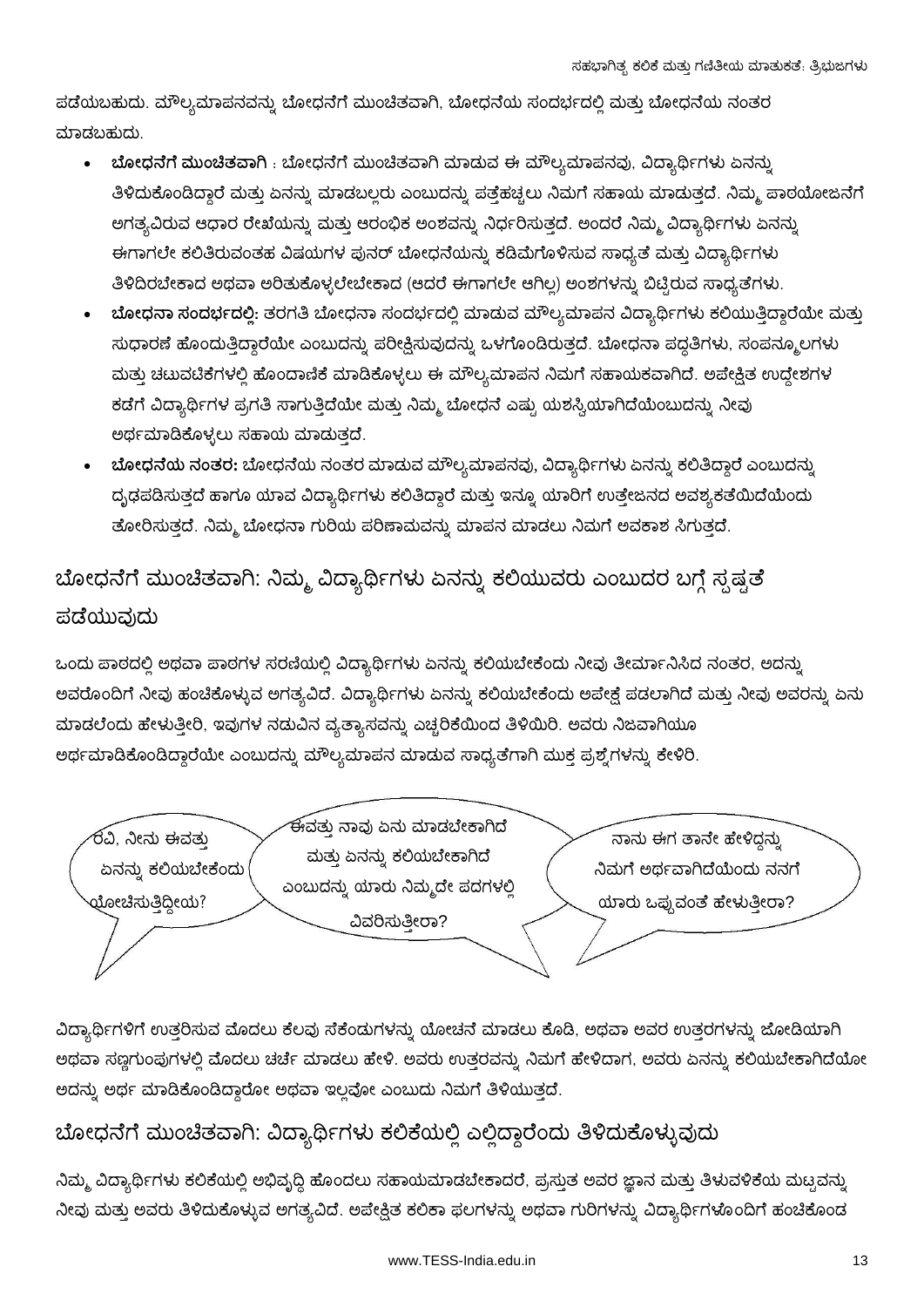ಸಹಭಾಗಿತ್ಸ ಕಲಿಕೆ ಮತ್ತು ಗಣಿತೀಯ ಮಾತುಕತೆ: ತ್ರಿಭುಜಗಳು ನಂತರ, ನೀವು ಕೆಳಗಿನವುಗಳನ್ನು ಮಾಡಬಹುದು:

- ವಿದ್ಯಾರ್ಥಿಗಳು ಜೋಡಿಯಾಗಿ ಕಾರ್ಯ ನಿರ್ವಹಿಸುತ್ತಾ ಮಾನಸಿಕ ನಕ್ಷೆಗಳನ್ನು ಮಾಡಲು ಅಥವಾ ಆ ಘಟಕದ ಬಗ್ಗೆ ಅವರಿಗೆ ಈಗಾಗಲೇ ತಿಳಿದಿರುವುದನ್ನು ಪಟ್ಟಿ ಮಾಡಲು ಹೇಳಿ. ಈ ಕಾರ್ಯ ನಿರ್ವಹಿಸಲು ಅವರಿಗೆ ಸಾಕಷ್ಟು ಸಮಯ ಕೊಡಿ, ಆದರೆ ಕೆಲವೇ ವಿಚಾರಗಳನ್ನು ಹೊಂದಿರುವವರಿಗೆ ತುಂಬಾ ಸಮಯ ಕೊಡಬೇಡಿ. ತದನಂತರ ನೀವು ಮಾನಸಿಕ ಪಟ (mind map) ಅಥವಾ ಪಟ್ಟಿಯನ್ನು ಪುನರಾವಲೋಕನ ಮಾಡಬೇಕು.
- ಪ್ರಮುಖವಾದ ಶಬ್ದಭಂಡಾರ ಅಥವಾ ಪದಗಳನ್ನು ಕಪ್ಪುಹಲಗೆಯ ಮೇಲೆ ಬರೆಯಿರಿ. ಪ್ರತಿಯೊಂದು ಪದದ ಅರ್ಥವನ್ನು ಸ್ವಯಂ ಇಚ್ಛೆಸುವವರನ್ನು ಹೇಳಲು ಕೇಳಿ. ಅನಂತರ ತರಗತಿಯಲ್ಲಿ ಯಾರು ಪದವನ್ನು ಅರ್ಥಮಾಡಿಕೊಂಡಿದ್ದಾರೂ ಅವರನ್ನು ಹೆಬ್ಬರಳನ್ನು ಮೇಲೆ ಮಾಡಿ ತೋರಿಸಲು ಹೇಳಿ, ಸ್ವಲ್ಪವಾದರೂ ಅಥವಾ ಏನನ್ನೂ ತಿಳಿಯದವರು ಅವರ ಹೆಬ್ಬೆರಳನ್ನು ಕೆಳಗೆ ಮಾಡಿ ತೋರಿಸಲು ಹೇಳಿ ಮತ್ತು ಸ್ವಲ್ಪವಾದರೂ ತಿಳಿದವರನ್ನು ಹೆಬ್ಬೆರಳನ್ನು ಅಡ್ಡಲಾಗಿ ತೋರಿಸಲು ಹೇಳಿ.

ಪಾಠವನ್ನು ಎಲ್ಲಿಂದ ಪ್ರಾರಂಭಿಸಬೇಕು ಎಂಬುದನ್ನು ತಿಳಿಯುವುದರಿಂದ, ನೀವು ನಿಮ್ಮ ಪಾಠ ಯೋಜನೆಯನ್ನು, ವಿದ್ಯಾರ್ಥಿಗಳಿಗೆ ಸಮಂಜಸವಾಗಿ ಮತ್ತು ಸಂರಚಿತವಾಗಿ ಯೋಜಿಸಲು ಸಾಧ್ಯವಾಗುತ್ತದೆ. ಇನ್ನೊಂದು ಪ್ರಮುಖವಾದ ವಿಷಯವೆಂದರೆ ವಿದ್ಯಾರ್ಥಿಗಳು ಎಷ್ಟು ಚೆನ್ನಾಗಿ ಕಲಿಯುತ್ತಿದ್ದಾರೆಂಬುದನ್ನು ಸ್ವಯಂ ಮೌಲ್ಯಮಾಪನ ಮಾಡಲು ಸಮರ್ಥರಾಗುತ್ತಾರೆ. ಇದರಿಂದ ನೀವಿಬ್ಬರೂ ಮುಂದೆ ಏನನ್ನು ಕಲಿಯಬೇಕೆಂಬುದನ್ನು ತಿಳಿದುಕೊಳ್ಳುವಿರಿ. ವಿದ್ಯಾರ್ಥಿಗಳಿಗೆ ಅವರದೇ ಕಲಿಕೆಯ ಬಗ್ಗೆ ಜವಾಬ್ದಾರಿ ತೆಗೆದುಕೊಳ್ಳಲು ಅವಕಾಶಗಳನ್ನು ಒದಗಿಸಿಕೊಟ್ಟರೆ, ಅವು ಅವರನ್ನು ಜೀವನ ಪೂರ್ತಿ ಕಲಿಯುವವರನ್ನಾಗಿ ಮಾಡಲು ಸಹಾಯವಾಗುತ್ತದೆ.

## ಬೋಧನಾ ಸಂದರ್ಭದಲ್ಲಿ: ವಿದ್ಯಾರ್ಥಿಗಳ ಕಲಿ<mark>ಕೆಯ ಪ್ರಗತಿಯನ್ನು ದೃಢಪಡಿಸುವುದು</mark>

ವಿದ್ಯಾರ್ಥಿಗಳೊಂದಿಗೆ ಅವರ ಪ್ರಸ್ತುತ ಕಲಿಕಾ ಪ್ರಗತಿಯ ಬಗ್ಗೆ ಮಾತನಾಡುವಾಗ, ನೀವು ಕೊಡುವ ಹಿಮ್ಮಾಹಿತಿ ಅವರಿಗೆ ಉಪಯುಕ್ತವಾಗಿದೆ ಮತ್ತು ಸಂರಚನಾತ್ಮವಾಗಿದೆ ಎಂಬುದನ್ನು ಕಂಡುಕೊಂಡಿರುವರೆಂದು ಖಚಿತಪಡಿಸಿಕೊಳ್ಳಿ. ಇದನ್ನು ಕೆಳಗಿನ ರೀತಿಯಲ್ಲಿ ಮಾಡಬಹುದು.

- ವಿದ್ಯಾರ್ಥಿಗಳಿಗೆ ಅವರ ಬಲಗಳ ಬಗ್ಗೆ ಮತ್ತು ಅವನ್ನು ಇನ್ನೂ ಹೆಚ್ಚು ಹೇಗೆ ಅಭಿವೃದ್ಧಿಪಡಿಸಿಕೊಳ್ಳಬಹುದೆಂದು ತಿಳಿದುಕೊಳ್ಳಲು ಸಹಾಯ ಮಾಡುವುದು.
- ಮುಂದಿನ ಬೆಳವಣಿಗೆಗಾಗಿ ಇನ್ತೇನು ಅಗತ್ಯವಿದೆ ಎಂಬುದರ ಬಗ್ಗೆ ಸ್ಪಷ್ಟತೆ ಹೊಂದುವುದು.
- ಅವರು ಕಲಿಕೆಯಲ್ಲಿ ಹೇಗೆ ಬೆಳವಣಿಗೆ ಹೊಂದವರು ಎಂಬುದರ ಬಗ್ಗೆ ಧನಾತ್ಮಕ ಭಾವನೆ ಹೊಂದುವುದು, ಅವರು ಅರ್ಥ ಮಾಡಿಕೊಂಡಿದ್ದಾರೆಂಬುದನ್ನು ಪರೀಕ್ಷೆ ಮಾಡುವುದು ಮತ್ತು ನಿಮ್ಮ ಸಲಹೆಗಳನ್ನು ಬಳಸಲು ಸಮರ್ಥರಾಗಿರುವರೆಂದು ಅಂದುಕೊಳ್ಳುವಂತೆ ಮಾಡುವುದು.

ವಿದ್ಯಾರ್ಥಿಗಳಿಗೆ ಅವರ ಕಲಿಕೆಯಲ್ಲಿ ಅಭಿವೃದ್ಧಿ ಹೊಂದಲು ನೀವು ಅವಕಾಶಗಳನ್ನು ಒದಗಿಸುವ ಅಗತ್ಯವಿದೆ. ಅಂದರೆ, ವಿದ್ಯಾರ್ಥಿಗಳು ಅವರ ಕಲಿಕೆಯಲ್ಲಿ ಈಗ ಎಲ್ಲಿದ್ದಾರೆ ಮತ್ತು ನೀವು ಅವರನ್ನು ಎಲ್ಲಿರಬೇಕೆಂದು ಇಚ್ಛೆಪಡುತ್ತೀರ, ಇವುಗಳ ನಡುವಿನ ಅಂತರವನ್ನು ಮುಚ್ಚಲು ನಿಮ್ಮ ಪಾಠಯೋಜನೆಗಳನ್ನು ಬದಲಾಯಿಸಿಕೊಳ್ಳ ಬೇಕಾಗಬಹುದು. ಇದನ್ನು ಮಾಡಲು ನೀವು ಈ ಕೆಳಗಿನ ರೀತಿಯಲ್ಲಿ ಮಾಡಬಹುದು.

- ಅವರು ಈಗಾಗಲೇ ಯಾವುದೇ ಕಾರ್ಯದ ಬಗ್ಗೆ ತಿಳಿದುಕೊಂಡಿದ್ದಾರೆಂದು ನೀವು ಆಲೋಚಿಸಿರುವುದರ ಬಗ್ಗೆ ಮತ್ತೊಮ್ಮೆ ಫುನರಾಲೋಚಿಸಿ.
- ಅಗತ್ಯತೆಗಳಿಗೆ ಅನುಗುಣವಾಗಿ ವಿದ್ಯಾರ್ಥಿಗಳನ್ನು ಗುಂಪುಮಾಡಿ. ಅವರಿಗೆ ವೈವಿಧ್ಯಮಯ ಕಾರ್ಯಗಳನ್ನು ಕೊಡಿ.
- "ಕಲಿಕೆಯಲ್ಲಿ ಅವರದೇ ಅಂತರವನ್ನು" ತುಂಬಲು ಯಾವ ಯಾವ ಸಂಪನ್ಮೂಲಗಳ ಅಧ್ಯಯನ ಮಾಡುವ ಅಗತ್ಯವಿದೆಯೆಂದು ತೀರ್ಮಾನಿಸಲು ಪ್ರೋತ್ಸಾಹಿಸಿ.

"ಕೆಳಮಟ್ಟದ ಪ್ರವೇಶ, ಮೇಲ್ಮಟ್ಟದ ಮಿತಿ"ಯನ್ನು ಹೊಂದಿರುವ ಕಾರ್ಯಗಳನ್ನು ಬಳಸಿ. ಇದರಿಂದ ಎಲ್ಲಾ ವಿದ್ಯಾರ್ಥಿಗಳೂ ಪ್ರಗತಿಯನ್ನು ಹೊಂದಬಹುದು.ಈ ಕಾರ್ಯಗಳನ್ನು ಹೇಗೆ ವಿನ್ಯಾಸಗೊಳಿಸಬೇಕೆಂದರೆ, ಎಲ್ಲಾ ವಿದ್ಯಾರ್ಥಿಗಳೂ ಸಮನಾಗಿ ಕಾರ್ಯವನ್ನು ಪ್ರಾರಂಭಿಸಬೇಕು ಮತ್ತು ಹೆಚ್ಚು ಸಾಮರ್ಥ್ಯವುಳ್ಳವರು ತಡೆಯಿಲ್ಲದೆ ತಮ್ಮ ಕಲಿಕೆಯಲ್ಲಿ ಮುಂದುವರೆದು ಪ್ರಗತಿಹೊಂದುವಂತಿರಬೇಕು.

ಪಾಠದ ಗತಿಯನ್ನು ನಿಧಾನಗೊಳಿಸುವುದರಿಂದ ನೀವು ಕಲಿಕೆಯ ವೇಗವನ್ನು ಹೆಚ್ಚು ಸಂದರ್ಭಗಳಲ್ಲಿ ಹೆಚ್ಚಿಸಬಹುದು. ಏಕೆಂದರೆ, ವಿದ್ಯಾರ್ಥಿಗಳಿಗ ಅಭಿವೃದ್ಧಿ ಹೊಂದಲು ಏನನ್ನು ಮಾಡಬೇಕಾದ ಅಗತ್ಯವಿದೆಯೋ ಅದನ್ನು ಯೋಚಿಸಲು ಮತ್ತು ಅರ್ಥಮಾಡಿಕೊಳ್ಳಲು ನೀವು ಕಾಲಾವಕಾಶ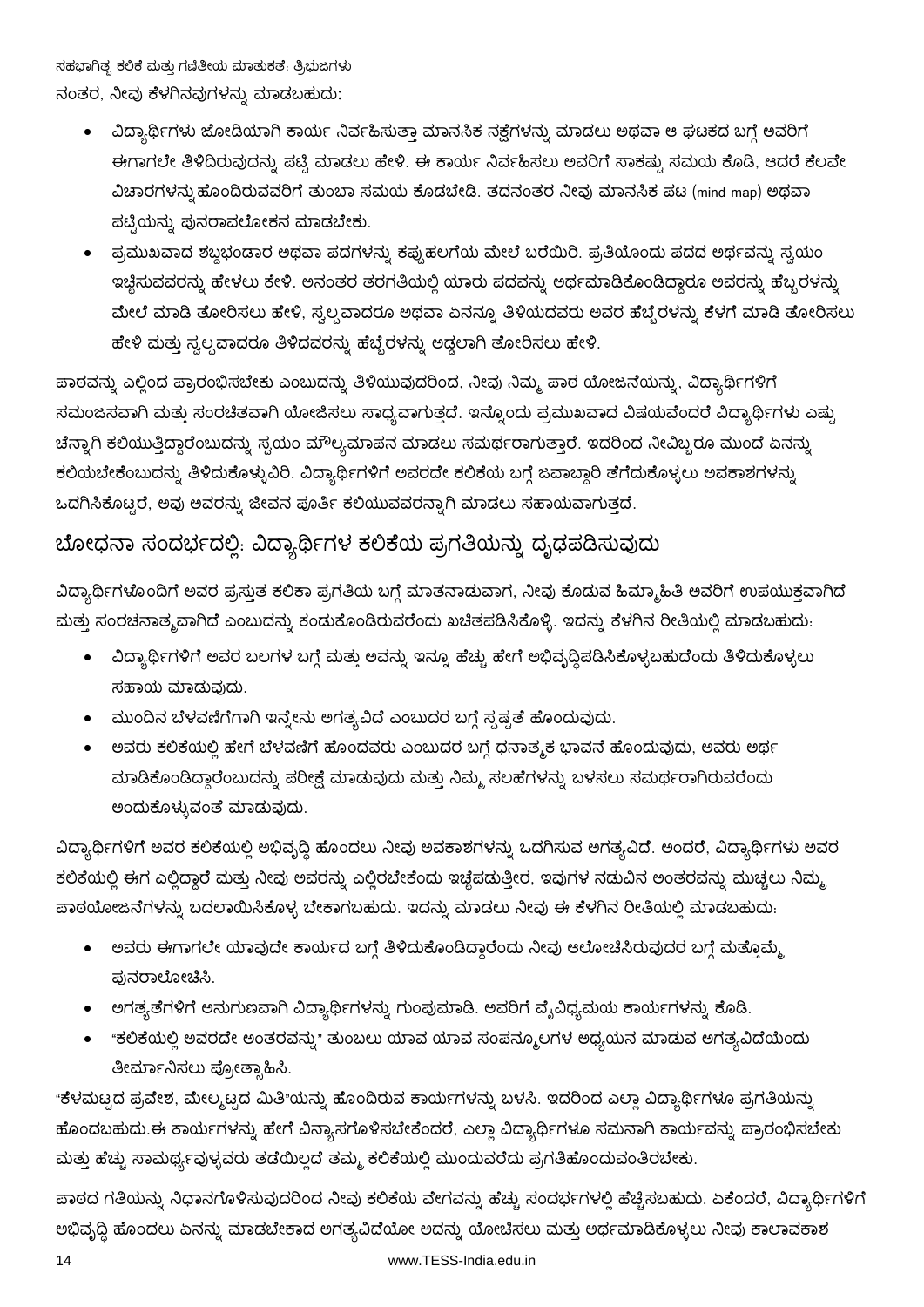ಕೊಡುತ್ತೀರ ಮತ್ತು ವಿಶ್ವಾಸ ಬೆಳೆಸುತ್ತೀರ. ವಿದ್ಯಾರ್ಥಿಗಳಿಗೆ ಅವರದೇ ಕಾರ್ಯಗಳ ಬಗ್ಗೆ ಮಾತನಾಡಲು ಅವಕಾಶ ಕೊಟ್ಟು, ಅಂತರ ಎಲ್ಲಿದೆ ಮತ್ತು ಆ ಅಂತರಗಳನ್ನು ಹೇಗೆ ಮುಚ್ಚಬಹುದೆಂದು (ಚಿಂತನೆ ಮಾಡಲು ಅನುಕೂಲ ಮಾಡಿಕೊಡುವುದರಿಂದ) ನೀವು ಅವರಿಗೆ ಸ್ವಯಂ ಮೌಲ್ಯಮಾಪನ ಮಾಡಿಕೊಳ್ಳಲು ವಿಧಾನಗಳನ್ನು ಒದಗಿಸಬಹುದು.

### ಬೋಧನೆಯ ನಂತರ: ಸಾಕ್ಷ್ಯಾಧಾರಗಳನ್ನು ಸಂಗ್ರಹಿಸುವುದು ಮತ್ತು ಅರ್ಥೈಸುವುದು, ಮತ್ತು ಮುಂದಿನ ಯೋಜನೆ ಮಾಡುವುದು

ಬೋಧನಾ - ಕಲಿಕಾ ಪ್ರಕ್ರಿಯೆ ನಡೆಯುತ್ತಿರುವಾಗ ಮತ್ತು ಅದರ ನಂತರ ಕೊಡುವ ತರಗತಿ ಕೆಲಸ ಅಥವಾ ಮನೆಗೆಲಸ ಕಾರ್ಯಗಳನ್ನು ರೂಪಿಸುವಾಗ ಗಮನಿಸಬೇಕಾದ ಪ್ರಮುಖ ಅಂಶಗಳು ಯಾವುವೆಂದರೆ.

- ವಿದ್ಯಾರ್ಥಿಗಳು ಎಷ್ಟು ಚೆನ್ನಾಗಿ ಕಾರ್ಯ ನಿರ್ವಹಿಸುತ್ತಿದ್ದಾರೆಂದು ಕಂಡು ಹಿಡಿಯಬೇಕು.
- ಮುಂದಿನ ಪಾಠವನ್ನು ಯೋಜಿಸಲು ಈ ಮಾಹಿತಿಯನ್ನು ಬಳಸಬೇಕು.
- ವಿದ್ಯಾರ್ಥಿಗಳಿಗೆ ಅದರ ಹಿಮ್ಮಾಹಿತಿಯನ್ನು ಒದಗಿಸಬೇಕು.

ಮೌಲ್ಯಮಾಪನದ ನಾಲ್ಕು ಪ್ರಮುಖ ಹಂತಗಳನ್ನು ಕೆಳಗೆ ಚರ್ಚಿಸಲಾಗಿದೆ.

#### ಮಾಹಿತಿ ಅಥವಾ ಸಾಕ್ಷ್ಮಾಧಾರಗಳನ್ನು ಸಂಗ್ರಹಿಸುವುದು

ವಿದ್ಯಾರ್ಥಿಗಳು ಶಾಲೆಯ ಒಳಗಡೆ ಮತ್ತು ಹೊರಗಡೆ, ಅವರದೇ ಗತಿ ಮತ್ತು ಶೈಲಿಯಲ್ಲಿ, ವಿವಿದ ರೀತಿಯಲ್ಲಿ ಕಲಿಯುತ್ತಾರೆ. ಆದ್ದರಿಂದ, ವಿದ್ಯಾರ್ಥಿಗಳನ್ನು ಮೌಲ್ಯಮಾಪನ ಮಾಡುವಾಗ ನೀವು ಎರಡು ಕೆಲಸಗಳನ್ನು ಮಾಡಬೇಕಾದ ಅಗತ್ಯವಿದೆ.

- ವಿವಿಧ ಮೂಲಗಳಿಂದ ಮಾಹಿತಿಯನ್ನು ಸಂಗ್ರಹಿಸಿ: ನಿಮ್ಮದೇ ಅನುಭವಗಳು, ವಿದ್ಯಾರ್ಥಿಗಳ, ಇತರೇ ವಿದ್ಯಾರ್ಥಿಗಳು, ಇತರೇ ಶಿಕ್ಷಕರು, ಪೋಷಕರು ಮತ್ತು ಸಮುದಾಯ ಸದಸ್ಯರು.
- ವಿದ್ಯಾರ್ಥಿಗಳನ್ನು ವೈಯಕ್ತಿಕವಾಗಿ, ಜೋಡಿಯಾಗಿ ಮತ್ತು ಗುಂಪಿನಲ್ಲಿ ಮಾಪನ ಮಾಡಿ, ಹಾಗೂ ಸ್ವಯಂ ಮಾಪನವನ್ನು ಪ್ರೋತ್ಸಾಹಿಸಿ. ನಿಮಗೆ ಅಗತ್ಯವಿರುವ ಎಲ್ಲಾ ಮಾಹಿತಿಯನ್ನು ಯಾವುದೇ ಒಂದು ವಿಧಾನ ಒದಗಿಸಲು ಸಾಧ್ಯವಿಲ್ಲದುದರಿಂದ, ವಿವಿಧ ವಿಧಾನಗಳನ್ನು ಬಳಸುವುದು ಬಹಳ ಮುಖ್ಯವಾದುದು. ವಿದ್ಯಾರ್ಥಿಗಳ ಕಲಿಕೆ ಮತ್ತು ಪ್ರಗತಿಯ ಬಗ್ಗೆ ಮಾಹಿತಿ ಸಂಗ್ರಹಿಸುವ ವಿವಿಧ ವಿಧಾನಗಳು ಯಾವುದೆಂದರೆ ವೀಕ್ಷಣೆ, ಆಲಿಸುವುದು, ವಿಷಯಗಳನ್ನು ಚರ್ಚಿಸುವುದು ಮತ್ತು ತರಗತಿ ಬರಹ ಹಾಗೂ ಮನೆಗೆಲಸವನ್ನು ಪರಿಶೀಲಿಸುವುದು.

#### ದಾಖಲಿಸುವುದು

ಭಾರತ ದೇಶದ ಎಲ್ಲಾ ಶಾಲೆಗಳಲ್ಲಿ ಸಾಮಾನ್ಯವಾಗಿ ದಾಖಲೆ ಮಾಡಲು ಪ್ರಗತಿ ಪತ್ರ (report card) ವನ್ನು ಬಳಸುತ್ತಾರೆ. ಆದರೆ, ಈ ವಿಧಾನ ವಿದ್ಯಾರ್ಥಿಗಳ ಕಲಿಕೆ ಅಥವಾ ನಡವಳಿಕೆಗಳ ಎಲ್ಲಾ ಅಂಶಗಳನ್ನು ದಾಖಲೆ ಮಾಡಲು ನಿಮಗೆ ಸಹಾಯ ಮಾಡಲಾರದು. ಅದನ್ನು ಮಾಡಲು ನೀವು ಪರಿಗಣಿಸಬಹುದಾದ ಕೆಲವು ಸರಳ ವಿಧಾನಗಳು ಯಾವುವೆಂದರೆ,

- ಬೋಧನಾ-ಕಲಿಕಾ ಪ್ರಕ್ರಿಯೆ ನಡೆಯುತ್ತಿರುವಾಗ ನೀವು ವೀಕ್ಷಣೆ ಮಾಡಿದ ಅಂಶಗಳನ್ನು ಒಂದು ಪುಸ್ತಕ∕ದಿನಚರಿ ಪುಸ್ತಕ∕ವಹಿಗಳಲ್ಲಿ (register) ಬರೆದುಕೊಳ್ಳಿ.
- ವಿದ್ಯಾರ್ಥಿಗಳ ಕಾರ್ಯಗಳ ಮಾದರಿಗಳನ್ನು ಕೃತಿಸಂಪುಟದಲ್ಲಿ (Portfolio) ಶೇಖರಿಸುವುದು (ಬರಹಗಳು, ಕಲೆ, ಕೈಗೆಲಸ, ಯೋಜನಾ ಕಾರ್ಯ, ಪದ್ಯಗಳು ಇತ್ಯಾದಿ)
- ಪ್ರತಿ ವಿದ್ಯಾರ್ಥಿಯ ಒಂದು ವ್ಯಕ್ತಿ ಚಿತ್ರಣವನ್ನು (profile) ತಯಾರಿಸುವುದು

ವಿದ್ಯಾರ್ಥಿಗಳಿಗೆ ಸಂಬಂಧಿಸಿದ ಅಸಾಮಾನ್ಯವಾದ ಘಟನೆಗಳು, ಬದಲಾವಣೆಗಳು, ಸಮಸ್ಯೆಗಳು, ಬಲ ಸಾಮರ್ಥ್ಯಗಳು ಮತ್ತು ಕಲಿಕಾ ಸಾಕ್ಷ್ಯಾಧಾರಗಳನ್ನು ಬರೆದಿಟ್ಟುಕೊಳ್ಳುವುದು.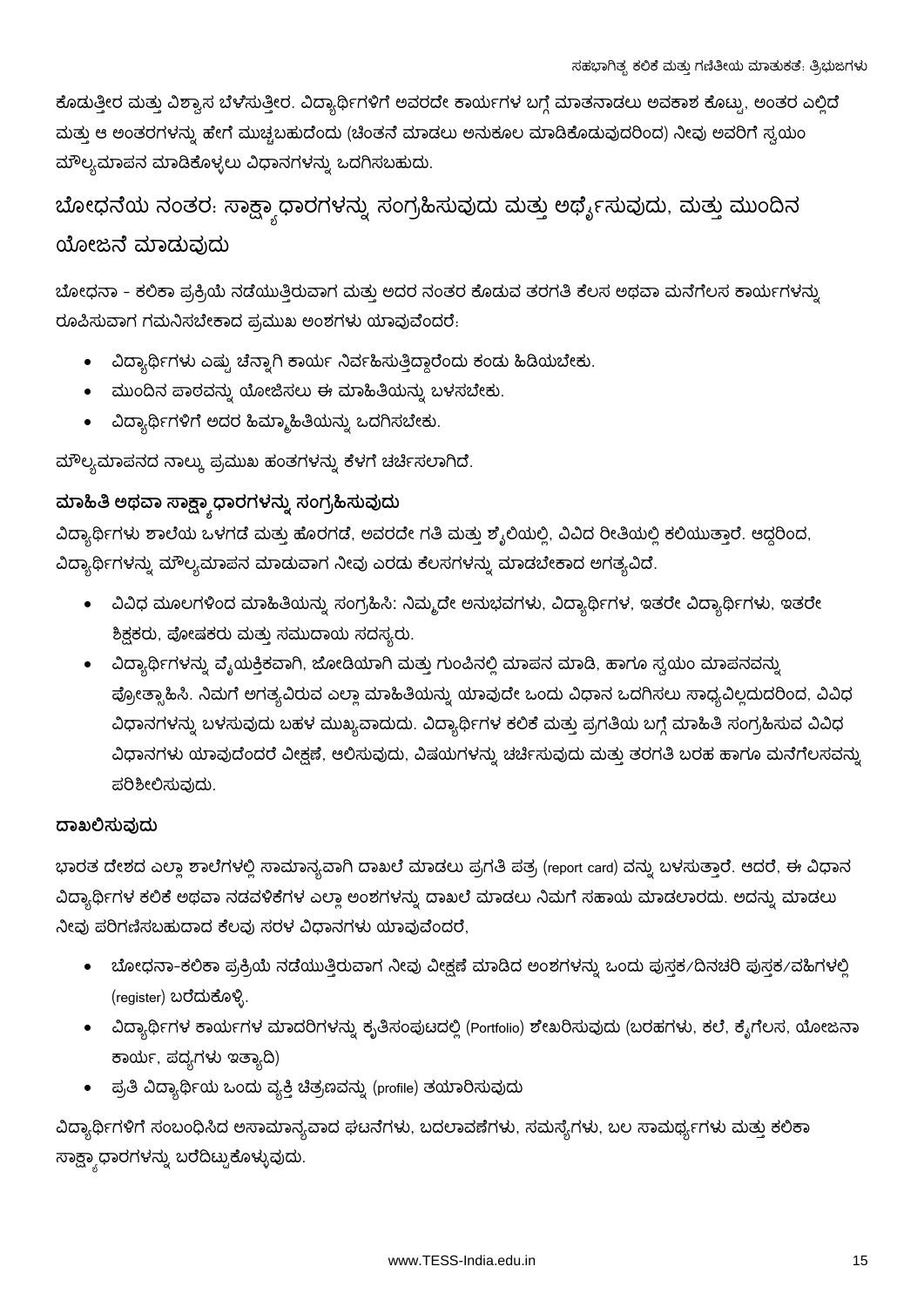## ಸಾಕ್ಷ್ಯಾಧಾರಗಳನ್ನು ಅರ್ಥೈಸುವುದು

ಮಾಹಿತಿ ಮತ್ತು ಸಾಕ್ಷಾ ಧಾರಗಳನ್ನು ಸಂಗ್ರಹಣೆ ಮಾಡಿ ಮತ್ತು ದಾಖಲಿಸಿದ ನಂತರ, ಅವನ್ನು ಅರ್ಥ್ಯೆಸುವುದು ಬಹಳ ಮುಖ್ಯ. ಇದರಿಂದ ಪ್ರತಿ ವಿದ್ಯಾರ್ಥಿಯೂ ಹೇಗೆ ಕಲಿಯುತ್ತಿದ್ದಾರೆ ಮತ್ತು ಪ್ರಗತಿ ಹೊಂದುತ್ತಿದ್ದಾರೆ ಎಂಬುದನ್ನು ಅರ್ಥಮಾಡಿಕೊಳ್ಳಬಹುದು. ಇದಕ್ಕೋಸ್ಕರ ಚಿಂತನೆಯನ್ನು ಮತ್ತು ವಿಶ್ಲೇಷಣೆಯನ್ನು ಎಚ್ಚರಿಕೆಯಿಂದ ಮಾಡುವ ಅಗತ್ಯವಿದೆ. ತದನಂತರ, ವಿದ್ಯಾರ್ಥಿಗಳ ಕಲಿಕೆಯನ್ನು ಅಭಿವೃದ್ಧಿಗೊಳಿಸಲು ನೀವು ಕಂಡುಕೊಂಡಂತಹ ಅಂಶಗಳ ಮೇಲೆ ಕಾರ್ಯನಿರತರಾಗುವ ಅಗತ್ಯವಿದೆ. ವಿದ್ಯಾರ್ಥಿಗಳಿಗೆ ಹಿಮ್ಮಾಹಿತಿ ಕೊಡುವುದು, ಹೊಸ ಸಂಪನ್ಮೂಲಗಳನ್ನು ಹುಡುಕುವುದು, ಗುಂಪುಗಳನ್ನು ಪುನರ್ ರಚೆಸುವುದು ಅಥವಾ ಕಲಿಕಾ ಅಂಶವನ್ನು ಪುನರಾವರ್ತಿಸುವುದರ ಮೂಲಕ ಮಾಡಬಹುದು.

#### ಅಭಿವೃದ್ಧಿಗಾಗಿ ಯೋಜನೆ ಮಾಡುವುದು

ಪ್ರತಿ ವಿದ್ಯಾರ್ಥಿಗೆ ಅಗತ್ಯವಿರುವ ಅರ್ಥಪೂರ್ಣ ಕಲಿಕಾ ಅವಕಾಶಗಳನ್ನು ಒದಗಿಸಲು ಮೌಲ್ಯಮಾಪನ ಸಹಾಯ ಮಾಡುತ್ತದೆ. ಹೇಗೆಂದರೆ, ನಿರ್ದಿಷ್ಟ ಮತ್ತು ವ್ಯೆವಿಧ್ಯಮಯ ಕಲಿಕಾ ಚಟುವಟಿಕೆಗಳನ್ನು ರೂಪಿಸುವುದು, ಹೆಚ್ಚು ಸಹಾಯ ಅಗತ್ಯವಿರುವ ವಿದ್ಯಾರ್ಥಿಗಳಿಗೆ ಗಮನ ಕೊಡುವುದು ಮತ್ತು ಕಲಿಕೆಯಲ್ಲಿ ಹೆಚ್ಚು ಮುಂದುವರೆದ ವಿದ್ಯಾರ್ಥಿಗಳಿಗೆ ಸವಾಲನ್ನು ಎಸೆಯುವುದರ ಮೂಲಕ ಮಾಡಬಹುದು.

#### **(Glossary)**

| ಸಹಭಾಗಿತ್ವ ಕಲಿಕೆ           | cooperative learning  |
|---------------------------|-----------------------|
| ಗಣಿತೀಯ ಮಾತುಕತೆ            | Mathematical talk     |
| ತಪ್ಪು ಗ್ರಹಿಕೆಗಳು          | misunderstanding      |
| ವಿಶಿಷ್ಠ ಲಕ್ಷಣಗಳು          | ethos                 |
| ಸಮರೂಪ                     | similar               |
| ಚೆಂತನಶೀಲರಾಗುವುದು          | Reflective            |
| ಪ್ರೇರಣೆ                   | motivation            |
| ಸಾಮಾಜಿಕ ಸಂಸಕಿ             | Social cohesion       |
| ವೈಯಕ್ತೀಕರಣ                | personalisation       |
| ಸಂಜ್ಞಾನಾತ್ಮಕ ವಸ್ತರಿಸುವಿಕೆ | cognitive elaboration |
| ಸಂಕಲನಾತ್ಮಕ ಮೌಲ್ಯಮಾಪನ      | Summative evaluation  |
| ರೂಪಣಾತ್ಮಕ ಮೌಲ್ಯಮಾಪನ       | Foramtive evaluation  |
| ಮಾನಸಿಕ ನಕ್ಷೆ              | mind map              |
| ಕೃತಿ ಸಂಪುಣ                | portfolio             |
| ವ್ಯಕ್ತಿ ಚಿತ್ರಣ            | profile               |

# **Additional resources**

- A newly developed maths portal by the Karnataka government: http://karnatakaeducation.org.in/KOER/en/index.php/Portal:Mathem atics
- Class X maths study material: http://www.zietmysore.org/stud\_mats/X/maths.pdf
- National Centre for Excellence in the Teaching of Mathematics: https://www.ncetm.org.uk/
- National STEM Centre: http://www.nationalstemcentre.org.uk/
- OpenLearn: http://www.open.edu/openlearn/
- BBC Bitesize: http://www.bbc.co.uk/bitesize/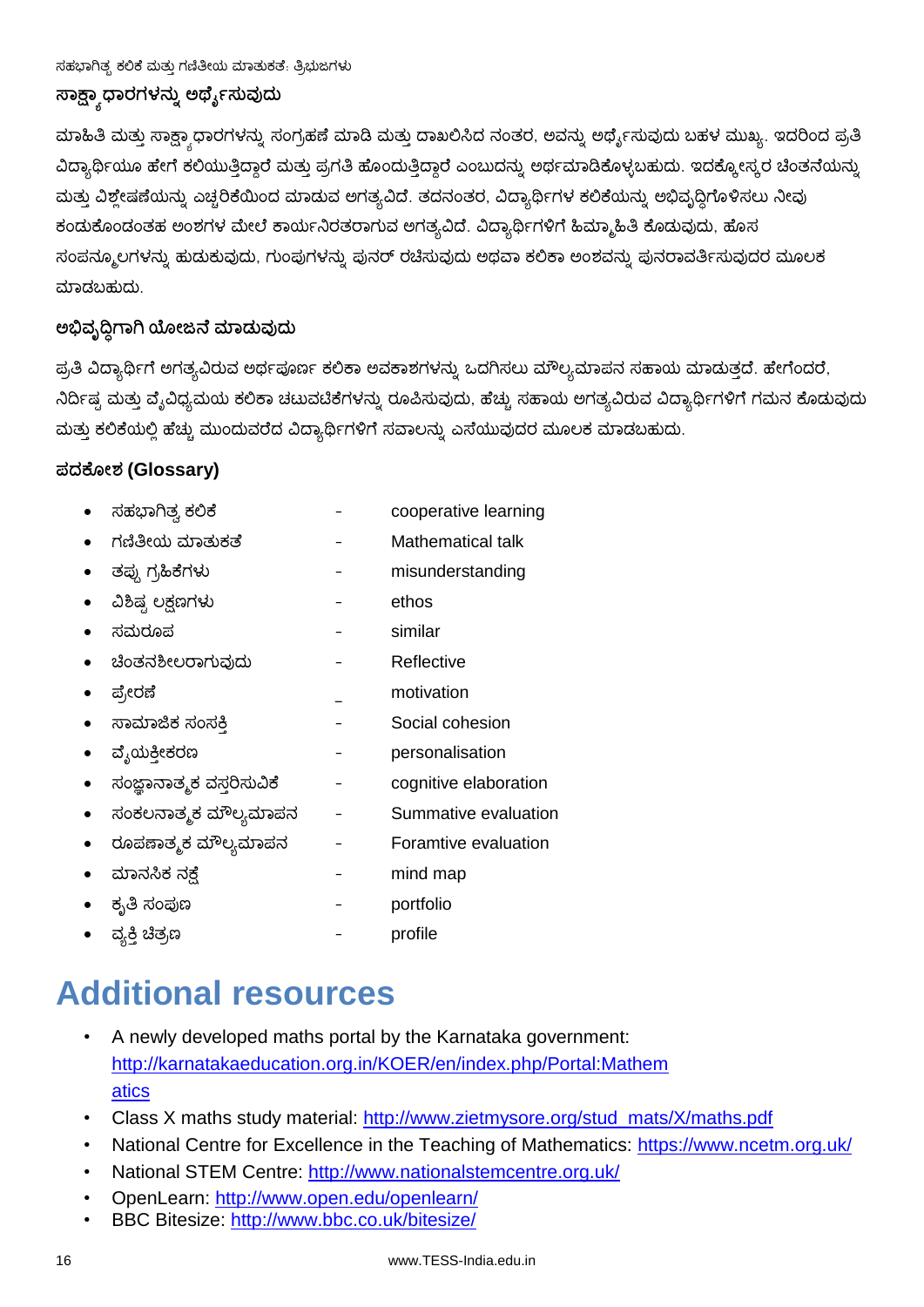- Khan Academy's math section: https://www.khanacademy.org/math
- NRICH: http://nrich.maths.org/frontpage
- Mathcelebration: http://www.mathcelebration.com/
- Art of Problem Solving's resources page: http://www.artofproblemsolving.com/Resources/index.php
- Teachnology: http://www.teach-nology.com/worksheets/math/
- Maths is Fun: http://www.mathsisfun.com/
- National Council of Educational Research and Training's textbooks for teaching mathematics and for teacher training of mathematics: http://www.ncert.nic.in/ncerts/textbook/textbook.htm
- LMT-01 *Learning Mathematics*, Block 1 ('Approaches to Learning') Block 2 ('Encouraging Learning in the Classroom'), Block 6 ('Thinking Mathematically'): http://www.ignou4ublog.com/2013/06/ignou-lmt-01-study-materialbooks.html
- *Learning Curve* and *At Right Angles*, periodicals about mathematics and its teaching: http://azimpremjifoundation.org/Foundation\_Publications
- Central Board of Secondary Education's books and support material (also including the *Teachers Manual for Formative Assessment – Mathematics (Class IX)*) – select 'CBSE publications', then 'Books and support material': http://cbse.nic.in/welcome.htm
- Karnataka State's Mathematics Textbooks VIII, IX and X standard.

## **References/bibliography**

De Geest, E. (2007) *Many Right Answers: Learning in Mathematics through Speaking and Listening*. Basic Skills Agency, London. Available from:

http://shop.niace.org.uk/media/catalog/product/m/a/manyrightanswers.pdf (accessed 24 July 2014).

Hattie, J. and Timperley, H. (2007) 'The power of feedback', R*eview of Educational Research*, vol. 77, no. 1.

Lee, C. (2006) Language for Learning: Assessment for Learning in Practice. Maidenhead: Open University Press.

National Council of Educational Research and Training (2005) *National Curriculum Framework (NCF)*.

New Delhi: NCERT.

National Council of Educational Research and Training (2009) *National Curriculum Framework for Teacher Education (NCFTE)*. New Delhi: NCERT.

Pimm, D. (1995) Symbols and Meanings in School Mathematics. London: Routledge.

Schacter, J. (2000) 'Does individual tutoring produce optimal learning?', *American Educational Research Journal*, vol. 37, no. 3.

Sfard, A. (2010) *Thinking as Communicating*. Cambridge: Cambridge University Press.

Slavin, R., Hurley, E. and Chamberlain, A. (2003) 'Cooperative learning and achievement' in Reynolds, W.M. and Miller, G.J. (eds) *Handbook of Psychology: Vol. 7, Educational Psychology*. Hoboken, NJ: Wiley.